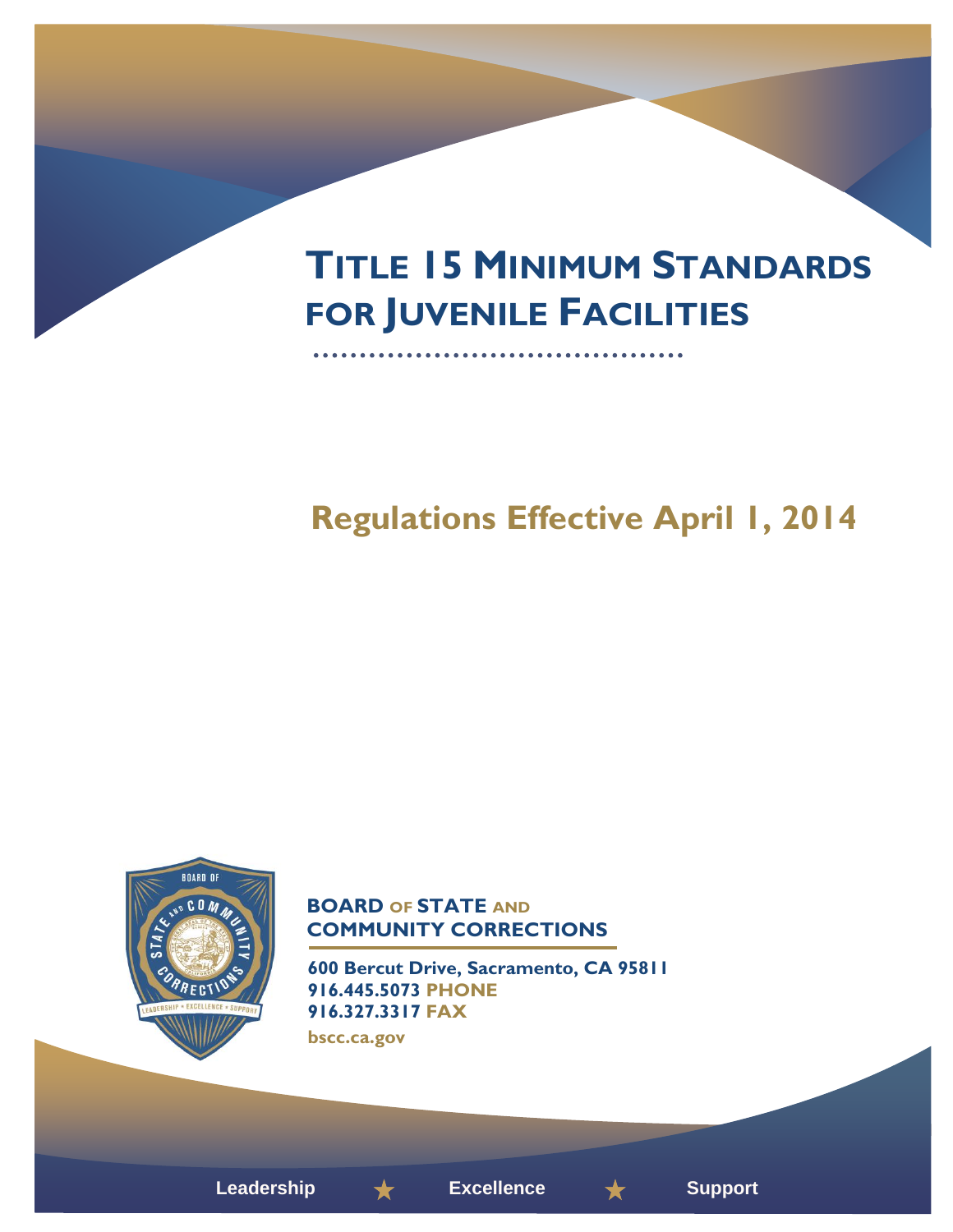**This page intentionally left blank.**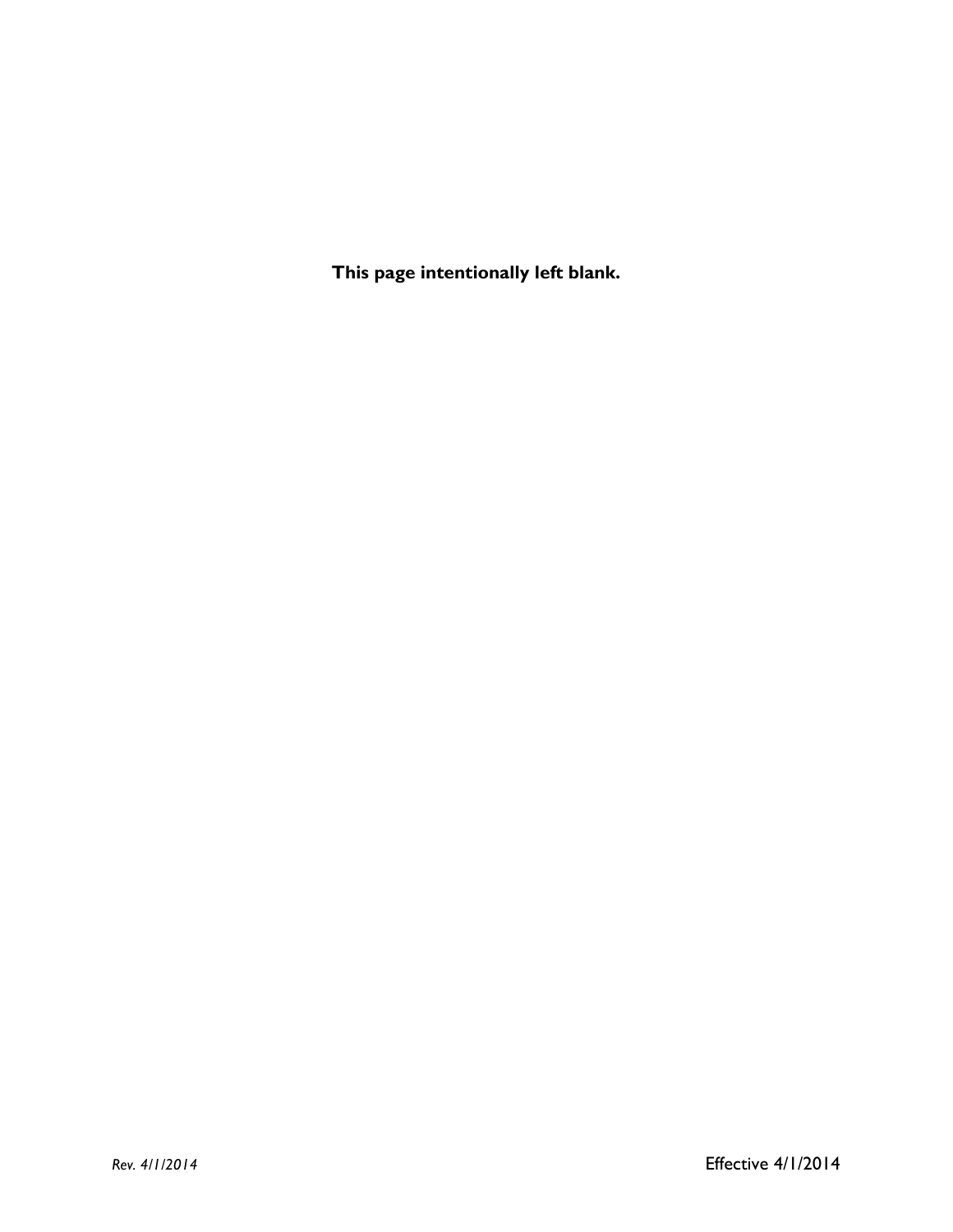Minimum Standards for Juvenile Facilities Title 15. Crime Prevention and Corrections Division 1. Board of State and Community Corrections Chapter 1., Subchapter 5.

# **Effective April 1, 2014**

Table of Contents

| Section 1301. |                                                                           |  |
|---------------|---------------------------------------------------------------------------|--|
| Section 1302. |                                                                           |  |
| Section 1303. |                                                                           |  |
|               |                                                                           |  |
|               |                                                                           |  |
|               |                                                                           |  |
|               |                                                                           |  |
|               |                                                                           |  |
|               | Section 1313. County Inspection and Evaluation of Building and Grounds 17 |  |
|               |                                                                           |  |
|               |                                                                           |  |
|               |                                                                           |  |
| Section 1321. |                                                                           |  |
| Section 1322. |                                                                           |  |
| Section 1323. |                                                                           |  |
| Section 1324. |                                                                           |  |
| Section 1325. |                                                                           |  |
| Section 1326. |                                                                           |  |
| Section 1327. |                                                                           |  |
| Section 1328. |                                                                           |  |
|               |                                                                           |  |
|               |                                                                           |  |
|               |                                                                           |  |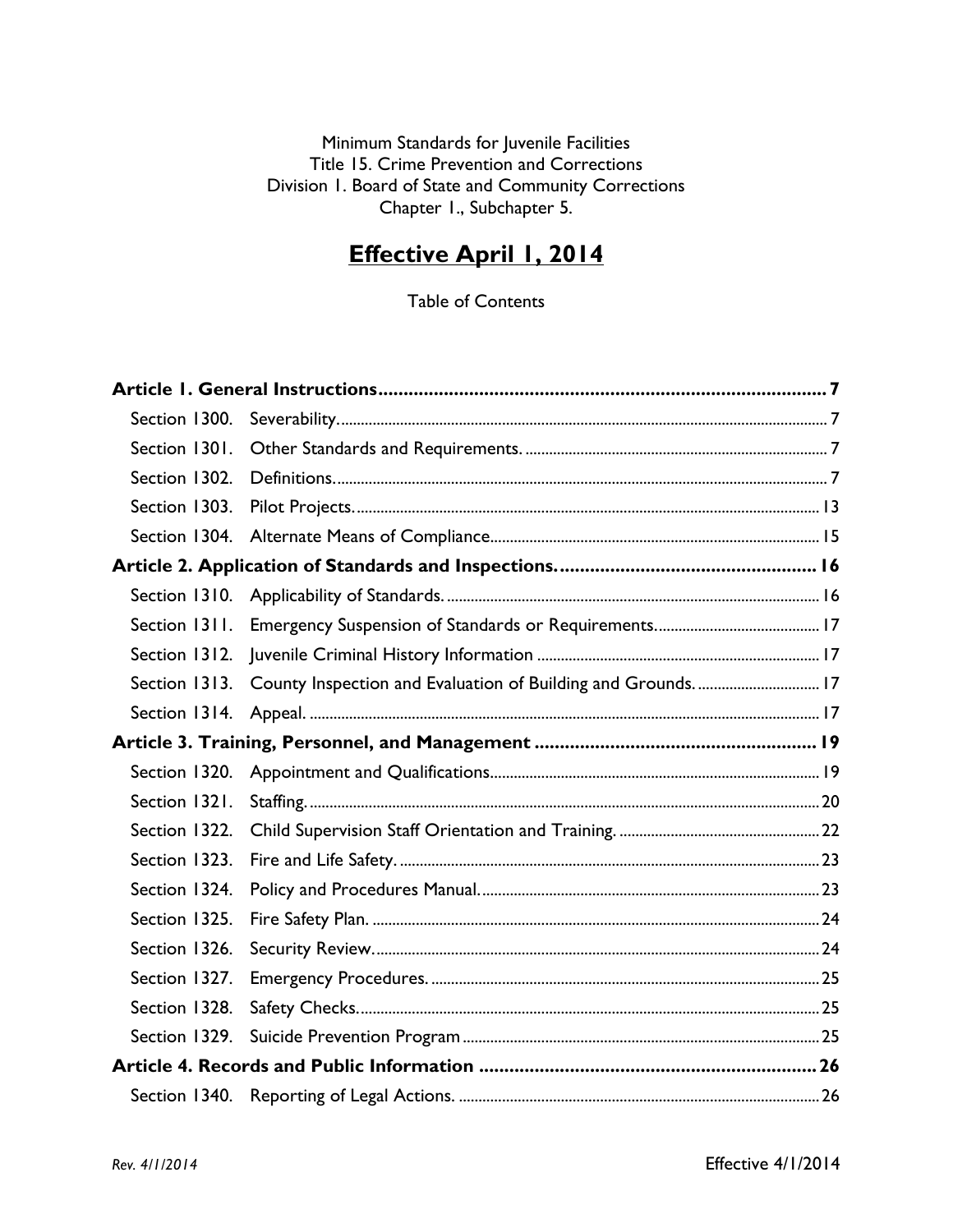|               | Section 1341. Death and Serious Illness or Injury of a Youth While Detained.  26 |  |
|---------------|----------------------------------------------------------------------------------|--|
| Section 1342. |                                                                                  |  |
|               |                                                                                  |  |
|               |                                                                                  |  |
|               |                                                                                  |  |
| Section 1351. |                                                                                  |  |
| Section 1352. |                                                                                  |  |
| Section 1353. |                                                                                  |  |
| Section 1354. |                                                                                  |  |
| Section 1355. |                                                                                  |  |
| Section 1356. |                                                                                  |  |
| Section 1357. |                                                                                  |  |
| Section 1358. |                                                                                  |  |
| Section 1359. |                                                                                  |  |
| Section 1360. |                                                                                  |  |
| Section 1361. |                                                                                  |  |
| Section 1362. |                                                                                  |  |
| Section 1363. | Use of Reasonable Force to Collect DNA Specimens, Samples, Impressions.  34      |  |
|               |                                                                                  |  |
|               |                                                                                  |  |
|               |                                                                                  |  |
| Section 1371. |                                                                                  |  |
| Section 1372. |                                                                                  |  |
|               |                                                                                  |  |
|               |                                                                                  |  |
|               |                                                                                  |  |
|               |                                                                                  |  |
|               |                                                                                  |  |
|               |                                                                                  |  |
|               |                                                                                  |  |
|               |                                                                                  |  |
|               |                                                                                  |  |
|               |                                                                                  |  |
|               |                                                                                  |  |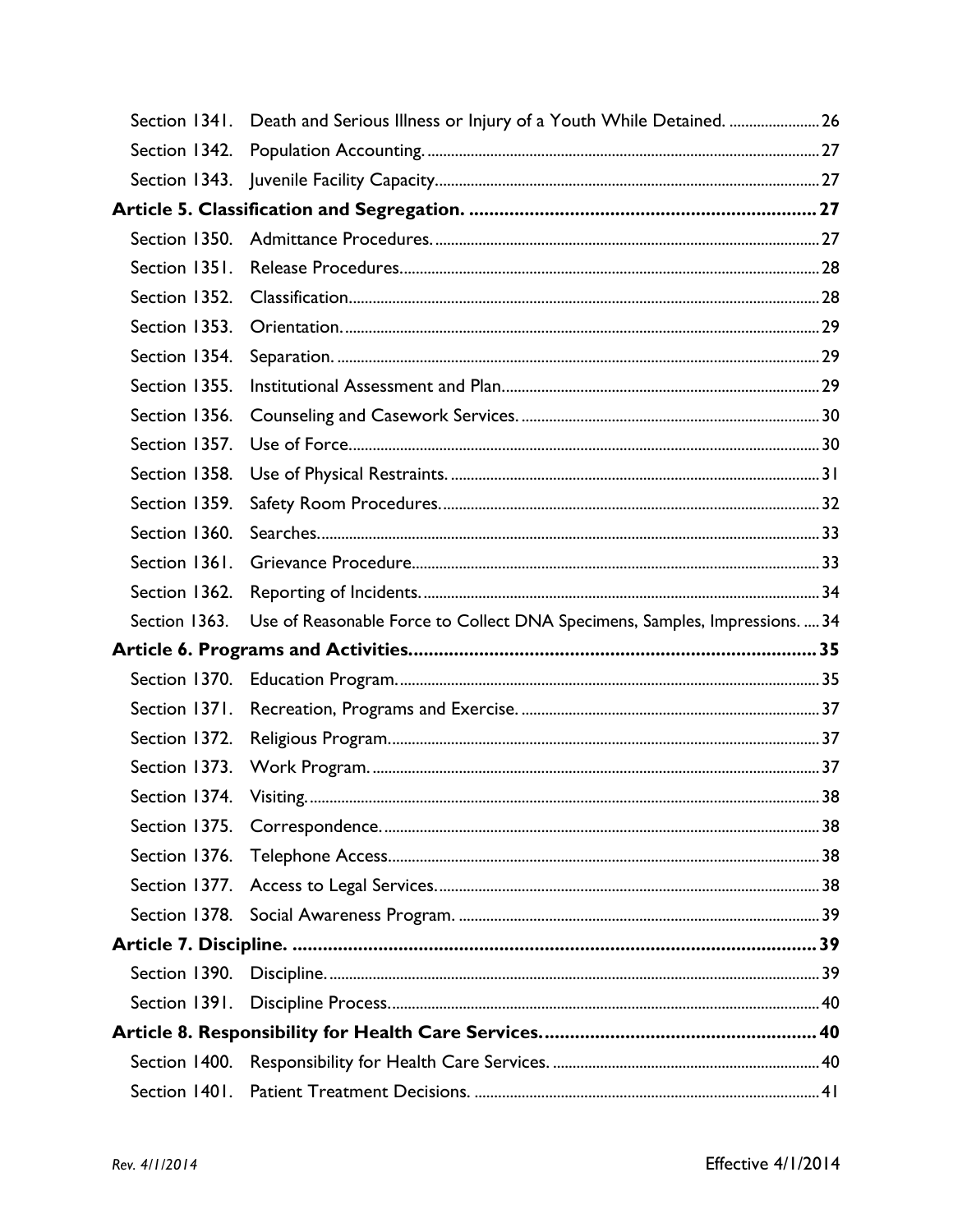| Section 1403. |                                                                 |  |
|---------------|-----------------------------------------------------------------|--|
| Section 1404. |                                                                 |  |
| Section 1405. |                                                                 |  |
| Section 1406. |                                                                 |  |
| Section 1407. |                                                                 |  |
| Section 1408. |                                                                 |  |
| Section 1409. |                                                                 |  |
| Section 1410. |                                                                 |  |
| Section 1411. |                                                                 |  |
| Section 1412. |                                                                 |  |
| Section 1413. |                                                                 |  |
| Section 1414. | Health Clearance for In-Custody Work and Program Assignments 47 |  |
| Section 1415. |                                                                 |  |
| Section 1416. |                                                                 |  |
| Section 1417. |                                                                 |  |
| Section 1430. |                                                                 |  |
| Section 1431. |                                                                 |  |
| Section 1432. |                                                                 |  |
| Section 1433. |                                                                 |  |
| Section 1434. |                                                                 |  |
| Section 1435. |                                                                 |  |
| Section 1436. |                                                                 |  |
| Section 1437. | Mental Health Services and Transfer to a Treatment Facility. 52 |  |
|               |                                                                 |  |
|               |                                                                 |  |
|               |                                                                 |  |
|               |                                                                 |  |
|               |                                                                 |  |
|               |                                                                 |  |
|               |                                                                 |  |
| Section 1461. |                                                                 |  |
|               |                                                                 |  |
|               |                                                                 |  |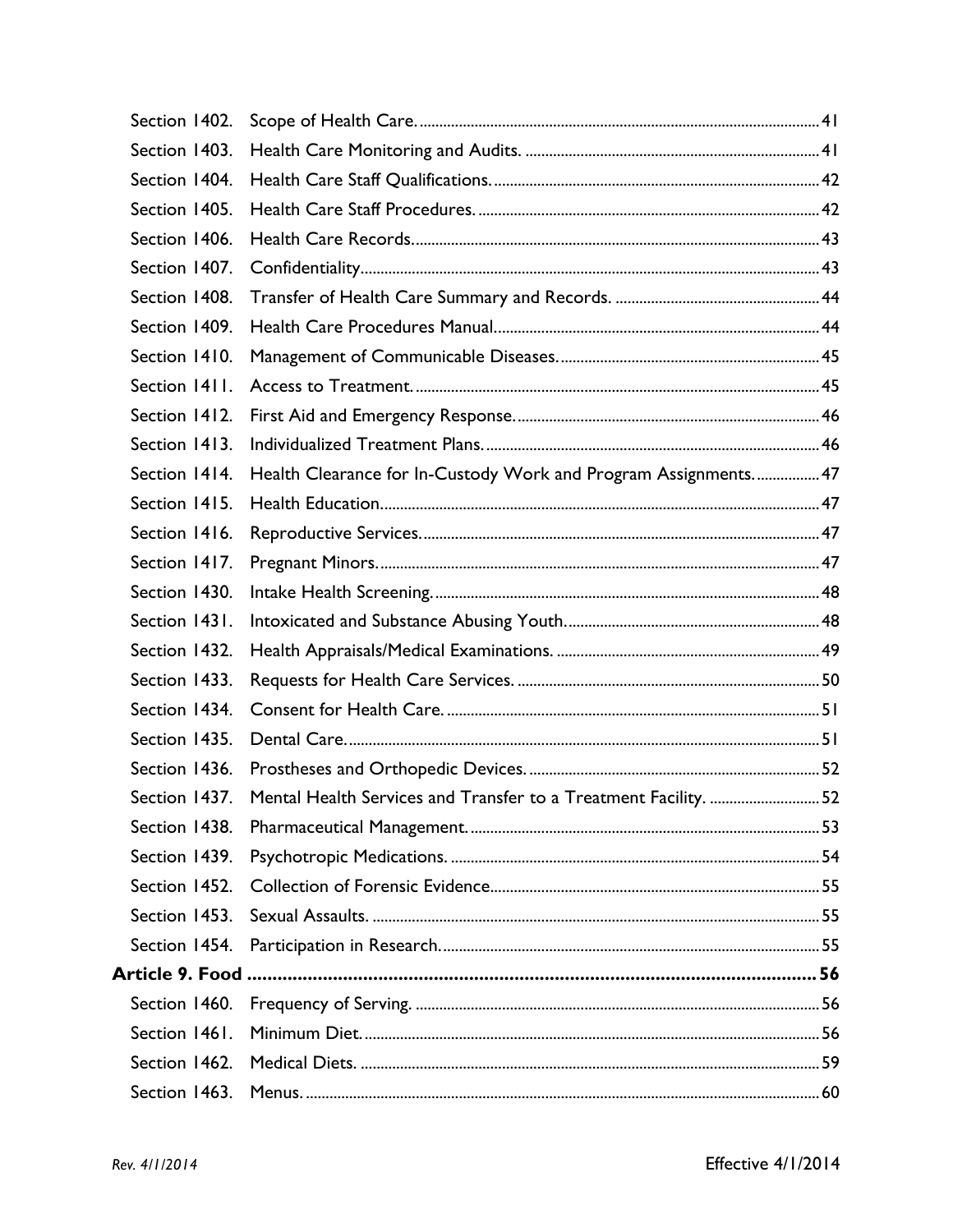| Section 1466. |  |
|---------------|--|
|               |  |
|               |  |
|               |  |
|               |  |
|               |  |
|               |  |
|               |  |
|               |  |
|               |  |
| Section 1487. |  |
| Section 1488. |  |
|               |  |
|               |  |
|               |  |
|               |  |
|               |  |
|               |  |
|               |  |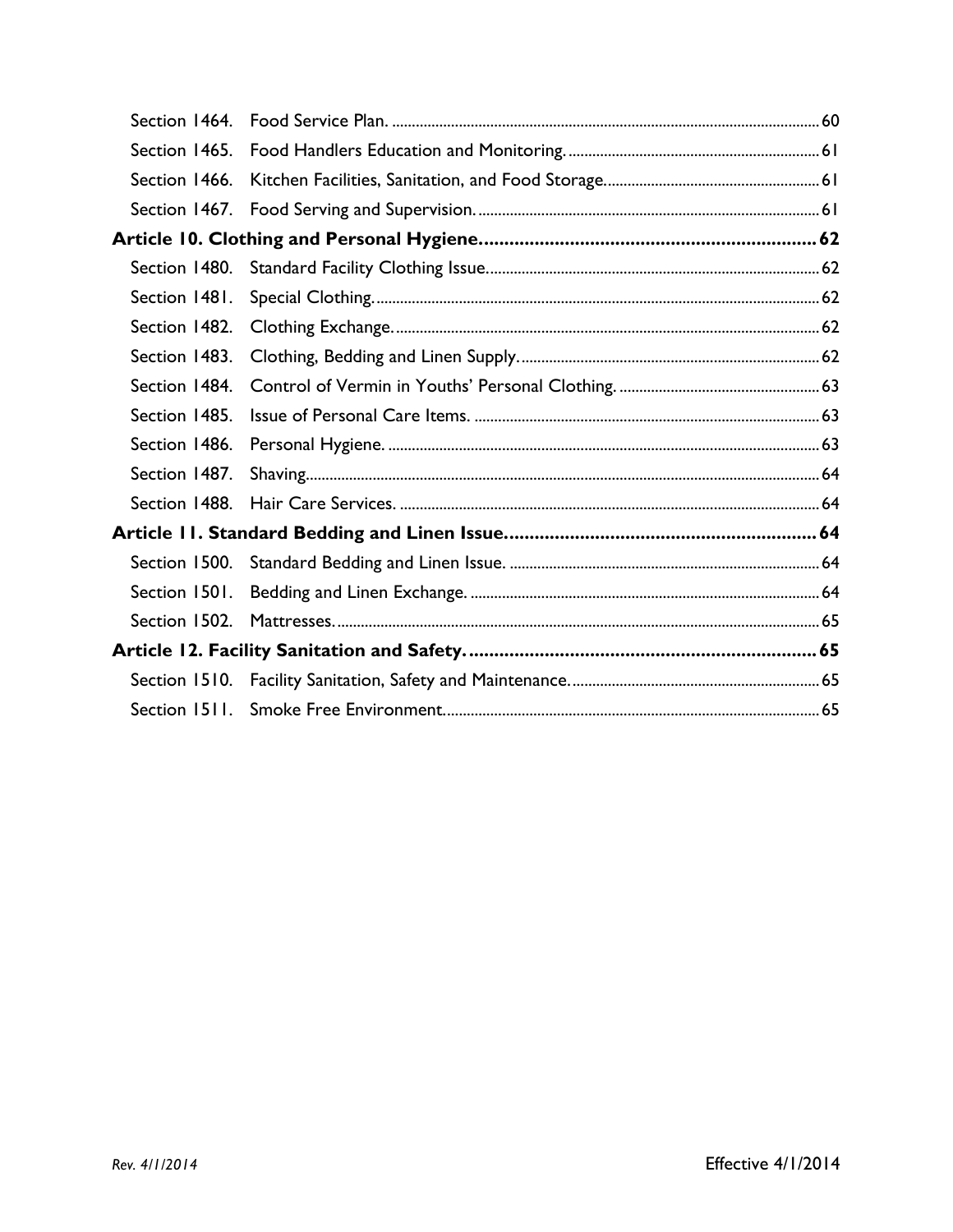# <span id="page-6-0"></span>**ARTICLE 1. GENERAL INSTRUCTIONS**

# <span id="page-6-1"></span>**Section 1300. Severability.**

If any article, subsection, sentence, clause or phrase of these regulations is for any reason held to be unconstitutional, contrary to statute, exceeding the authority of the Board , or otherwise inoperative, such decision shall not affect the validity of the remaining portion of these regulations.

Note: Authority cited: Sections 210 and 885, Welfare and Institutions Code.; Reference: Section 209, Welfare and Institutions Code.

### <span id="page-6-2"></span>**Section 1301. Other Standards and Requirements.**

Nothing contained in the standards and requirements hereby fixed shall be construed to prohibit a city, county, or city and county agency operating a local juvenile facility from adopting standards and requirements governing its own employees and facilities provided such standards and requirements meet or exceed and do not conflict with these standards and requirements. Nor shall these regulations be construed as authority to violate any state fire safety standard, building standard, or applicable statutes.

Note: Authority cited: Sections 210 and 885, Welfare and Institutions Code; and Assembly Bill 1397, Chapter 12, Statutes of 1996. Reference: Section 209, Welfare and Institutions Code; 1995-96 Budget Act, Chapter 303, Item Number 5430-001-001, Statutes of 1995; Assembly Bill 904, Chapter 304, Statutes of 1995; and Assembly Bill 1397, Chapter 12, Statutes of 1996.

#### <span id="page-6-3"></span>**Section 1302. Definitions.**

The following definitions shall apply:

"Administering medication," as it relates to pharmaceutical management, means the act by which a single dose of medication is given to a patient by licensed health care staff. The single dose of medication may be taken either from stock (undispensed) or dispensed supplies.

"Alternate means of compliance" means a process for meeting or exceeding the intent of the standards in an innovative way as approved by the Board pursuant to an application.

"Appeal hearing" means an administrative procedure providing an appellant with an opportunity to present the facts of the appeal for the formal decision concerning matters raised pursuant to the purposes set forth in these regulations. Such hearing may be conducted using oral and/or written testimony as specified by the Executive Director of the Board or the Board.

"Appellant" means a county or city which files a request for an appeal hearing.

"Authorized representative" means an individual authorized by the appellant to act as its representative in any or all aspects of the hearing.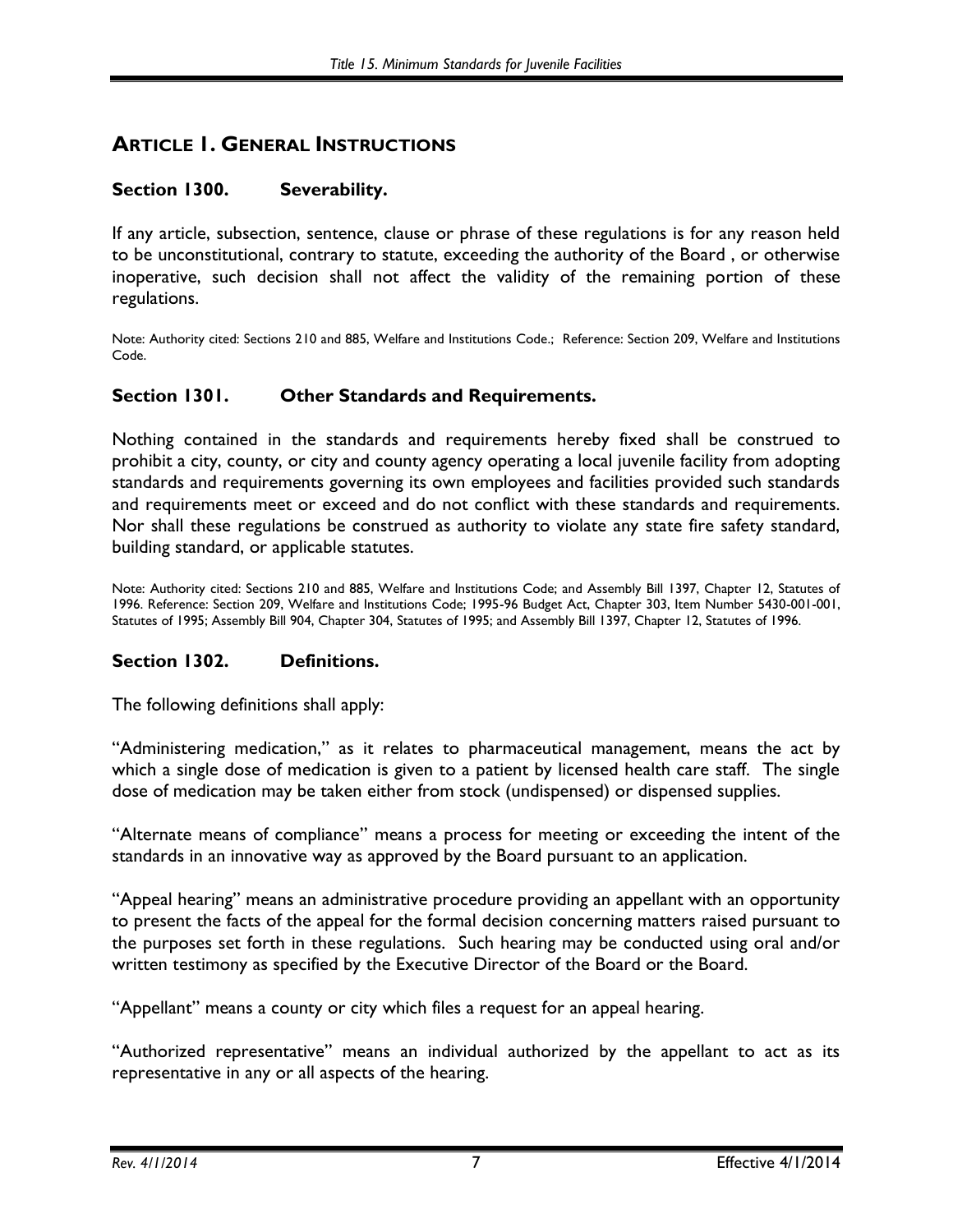"Board" means the Board of State and Community Corrections, which acts by and through its executive director, deputy directors, and field representatives.

"Camp" means a juvenile camp, ranch, forestry camp or boot camp established in accordance with Section 881 of the Welfare and Institutions Code, to which youth made wards of the court on the grounds of fitting the description in Section 602 of the Welfare and Institutions Code may be committed.

"Cell Extraction" means the forceful removal of a youth from a room.

"Clergy" means persons ordained for religious duties.

"Committed" means placed in a jail or juvenile facility pursuant to a court order for a specific period of time, independent of, or in connection with, other sentencing alternatives.

"Contraband" is any object, writing or substance, the possession of which would constitute a crime under the laws of the State of California, pose a danger within a juvenile facility, would interfere with the orderly day**-**to**-**day operation of a juvenile facility, or violate facility rules.

"Control Room" is a continuously staffed secure area within the facility that contains staff responsible for safety, security, emergency response, communication, electronics and movement.

"Court holding facility for minors" means a local detention facility constructed within a court building used for the confinement of minors or minors and adults for the purpose of a court appearance, for a period not to exceed 12 hours.

"Delivering medication," as it relates to pharmaceutical management, means the act of providing one or more doses of a prescribed and dispensed medication to a youth.

"Developmentally disabled" means those persons who have a disability which originates before an individual attains age 18, continues, or can be expected to continue indefinitely, and constitutes a substantial disability for that individual. This term includes mental retardation, cerebral palsy, epilepsy, and autism, as well as disabling conditions found to be closely related to mental retardation or to require treatment similar to that required for mentally retarded individuals.

"Direct visual observation" means staff must personally see youth's movement and/or skin. Audio/video monitoring may supplement but not substitute for direct visual observation.

"Direct visual supervision" means staff constantly in the presence of the youth. Audio/video monitoring may supplement but not substitute for direct visual supervision.

"Dispensing," as it relates to pharmaceutical management, means the interpretation of the prescription order, the preparation, repackaging, and labeling of the drug based upon a prescription from a physician, dentist, or other prescriber authorized by law.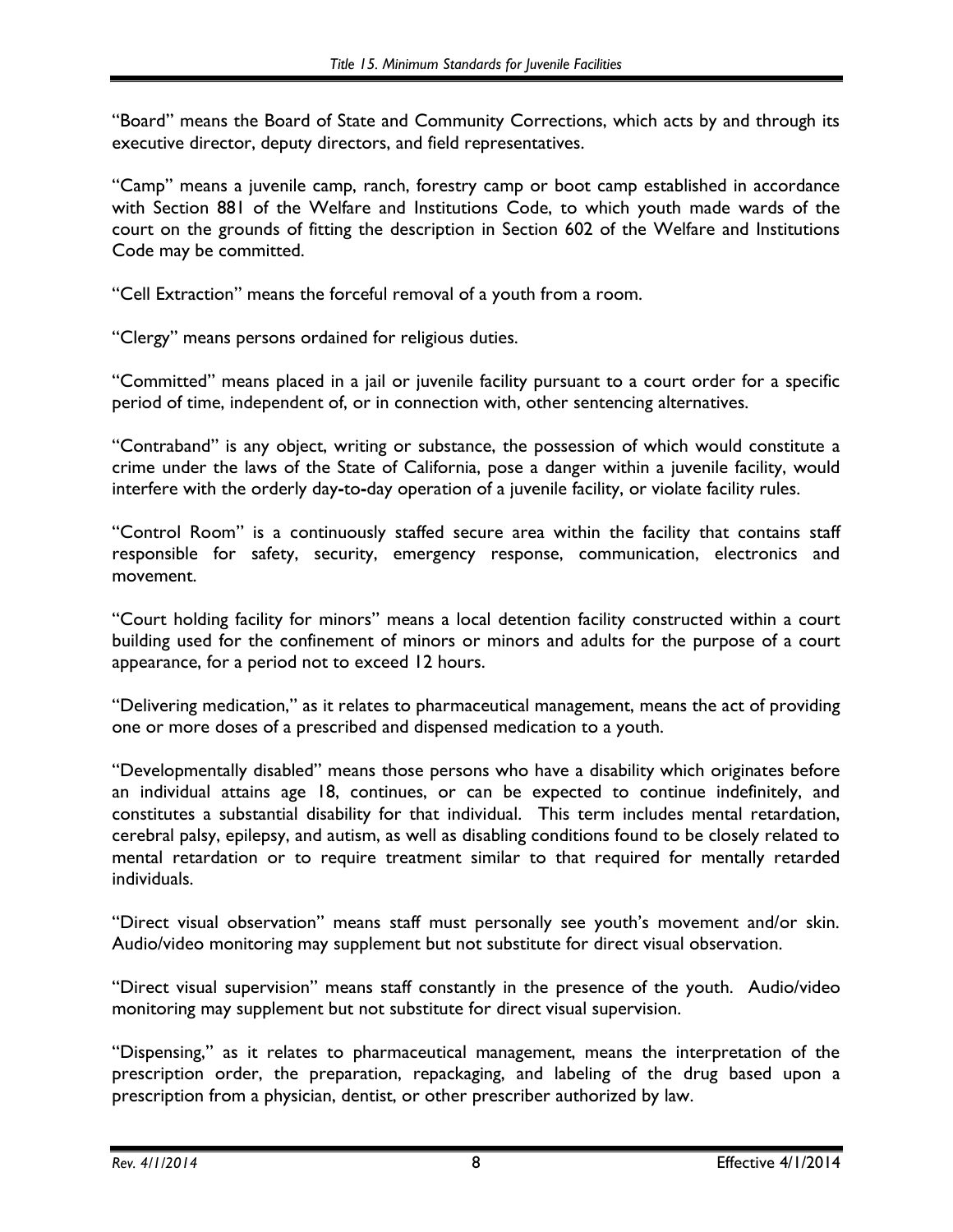"Disposal," as it relates to pharmaceutical management, means the destruction of medication or its return to the manufacturer or supplier.

"DNA" or Deoxyribonucleic acid means a chromosomal double-stranded molecule that exists in each living cell. DNA determines an individual's hereditary characteristics and can be used to distinguish and identify an individual from another person. This becomes critical when blood, hair, skin, or any other part of the body is used to prove one's involvement or lack of involvement, in a crime scene.

"Emergency" means a significant disruption of normal facility procedure, policy or operation caused by civil disorder, single incident of mass arrest of juveniles or natural disasters such as flood, fire or earthquake; and which requires immediate action to avert death or injury and to maintain security.

"Executive Director" means the Executive Director of the Board of State and Community Corrections.

"Exercise" means an activity that requires physical exertion of the large muscle groups.

"Exigent" means an urgent and unanticipated event that requires immediate action.

"Facility administrator" means chief probation officer, sheriff, marshal, chief of police or other official charged by law with administration of the facility.

"Facility manager" means director, superintendent, police or sheriff commander or other person in charge of the day-to-day operation of a facility holding youth.

"Filing date" means the date a request for an appeal hearing is received by the Executive Director of the Board.

"504 plan" means a written educational plan developed by a group of educators, administrators, parents and other relevant participants that addresses the needs of a disabled student with a physical or mental impairment which may substantially limit major life activities, including caring for one's self, walking, seeing, hearing, speaking, breathing, working, performing manual tasks and learning as defined under section 504.

"Furlough" means the conditional or temporary release of a youth from the facility.

"Gender expression" means the manner in which a person expresses his or her gender through clothing, appearance, behavior, speech, etc.

"Gender identity" means a person's sense of identification with either the male or female self.

"Group Punishment" means a group of uninvolved youth is disciplined due to the actions of one or more youth.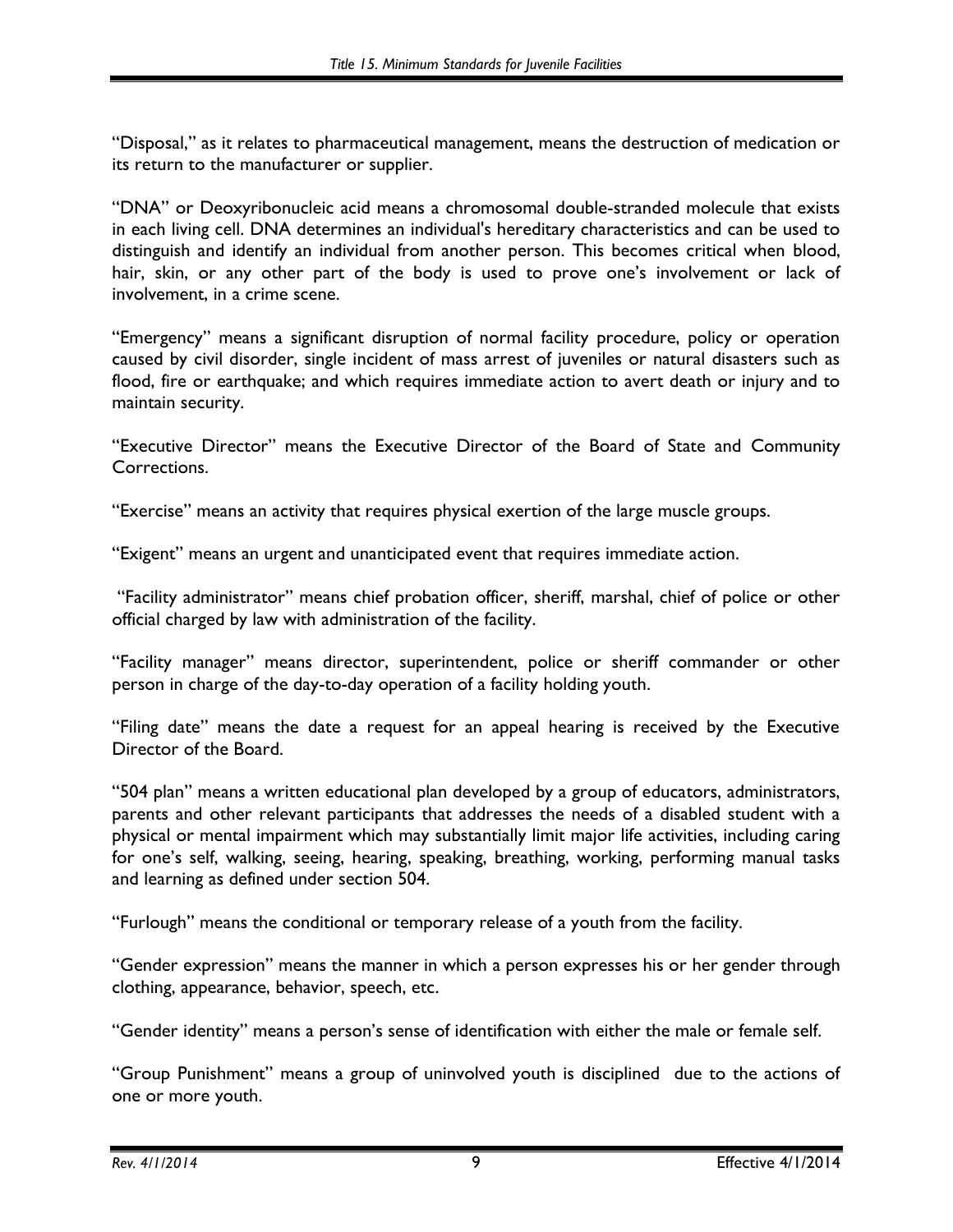"Health administrator" means that individual or agency that is designated with responsibility for health care policy pursuant to a written agreement, contract or job description. The health administrator may be a physician, an individual or a health agency. In those instances where medical and mental health services are provided by separate entities, decisions regarding mental health services shall be made in cooperation with the mental health director. When the administrator is other than a physician, final clinical judgments rest with a designated responsible physician.

"Health care" means medical, mental health and dental services.

"Health care clearance" means a non-confidential statement which indicates to child supervision staff that there are no health contraindications to a youth being admitted to a facility and specifies any limitations to full program participation.

"Hearing panel" means a panel comprised of three members of the Board who shall be selected by the Chairman at the time an appeal is filed. A fourth member may be designated as alternate. Members designated to the hearing panel shall not be employed by, or citizens of, the county or city submitting an appeal.

"Individual Education Program" (IEP) means a written statement for each individual with exceptional needs that is developed, reviewed and revised in a meeting in accordance with Education Code Section 56345 and applicable federal laws and regulation.

"Juvenile facility" means a juvenile hall ranch or camp, forestry camp, regional youth education facility, boot camp or special purpose juvenile hall.

"Juvenile hall" means a county facility designed for the reception and temporary care of youth detained in accordance with the provisions of this subchapter and the juvenile court law.

"Labeling," as it relates to pharmaceutical management, means the act of preparing and affixing an appropriate label to a medication container.

"Legend drugs" are any drugs defined as "dangerous drugs" under Chapter 9, Division 2, Section 4211 of the California Business and Professions Code. These drugs bear the legend, "Caution Federal Law Prohibits Dispensing Without a Prescription." The Food and Drug Administration (FDA) has determined, because of toxicity or other potentially harmful effects, that these drugs are not safe for use except under the supervision of a health care practitioner licensed by law to prescribe legend drugs.

"Living unit" shall be a self-contained unit containing locked sleeping rooms, single and double occupancy sleeping rooms, or dormitories, day room space, water closets, wash basins, drinking fountains and showers commensurate to the number of youths housed. A living unit shall not be divided in a way that hinders direct access, supervision, immediate intervention or other action if needed.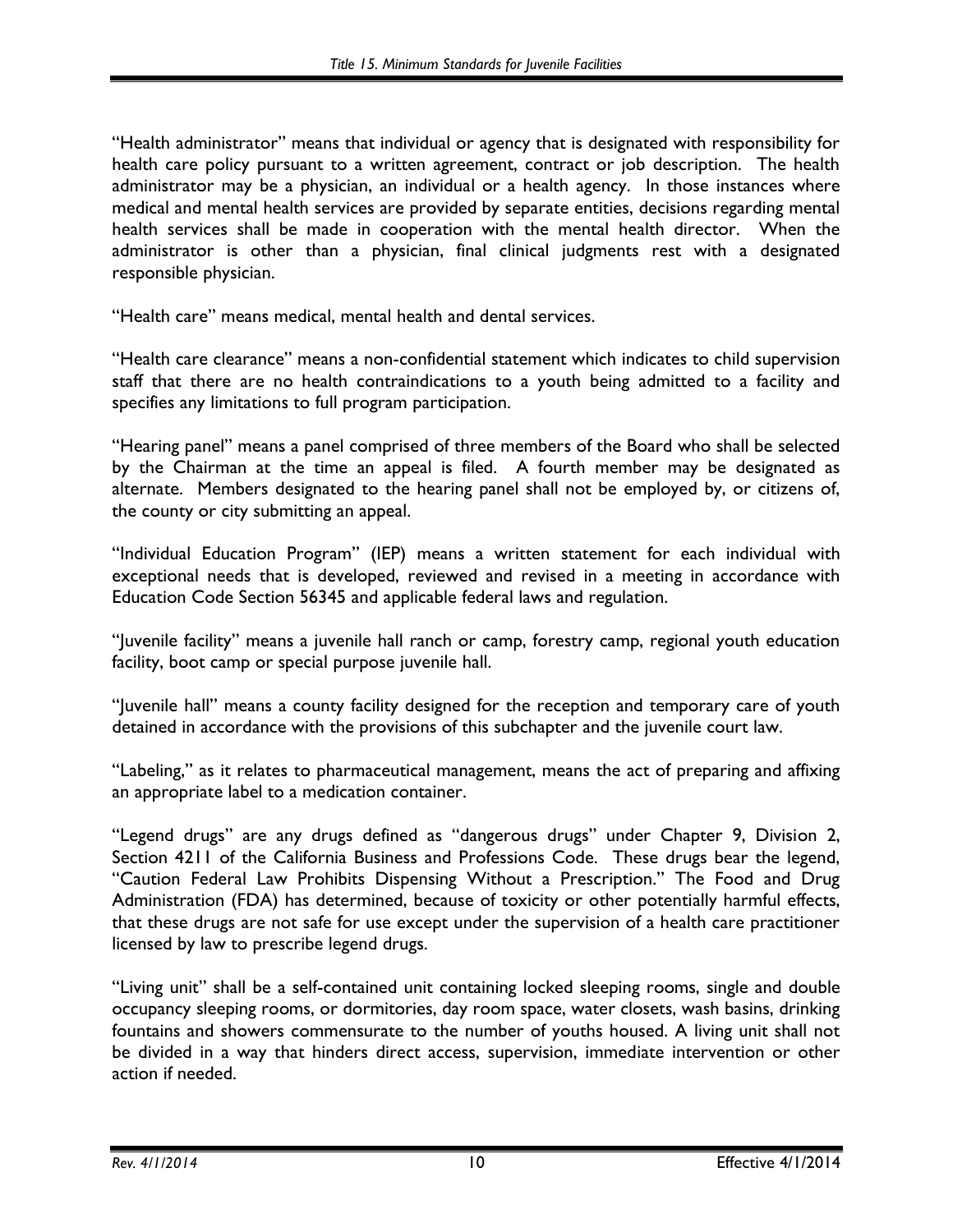"Local Health Officer" means that licensed physician who is appointed by the Board of Supervisors pursuant to Health and Safety Code Section 101000 to carry out duly authorized orders and statutes related to public health within his/her jurisdiction.

"Maximum capacity" means the number of youth that can be housed at any one time in a juvenile hall, camp, ranch, home, forestry camp, regional youth education facility or boot camp in accordance with provisions in this subchapter.

"Mental Health Director" means that individual who is designated by contract, written agreement or job description to have administrative responsibility for the mental health program. The health administrator shall work in cooperation with the mental health director to develop and implement mental health policies and procedures.

"Minor" means a person under 18 years of age and includes those persons whose cases are under the jurisdiction of the adult criminal court.

"Non-school day" means a day when school is not in operation. It also applies when an individual youth is not enrolled in school and is not required to be in attendance.

"Notice of decision" means a written statement by the Executive Director of the Board of State and Community Corrections which contains the formal decision of the Executive Director and the reason for that decision.

"On-site health care staff" means licensed, certified or registered health care personnel who provide regularly scheduled health care services at the facility pursuant to a contract, written agreement or job description. It does not extend to emergency medical personnel or other health care personnel who may be on-site to respond to an emergency or an unusual situation.

"Over-the-counter (OTC) drugs," as it relates to pharmaceutical management, are medications which do not require a prescription (non-legend).

"Pilot project" means an initial short-term method to test or apply an innovation or concept related to the operation, management or design of a juvenile facility, jail or lockup pursuant to an application to, and approval by, the Board of State and Community Corrections.

"Podular design" means a design concept for detention facilities in which housing cells, dormitories or sleeping rooms are positioned around the perimeter of a common dayroom, forming a housing/living unit. Generally, the majority of services for each housing/living unit (such as dining, medical exam/sick call, programming, school, etc.) occur in specified locations within the unit.

"Primary responsibility" is the ability of a child supervision staff member to independently supervise one or more youth.

"Procurement," as it relates to pharmaceutical management, means the system for ordering and obtaining medications for facility stock.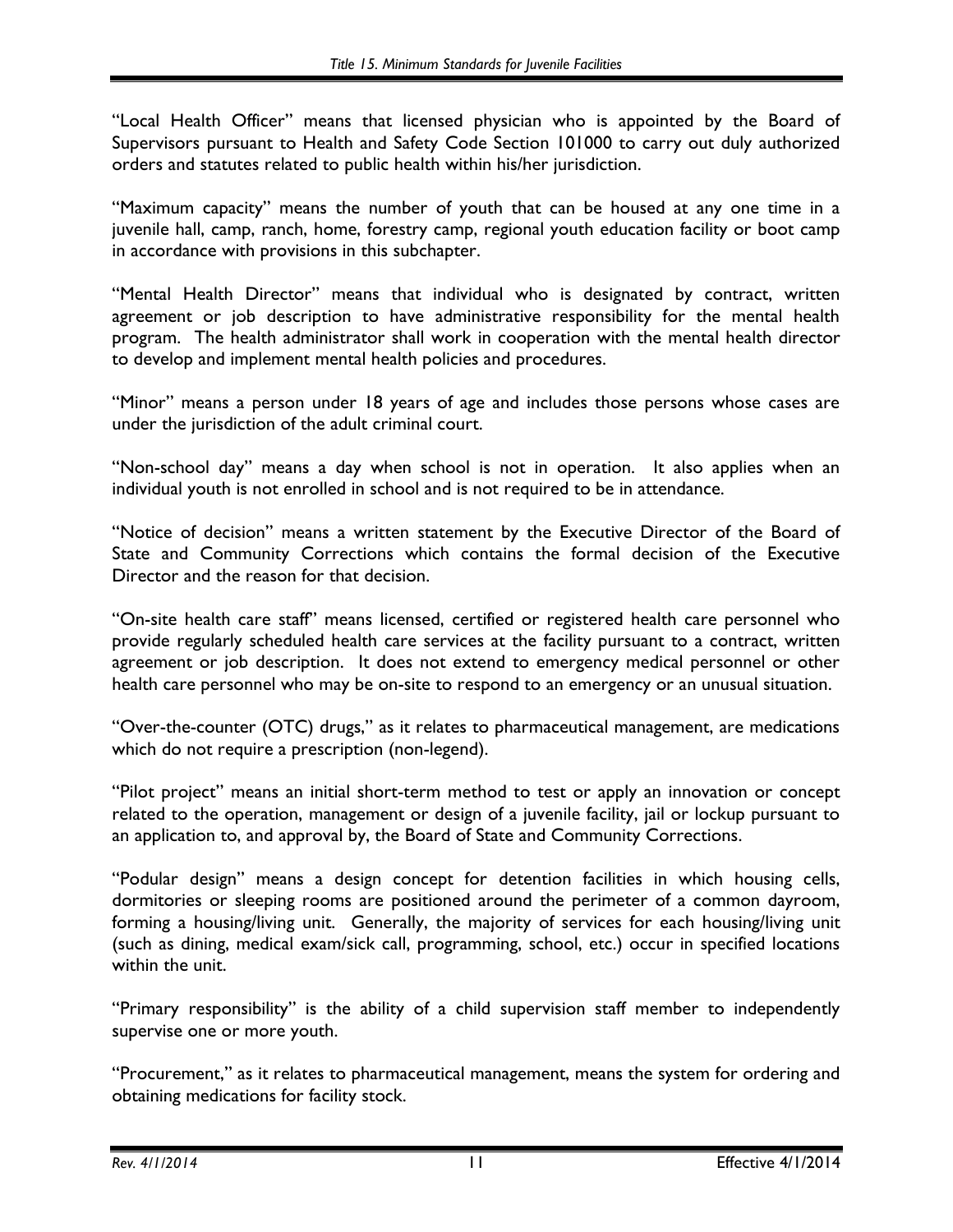"Proposed decision" means a written recommendation from the hearing panel/hearing officer to the full Board containing a summary of facts and a recommended decision on an appeal.

"Prostheses" means artificial devices to replace missing body parts or to compensate for defective bodily function. Prostheses are distinguished from slings, crutches, or other similar assistive devices.

"Psychotropic medication" means those drugs that are used to treat psychiatric symptoms. Drugs used to reduce the toxic side effects of psychotropic medications are not included.

"Recreation" means activities that occupy the attention and offer the opportunity for relaxation. Such activities may include ping-pong, TV, reading, board games, letter writing.

"Regional facility" means a facility serving two or more counties bound together by a memorandum of understanding or a joint powers agreement identifying the terms, conditions, rights, responsibilities and financial obligations of all parties.

"Remodeling" means to alter the facility structure by adding, deleting or moving any of the building's components thereby affecting any of the spaces specified in Title 24, Section 460A.

"Repackaging," as it relates to pharmaceutical management, means transferring medications from the original manufacturers' container to another properly labeled container.

"Request for appeal hearing" means a clear written expression of dissatisfaction about a procedure or action taken, requesting a hearing on the matter, and filed with the Executive Director of the Board of State and Community Corrections.

"Responsible physician" means that physician who is appropriately licensed by the State and is designated by contract, written agreement or job description to have responsibility for policy development in medical, dental and mental health matters involving clinical judgments. The responsible physician may also be the health administrator.

"Security glazing" means a glass/polycarbonate composite glazing material designed for use in detention facility doors and windows and intended to withstand measurable, complex loads from deliberate and sustained attacks in a detention environment.

"Separation" means limiting a youth's participation in regular programming for a specific purpose.

"Sexual orientation" means a person's emotional, romantic, and sexual attraction for members of the same, opposite or both sexes.

"Shall" is mandatory; "may" is permissive.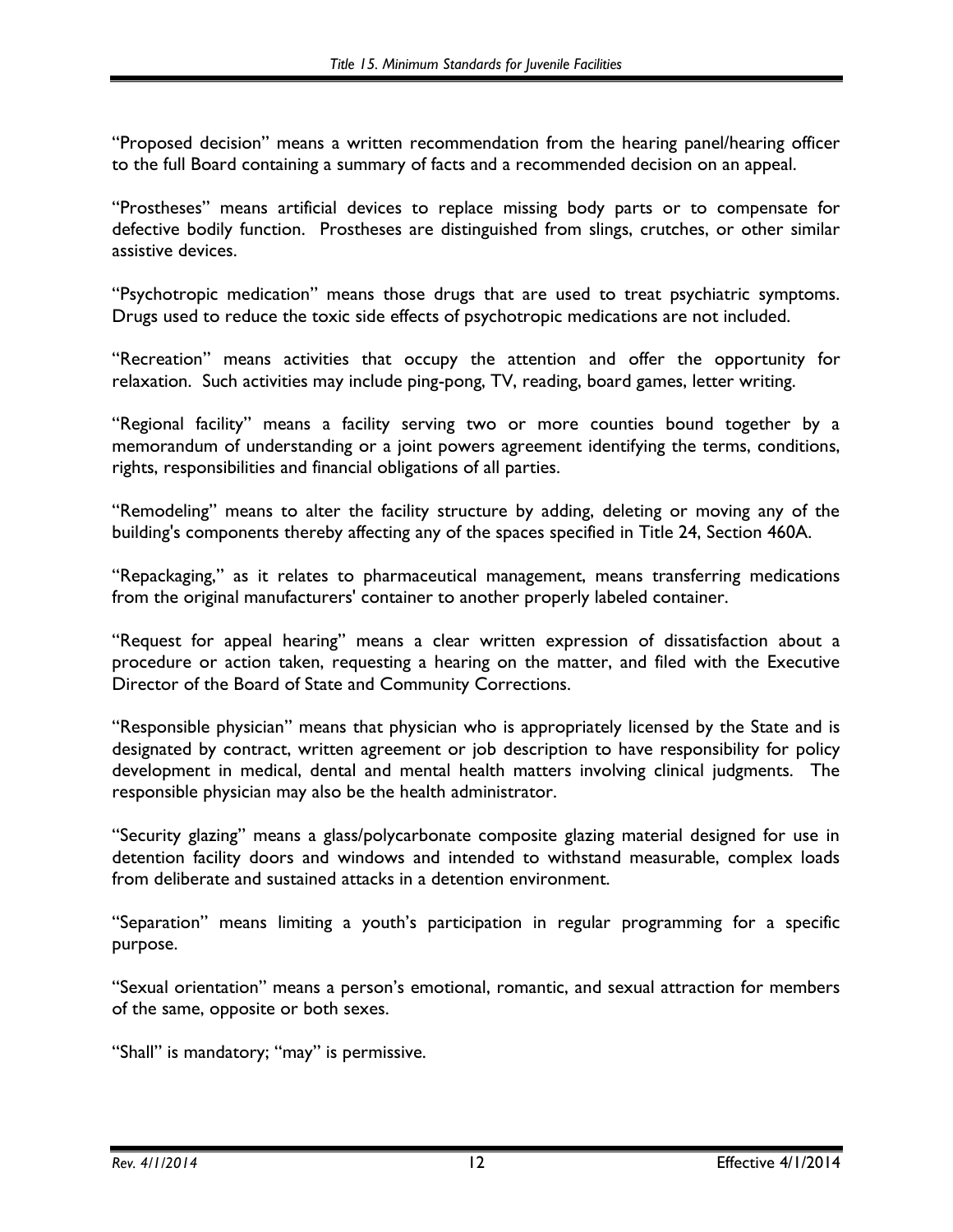"Special purpose juvenile hall" means a county facility used for the temporary confinement of a youth, not to exceed 96 hours, prior to transfer to a full service juvenile facility or release.

"Special visits" mean visits by persons that may not be parents or guardians, as outlined in Section 1374 of these regulations, and may include mentors, extended family members, role models and spouses.

"Status offender" means a minor alleged or adjudged to be a person described in Section 601 of the Welfare and Institutions Code.

"Storage," as it relates to pharmaceutical management, means the controlled physical environment used for the safekeeping and accounting of medications.

"Supervisory staff" means a staff person whose primary duties may include, but are not limited to, scheduling and evaluating subordinate staff, providing on-the-job training, making recommendations for promotion, hiring and discharge of subordinate staff, recommending disciplinary actions, and overseeing subordinate staff work. Supervisory staff shall not be included in the youth to supervision staff ratio, although some of their duties could include the periodic supervision of youth.

"Transgender youth" means a youth whose gender identity does not correspond with his or her anatomical sex.

"Use of force" means an immediate means of overcoming resistance and controlling the threat of imminent harm to self or others

"Youth" means a person who is in the custody of the juvenile detention facility. This person may be under 18 years of age or over 18 years of age. This includes persons whose cases are under the jurisdiction of the juvenile court and persons whose cases are under the jurisdiction of the adult court.

"Youth supervision staff" means a juvenile facility employee, whose duty is primarily the supervision of youth. Administrative, supervisory, food services, janitorial or other auxiliary staff is not considered child supervision staff.

Note: Authority cited: Sections 210 and 885, Welfare and Institutions Code. Reference: Section 209, Welfare and Institutions Code.

# <span id="page-12-0"></span>**Section 1303. Pilot Projects.**

(a) The Board may, upon application of a city, county or city and county, grant pilot project status to a program, operational innovation or new concept related to the operation and management of a local juvenile facility. An application for a pilot project shall include, at a minimum, the following information:

(1) the regulations which the pilot project shall affect;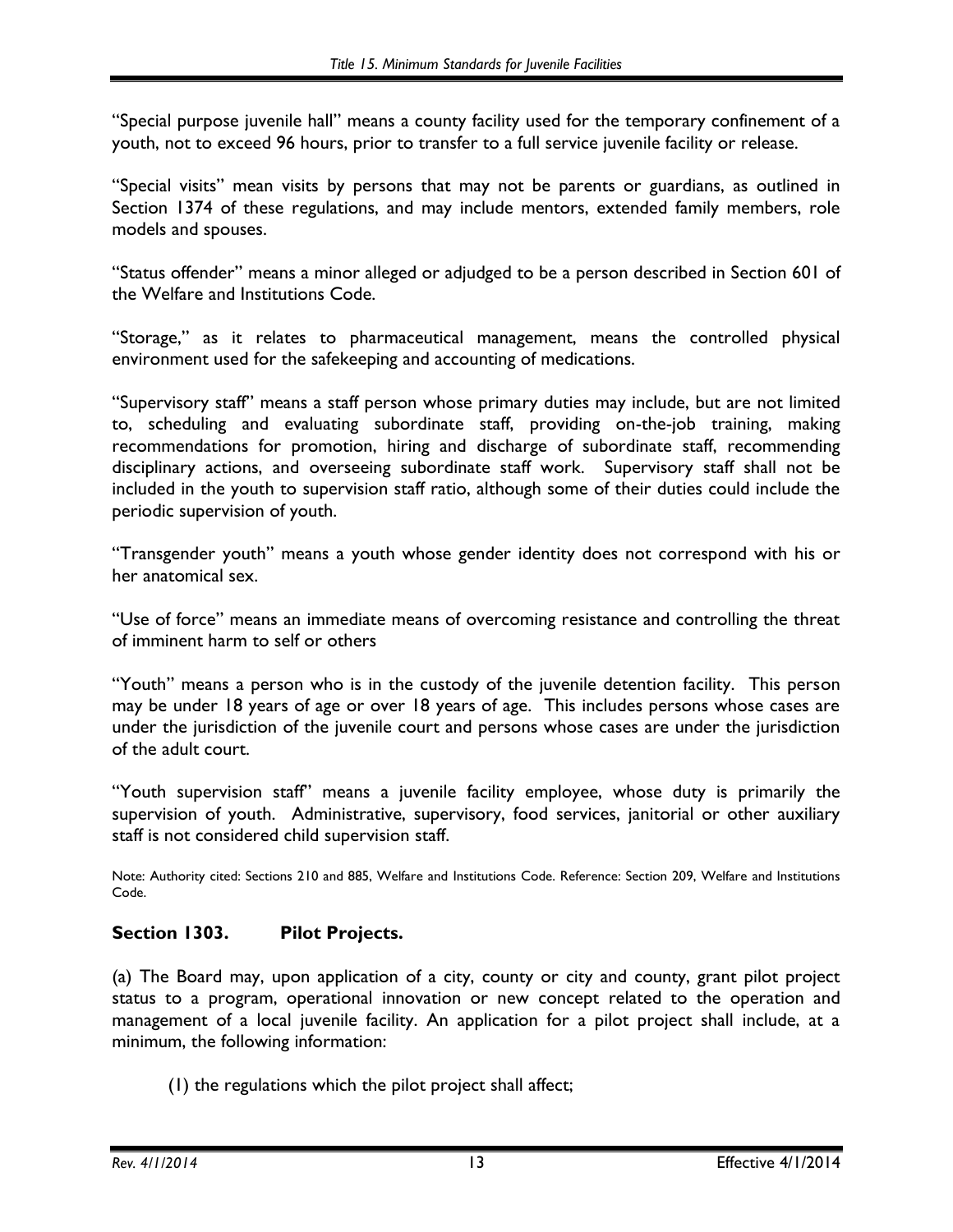(2) any lawsuits brought against the applicant local juvenile facility, pertinent to the proposal;

(3) a summary of the "totality of conditions" in the facility or facilities, including but not limited to:

(A) program activities, exercise and recreation;

(B) adequacy of supervision;

(C) types of youth affected; and,

(D) classification procedures.

(4) a statement of the goals the pilot project is intended to achieve, the reasons a pilot project is necessary, and why the particular approach was selected;

(5) the projected costs of the pilot project and projected cost savings to the city, county, or city and county, if any;

(6) a plan for developing and implementing the pilot project including a time line where appropriate; and,

(7) a statement of how the overall goal of providing safety to staff and youth shall be achieved.

(b) The Board may consider applications for pilot projects based on the relevance and appropriateness of the proposed project, the applicant's history of compliance/non-compliance with regulations, the completeness of the information provided in the application, and staff recommendations.

(c) Within 10 working days of receipt of the application, Board staff shall notify the applicant, in writing, that the application is complete and accepted for filing, or that the application is being returned as deficient and identifying what specific additional information is needed. This does not preclude the Board members from requesting additional information necessary to make a determination that the pilot project proposed actually meets or exceeds the intent of these regulations at the time of the hearing. When complete, the application shall be placed on the agenda for the Board's consideration at a regularly scheduled meeting. The written notification from the Board to the applicant shall also include the date, time and location of the meeting at which the application shall be considered.

(d) When an application for a pilot project is approved by the Board, Board staff shall notify the applicant, in writing within 10 working days of the meeting, of any conditions included in the approval and the time period for the pilot project. Regular progress reports and evaluative data on the success of the pilot project in meeting its goals shall be provided to the Board. The Board may extend time limits for pilot projects for good and proper purpose.

(e) If disapproved, the applicant shall be notified in writing, within 10 working days of the meeting, the reasons for said disapproval. This application approval process may take up to 90 days from the date of receipt of a complete application.

(f) Pilot project status granted by the Board shall not exceed twelve months after its approval date. When deemed to be in the best interest of the applicant, the Board may extend the expiration date. Once a city, county, or city and county successfully completes the pilot project evaluation period and desires to continue with the program, it may apply for an alternate means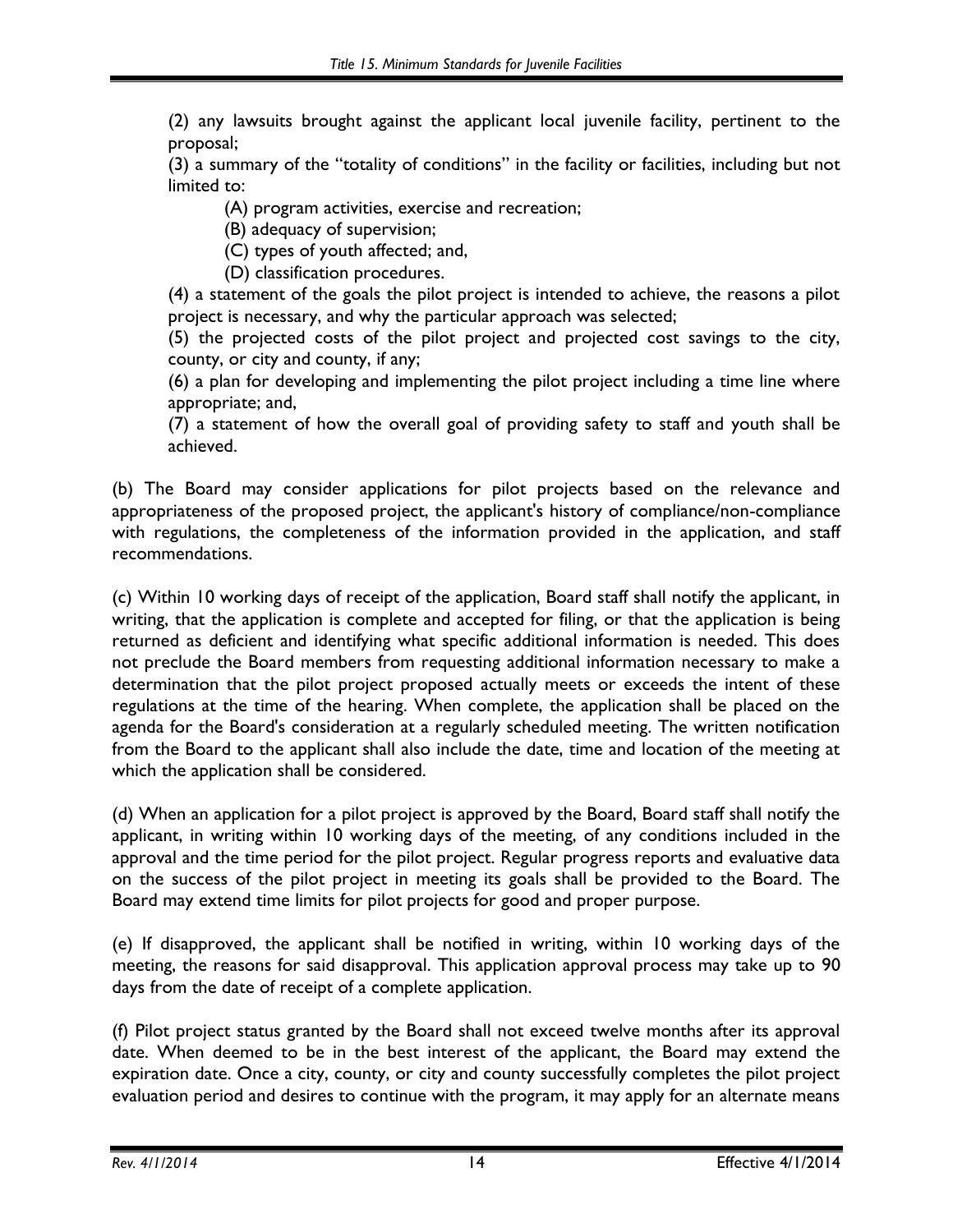of compliance. The pilot project shall be granted an automatic extension of time to operate the project pending the Board consideration of an alternate means of compliance.

Note: Authority cited: Sections 210 and 885, Welfare and Institutions Code. Reference: Section 209, Welfare and Institutions Code.

# <span id="page-14-0"></span>**Section 1304. Alternate Means of Compliance.**

(a) An alternate means of compliance is the long-term method used by a local juvenile facility/system, approved by the Board, to encourage responsible innovation and creativity in the operation of California's local juvenile facilities. The Board may, upon application of a city, county, or city and county, consider alternate means of compliance with these regulations either after the pilot project process has been successfully evaluated or upon direct application to the Board. The city, county, or city and county shall present the completed application to the Board no later than 30 days prior to the expiration of its pilot project, if needed.

(b) Applications for alternate means of compliance shall meet the spirit and intent of improving facility management, shall be equal to, or exceed the intent of, existing standard(s), and shall include reporting and evaluation components. An application for alternate means of compliance shall include, at a minimum, the following information:

(1) any lawsuits brought against the applicant local facility, pertinent to the proposal;

(2) a summary of the "totality of conditions" in the facility or facilities, including but not limited to:

(A) program activities, exercise and recreation;

(B) adequacy of supervision;

(C) types of youth affected; and,

(D) classification procedures.

(3) a statement of the problem the alternate means of compliance is intended to solve, how the alternative shall contribute to a solution of the problem and why it is considered an effective solution;

(4) the projected costs of the alternative and projected cost savings to the city, county, or city and county, if any;

(5) a plan for developing and implementing the alternative including a time line where appropriate; and,

(6) a statement of how the overall goal of providing safety to staff and youth was or would be achieved during the pilot project evaluation phase.

(c) The Board may consider applications for alternate means of compliance based on the relevance and appropriateness of the proposed alternative, the applicant's history of compliance/non-compliance with regulations, the completeness of the information provided in the application, the experiences of the jurisdiction during the pilot project, if applicable and staff recommendations.

(d) Within 10 working days of receipt of the application, Board staff shall notify the applicant, in writing, that the application is complete and accepted for filing, or that the application is being returned as deficient and identifying what specific additional information is needed. This does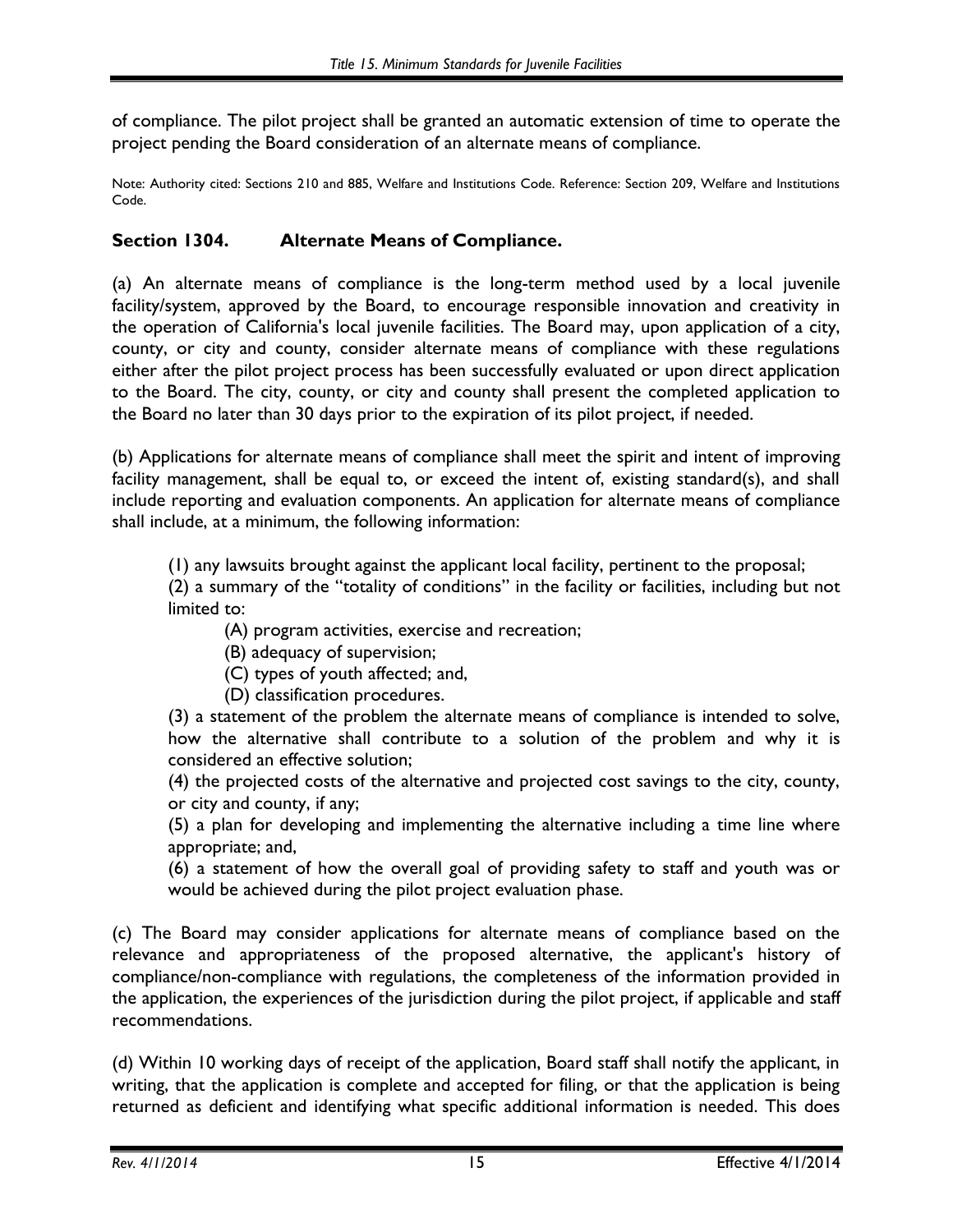not preclude the Board members from requesting additional information necessary to make a determination that the alternate means of compliance proposed meets or exceeds the intent of these regulations at the time of the hearing. When complete, the application shall be placed on the agenda for the Board's consideration at a regularly scheduled meeting. The written notification from the Board to the applicant shall also include the date, time and location of the meeting at which the application shall be considered.

(e) When an application for an alternate means of compliance is approved by the Board, Board staff shall notify the applicant, in writing within 10 working days of the meeting, of any conditions included in the approval and the time period for which the alternate means of compliance shall be permitted. Regular progress reports and evaluative data as to the success of the alternate means of compliance shall be submitted by the applicant. If disapproved, the applicant shall be notified in writing, within 10 working days of the meeting, the reasons for said disapproval. This application approval process may take up to 90 days from the date of receipt of a complete application.

(f) The Board may revise the minimum standards during the next biennial review based on data and information obtained during the alternate means of compliance process. If, however, the alternate means of compliance does not have universal application, a city, county, or city and county may continue to operate under this status as long as they meet the terms of this regulation.

Note: Authority cited: Sections 210 and 885, Welfare and Institutions Code. Reference: Section 209, Welfare and Institutions Code.

# <span id="page-15-0"></span>**ARTICLE 2. APPLICATION OF STANDARDS AND INSPECTIONS.**

# <span id="page-15-1"></span>**Section 1310. Applicability of Standards.**

All standards and requirements contained herein shall apply to any county, city and county, or joint juvenile facility that is used for the confinement of youth.

- (a) Juvenile halls, camps, ranches, forestry camps and boot camps shall comply with all regulations.
- (b) Special purpose juvenile halls shall comply with all regulations except the following
	- 1322(c) Child Supervision Staff Orientation and Training
	- 1370 School Program
	- 1415 Health Education
	- 1464 Food Services Manager
	- 1481 Special Clothing
	- 1488 Hair Care Services

Note: Authority cited: Sections 210 and 885, Welfare and Institutions Code. Reference: Section 209, Welfare and Institutions Code.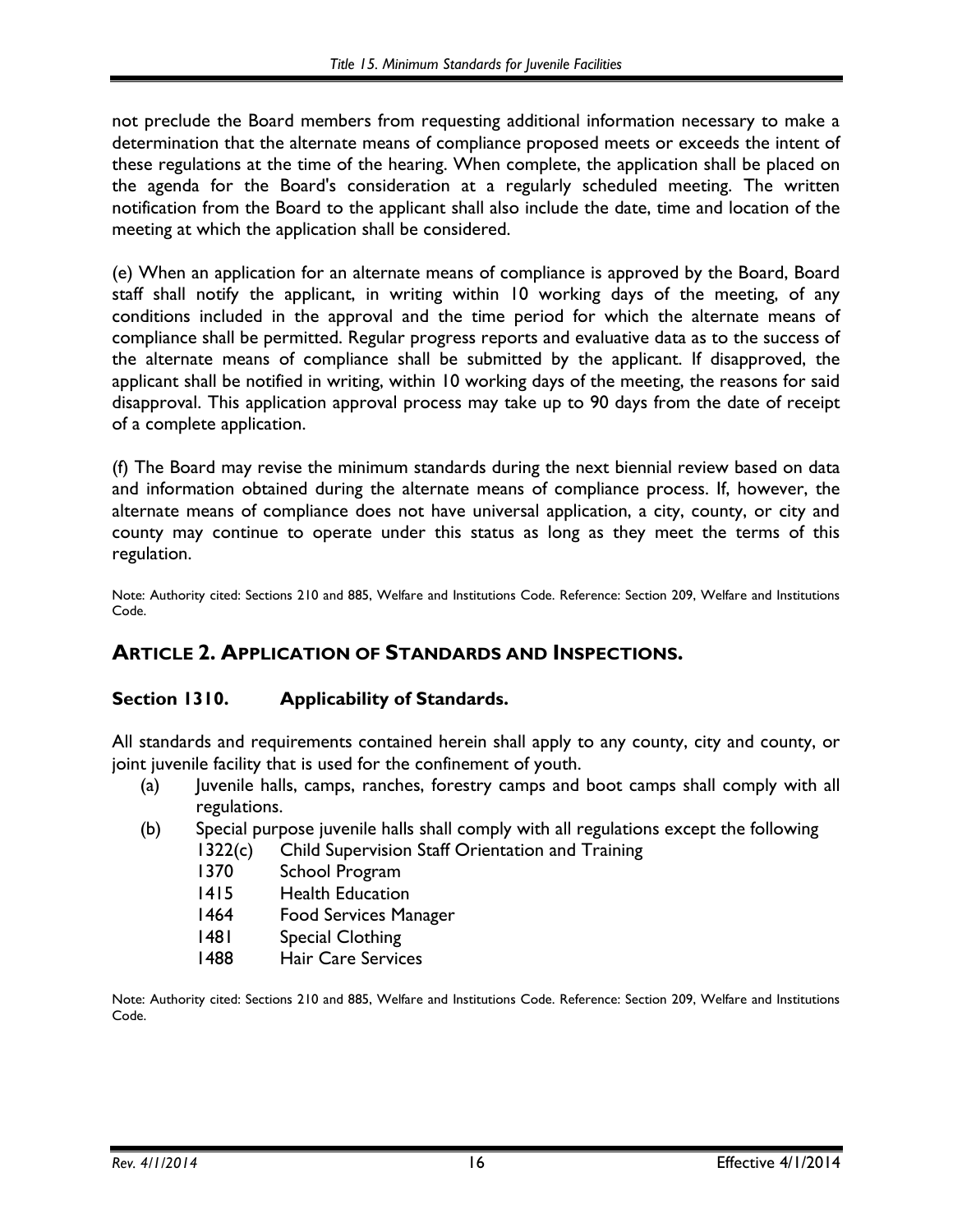# <span id="page-16-0"></span>**Section 1311. Emergency Suspension of Standards or Requirements.**

Nothing contained herein shall be construed to deny the power of any facility administrator to temporarily suspend any standard or requirement herein prescribed in the event of any emergency which threatens the safety of a local juvenile facility, youth, staff, or the public. Only such regulations directly affected by the emergency may be suspended. The facility administrator shall notify the Board in writing in the event that such a suspension lasts longer than three days. In no event shall a suspension continue more than 15 days without the approval of the chairperson of the Board for a time specified by him/her.

Note: Authority cited: Sections 210 and 885, Welfare and Institutions Code. Reference: Section 209, Welfare and Institutions Code.

### <span id="page-16-1"></span>**Section 1312. Juvenile Criminal History Information**

Such juvenile criminal history information as is necessary for the conduct of facility inspections as specified in Section 209 of the Welfare and Institutions Code shall be made available to the staff of the Board. Such information shall be held confidential except that published reports may contain such information in a form which does not identify an individual.

Note: Authority cited: Sections 210 and 885, Welfare and Institutions Code. Reference: Sections 204.5 and 209, Welfare and Institutions Code.

#### <span id="page-16-2"></span>**Section 1313. County Inspection and Evaluation of Building and Grounds.**

On an annual basis, or as otherwise required by law, each juvenile facility administrator shall obtain a documented inspection and evaluation from the following:

- (a) county building inspector or person designated by the Board of Supervisors to approve building safety;
- (b) fire authority having jurisdiction, including a fire clearance as required by Health and Safety Code Section 13146.1 (a) and (b);
- (c) local health officer, inspection in accordance with Health and Safety Code Section 101045;
- (d) county superintendent of schools on the adequacy of educational services and facilities as required in Section 1370;
- (e) juvenile court as required by Section 209 of the Welfare and Institutions Code; and,
- (f) the Juvenile Justice Commission as required by Section 229 of the Welfare and Institutions Code or Probation Commission as required by Section 240 of the Welfare and Institutions Code.

Note: Authority cited: Sections 210 and 885, Welfare and Institutions Code. Reference: Section 209, Welfare and Institutions Code.

#### <span id="page-16-3"></span>**Section 1314. Appeal.**

The appeal hearing procedures are intended to provide a review concerning the Board application and enforcement of standards and regulations governing juvenile facilities. A county,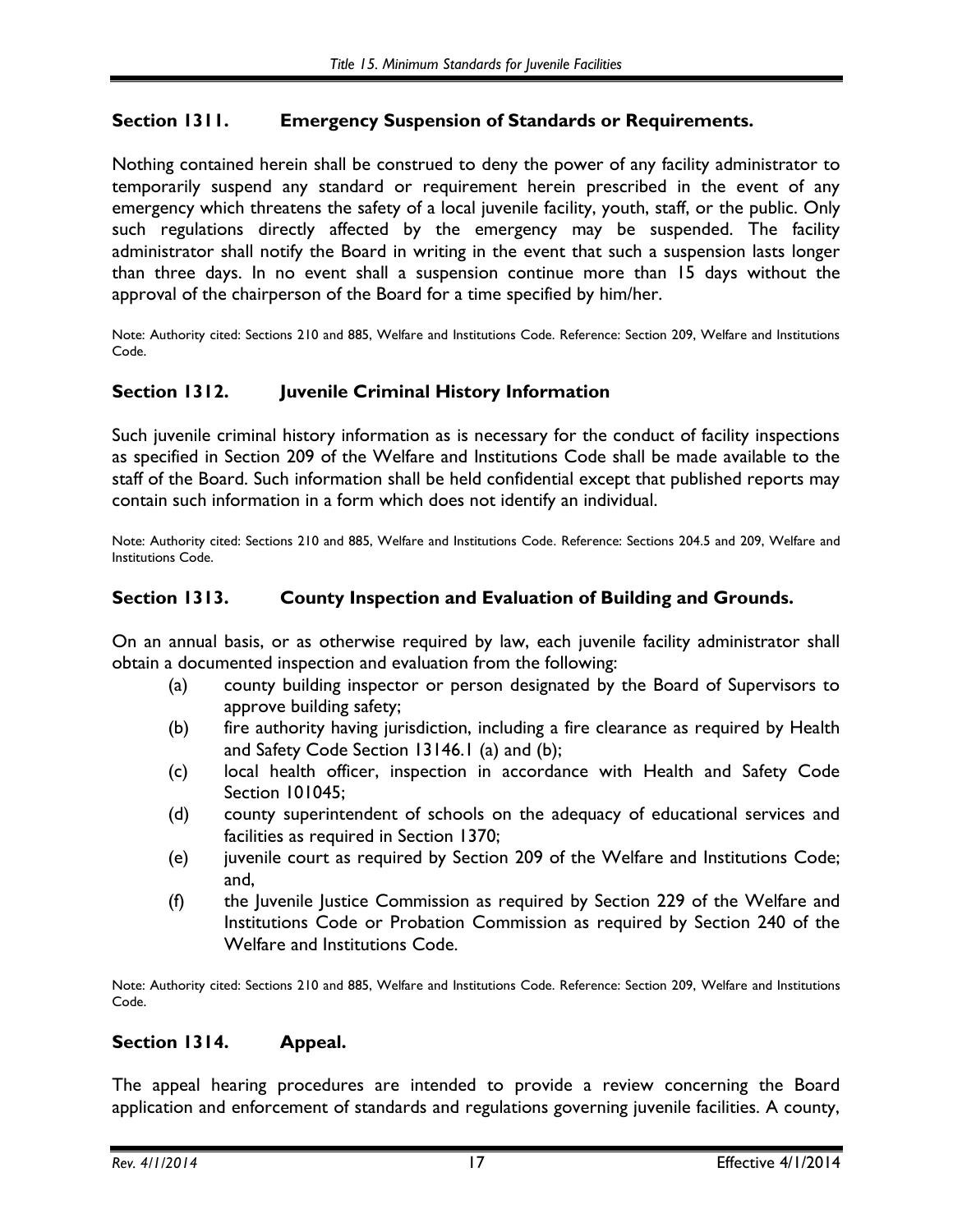city, city and county, or joint juvenile facility may appeal on the basis of alleged misapplication, capricious enforcement of regulations, or substantial differences of opinion as may occur concerning the proper application of regulations or procedures.

- (a) Levels of Appeal.
	- (1) There are two levels of appeal as follows:
		- (A) appeal to the Executive Director; and,
			- (B) appeal to the Board.
	- (2) An appeal shall first be filed with the Executive Director.
- (b) Appeal to the Executive Director.

(1) If a county, city, city and county, or joint juvenile facility is dissatisfied with an action of the Board staff, it may appeal the cause of the dissatisfaction to the Executive Director. Such appeal shall be filed within 30 calendar days of the notification of the action with which the county or city is dissatisfied.

- (2) The appeal shall be in writing and:
	- (A) state the basis for the dissatisfaction;
	- (B) state the action being requested of the Executive Director; and,

(C) attach any correspondence or other documentation related to the cause for dissatisfaction.

(c) Executive Director Appeal Procedures.

(1) The Executive Director shall review the correspondence and related documentation and render a decision on the appeal within 30 calendar days except in those cases where the appellant withdraws or abandons the appeal.

(2) The procedural time requirement may be waived with the mutual consent of the appellant and the Executive Director.

(3) The Executive Director may render a decision based on the correspondence and related documentation provided by the appellant and may consider other relevant sources of information deemed appropriate.

(d) Executive Director's Decision.

The decision of the Executive Director shall be in writing and shall provide the rationale for the decision.

(e) Request for Appeal Hearing by Board.

(1) If a county, city, city and county, or joint juvenile facility is dissatisfied with the decision of the Executive Director, it may file a request for an appeal hearing with the Board. Such appeal shall be filed within 30 calendar days after receipt of the Executive Director's decision.

- (2) The request shall be in writing and:
	- (A) state the basis for the dissatisfaction;
	- (B) state the action being requested of the Board; and,

(C) attach any correspondence related to the appeal from the Executive Director.

(f) Board Hearing Procedures.

(1) The hearing shall be conducted by a hearing panel designated by the Chairman of the Board at a reasonable time, date, and place, but not later than 21 days after the filing of the request for hearing with the Board, unless delayed for good cause. The Board shall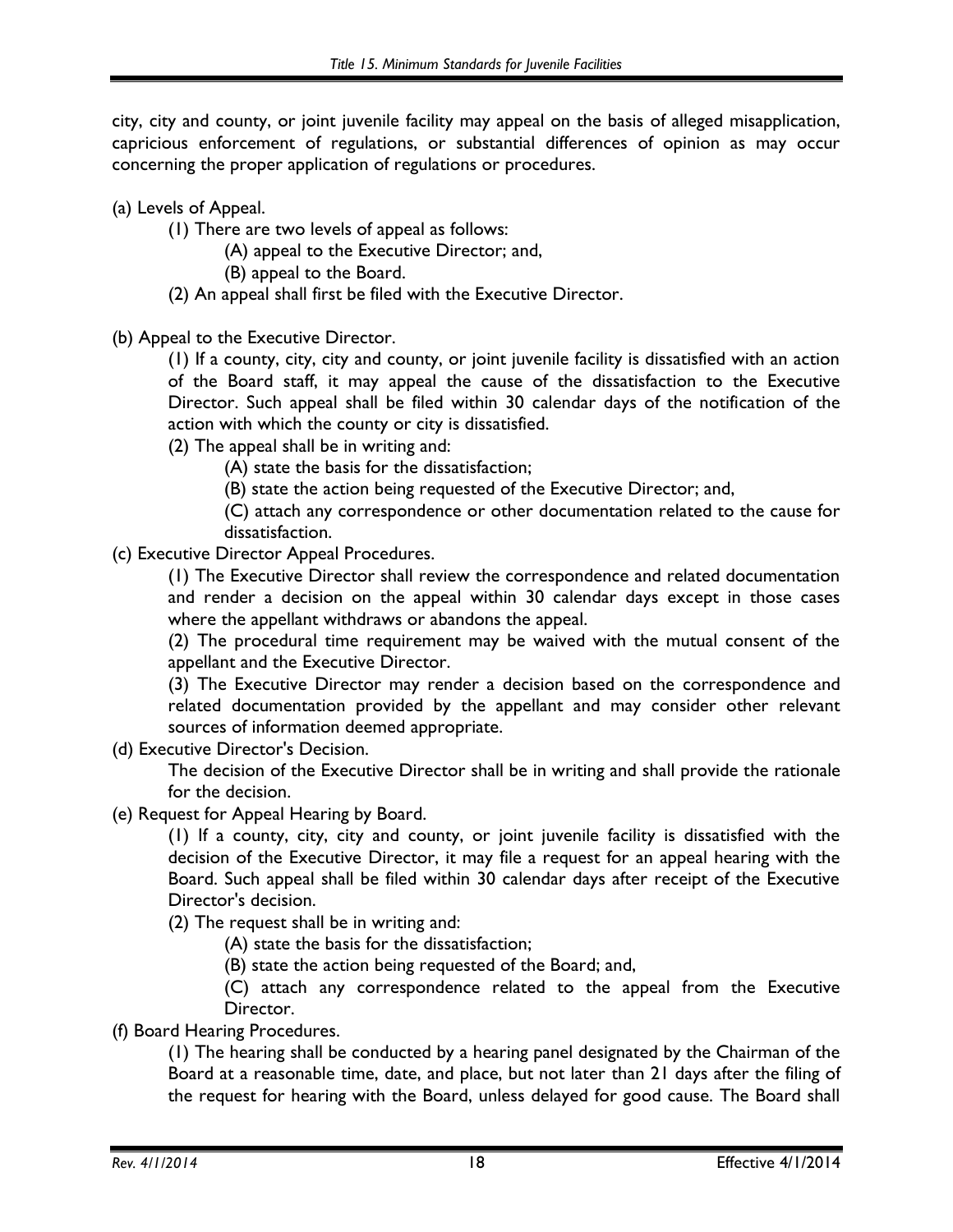mail or deliver to the appellant or authorized representative a written notice of the time and place of hearing not less than 7 days prior to the hearing.

(2) The procedural time requirements may be waived with mutual consent of the parties involved.

(3) Appeal hearing matters shall be set for hearing, heard, and disposed of by a notice of decision within 60 days from the date of the request for appeal hearing, except in those cases where the appellant withdraws or abandons the request for hearing or the matter is continued for what is determined by the hearing panel to be good cause.

(4) An appellant may waive a personal hearing before the hearing panel and, under such circumstances, the hearing panel shall consider the written information submitted by the appellant and other relevant information as may be deemed appropriate.

(5) The hearing is not formal or judicial in nature. Pertinent and relative information, whether written or oral, shall be accepted. Hearings shall be tape recorded.

(6) After the hearing has been completed, the hearing panel shall submit a proposed decision in writing to the Board at its next regular public meeting.

# (g) Board Decision.

(1) The Board, after receiving the proposed decision, may:

(A) adopt the proposed decision;

(B) decide the matter on the record with or without taking additional evidence; or,

(C) order a further hearing to be conducted if additional information is needed to decide the issue.

(2) the Board, or notice of a new hearing ordered, notice of decision or other such actions shall be mailed or otherwise delivered by the Board to the appellant.

(3) The record of the testimony exhibits, together with all papers and requests filed in the proceedings and the hearing panel's proposed decision, shall constitute the exclusive record for decision and shall be available to the appellant at any reasonable time for one year after the date of the Board's notice of decision in the case.

(4) The decision of the Board shall be final.

Note: Authority cited: Sections 210 and 885, Welfare and Institutions Code.. Reference: Section 209, Welfare and Institutions Code.

# <span id="page-18-0"></span>**ARTICLE 3. TRAINING, PERSONNEL, AND MANAGEMENT**

# <span id="page-18-1"></span>**Section 1320. Appointment and Qualifications.**

(a) Appointment

In each juvenile facility there shall be a superintendent, director or facility manager in charge of its program and employees. Such superintendent, director, facility manager and other employees of the facility shall be appointed by the facility administrator pursuant to applicable provisions of law.

(b) Employee Qualifications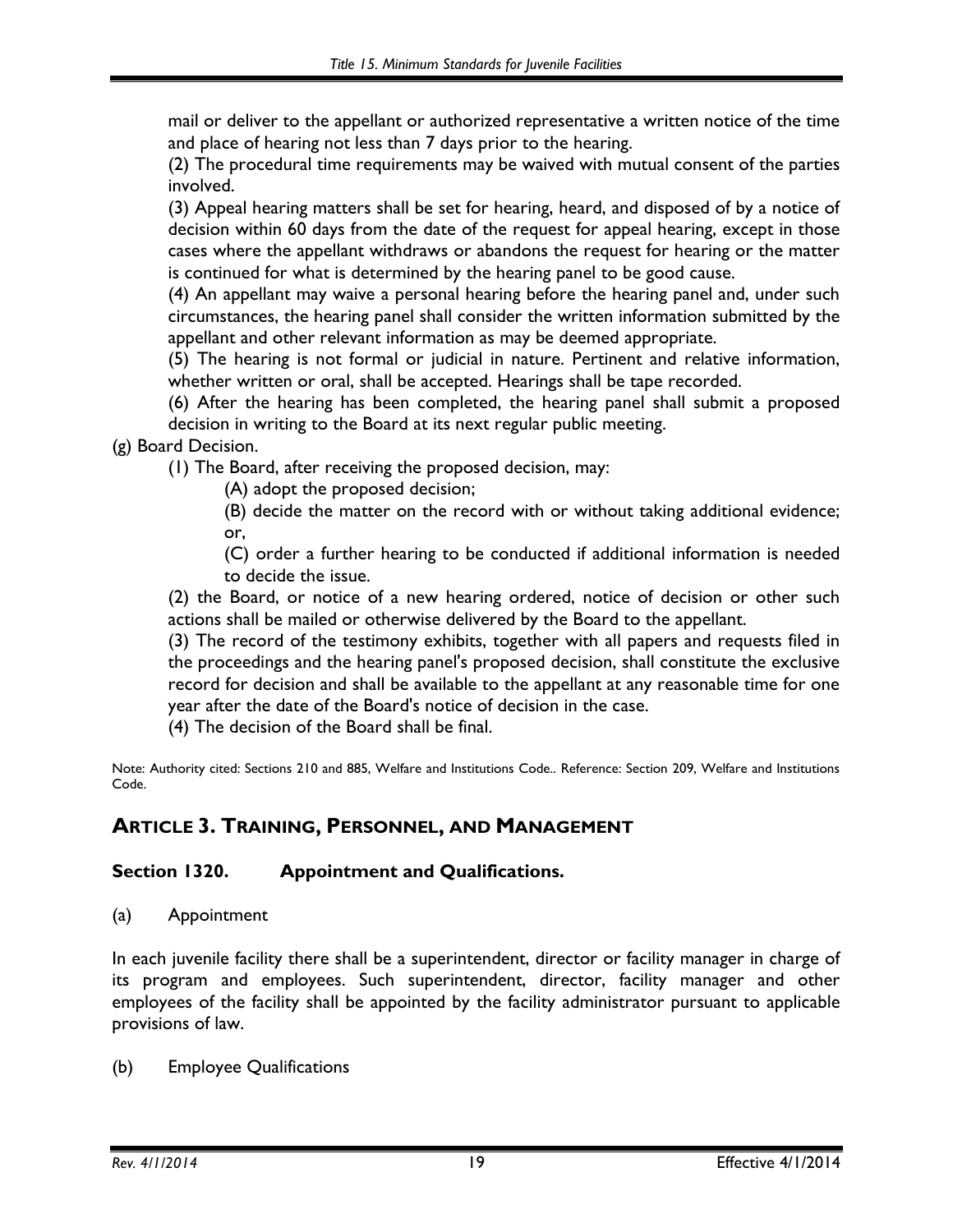Each facility shall:

- (1) recruit and hire employees who possess knowledge, skills and abilities appropriate to their job classification and duties in accordance with applicable civil service or merit system rules;
- (2) require a medical evaluation and physical examination including tuberculosis screening test and evaluation for immunity to contagious illnesses of childhood (i.e., diphtheria, rubeola, rubella, and mumps);
- (3) adhere to the minimum standards for the selection and training requirements adopted by the Board pursuant to Section 6035 of the Penal Code; and
- (4) conduct a criminal records review, on each new employee, and psychological examination in accordance with Section 1031 et seq. of the Government Code.

(c) Contract personnel, volunteers, and other non-employees of the facility, who may be present at the facility, shall have such clearance and qualifications as may be required by law, and their presence at the facility shall be subject to the approval and control of the facility manager.

Note: Authority cited: Sections 210 and 885, Welfare and Institutions Code. Reference: Section 209, Welfare and Institutions Code.

### <span id="page-19-0"></span>**Section 1321. Staffing.**

Each juvenile facility shall:

- (a) have an adequate number of personnel sufficient to carry out its program, to provide for safety and security of youth and staff, and meet established standards and regulations;
- (b) ensure that no required services shall be denied because of insufficient numbers of staff on duty absent exigent circumstances;
- (c) have a sufficient number of supervisory level staff to ensure adequate supervision of all staff members;
- (d) have a clearly identified person on duty at all times who is responsible for operations and activities and has completed the Juvenile Corrections Officer Core Course and PC 832 training;
- (e) have at least one staff member present on each living unit whenever there is a youth or youth in the living unit;
- (f) have sufficient food service personnel relative to the number and security of living units, including staff qualified and available to: plan menus meeting nutritional requirements of the gender and age groups fed; provide kitchen supervision; direct food preparation and servings; conduct related training programs for culinary staff; and maintain necessary records; or, a facility may serve food that meets nutritional standards prepared by an outside source;
- (g) have sufficient administrative, clerical, recreational, medical, dental, mental health, building maintenance, transportation, control room, institutional security and other support staff for the efficient management of the facility, and to ensure that youth supervision staff shall not be diverted from supervising youth; and,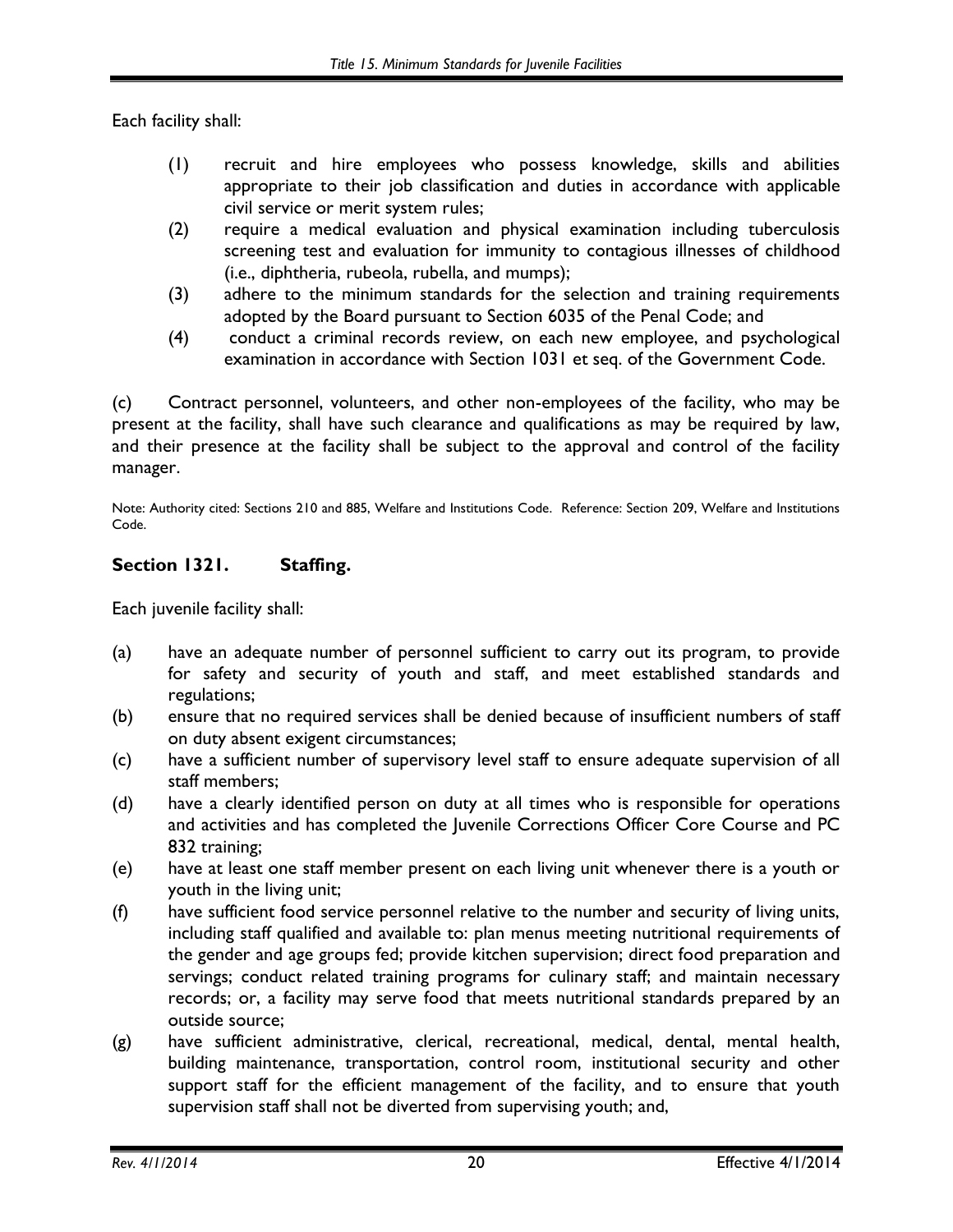- (h) assign sufficient youth supervision staff to provide continuous wide awake supervision of youth, subject to temporary variations in staff assignments to meet special program needs. Staffing shall be in compliance with a minimum youth-staff ratio for the following facility types:
	- (1) Juvenile halls
		- (A) during the hours that youth are awake, one wide-awake youth supervision staff member on duty for each 10 youth in detention;
		- (B) during the hours that youth are confined to their room for the purpose of sleeping, one wide-awake youth supervision staff member on duty for each 30 youth in detention;
		- (C) at least two wide-awake youth supervision staff members on duty at all times, regardless of the number of youth in detention, unless an arrangement has been made for backup support services which allow for immediate response to emergencies; and,
		- (D) at least one youth supervision staff member on duty who is the same gender as youth housed in the facility.
		- (E) personnel with primary responsibility for other duties such as administration, supervision of personnel, academic or trade instruction, clerical, kitchen or maintenance shall not be classified as youth supervision staff positions.
	- (2) Special Purpose Juvenile Halls
		- (A) during the hours that youth are awake, one wide-awake youth supervision staff member on duty for each 10 youth in detention;
		- (B) during the hours that youth are confined to their room for the purpose of sleeping, one wide-awake youth supervision staff member on duty for each 30 youth in detention;
		- (C) at least two wide-awake youth supervision staff members on duty at all times, regardless of the number of youth in detention, unless an arrangement has been made for backup support services which allow for immediate response to emergencies; and,
		- (D) at least one youth supervision staff member on duty who is the same gender as youth housed in the facility, unless an arrangement has been made for immediate same gender supervision.
		- (E) personnel with primary responsibility for other duties such as administration, supervision of personnel, academic or trade instruction, clerical, kitchen or maintenance shall not be classified as youth supervision staff positions.
	- (3) Camps
		- (A) during the hours that youth are awake, one wide-awake youth supervision staff member on duty for each 15 youth in the camp population;
		- (B) during the hours that youth are confined to their room for the purpose of sleeping, one wide-awake youth supervision staff member on duty for each 30 youth present in the facility;
		- (C) at least two wide-awake youth supervision staff members on duty at all times, regardless of the number of youth in residence, unless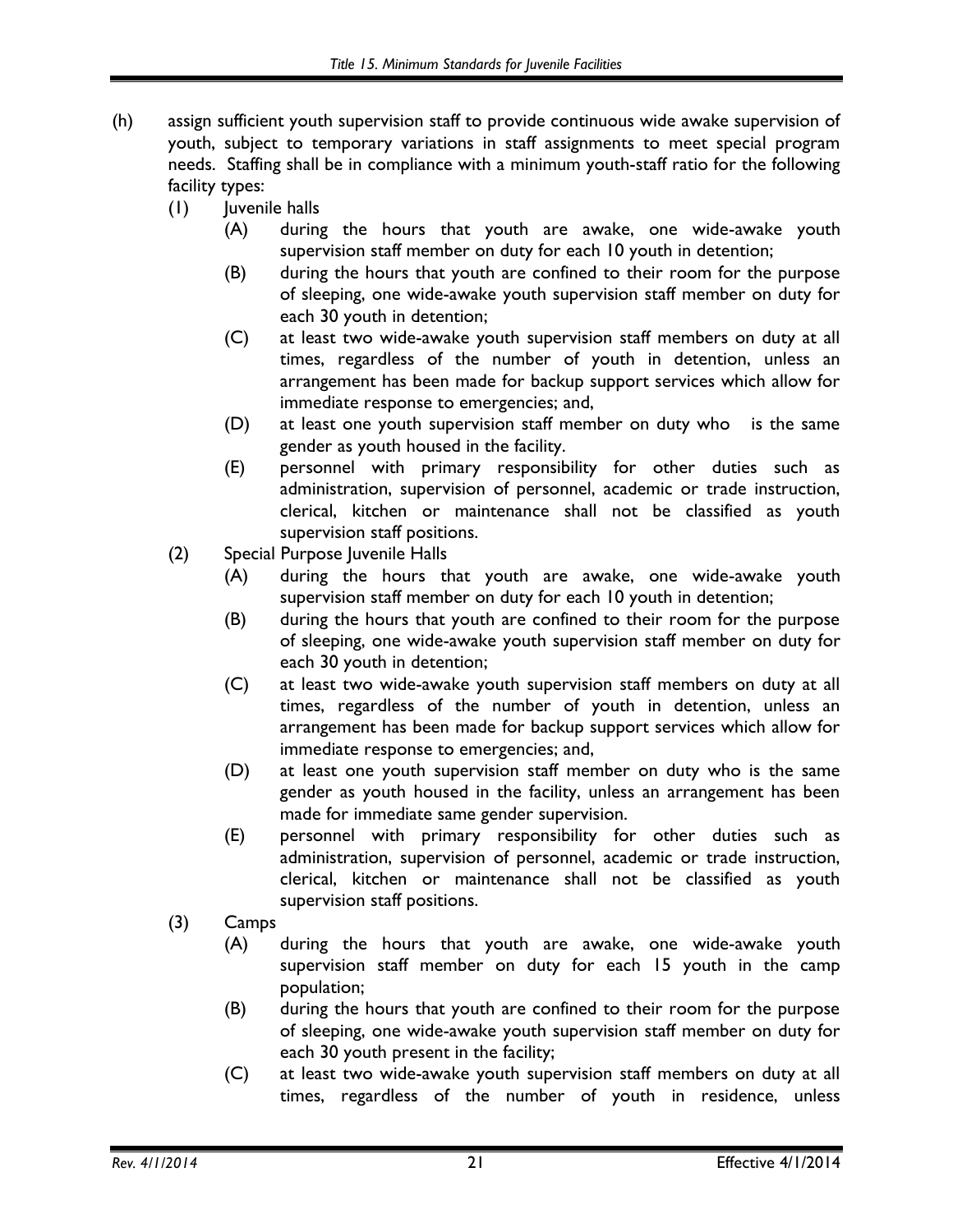arrangements have been made for backup support services which allow for immediate response to emergencies;

- (D) at least one youth supervision staff member on duty who is the same gender as youth housed in the facility;
- (E) in addition to the minimum staff to youth ratio required in  $(c)(2)(A)$ , consideration shall be given to the size, design, and location of the camp; types of offenders committed to the camp; and the function of the camp in determining the level of supervision necessary to maintain the safety and welfare of youth and staff;
- (F) personnel with primary responsibility for other duties such as administration, supervision of personnel, academic or trade instruction, clerical, farm, forestry, kitchen or maintenance shall not be classified as youth supervision staff positions.

Note: Authority cited: Sections 210 and 885, Welfare and Institutions Code.. Reference: Section 209, Welfare and Institutions Code.

# <span id="page-21-0"></span>**Section 1322. Child Supervision Staff Orientation and Training.**

(a) Prior to assuming any responsibilities each child supervision staff member shall be properly oriented to his/her duties, including:

- (1) child supervision duties;
- (2) scope of decisions he/she shall make;
- (3) the identity of his/her supervisor;
- (4) the identity of persons who are responsible to him/her;
- (5) persons to contact for decisions that are beyond his or her responsibility; and
- (6) ethical responsibilities.

(b) Prior to assuming responsibility for the supervision of minors, each child supervision staff member shall receive a minimum of 40 hours of facility specific orientation, including:

- (1) individual and group supervision techniques;
- (2) regulations and policies relating to discipline and basic rights of minors pursuant to law and the provisions of this chapter;
- (3) basic health, sanitation and safety measures;
- (4) suicide prevention and response to suicide attempts
- (5) policies regarding use of force, mechanical and physical restraints;
- (6) procedures to follow in the event of emergencies;
- (7) routine security measures;
- (8) crisis intervention and mental health referrals to mental health services;
- (9) documentation; and
- (10) fire/life safety training

(c) Prior to assuming primary responsibility for supervision of minors, each child supervision staff member shall successfully complete the requirements of the Juvenile Corrections Officer Core Course pursuant to Penal Code Section 6035.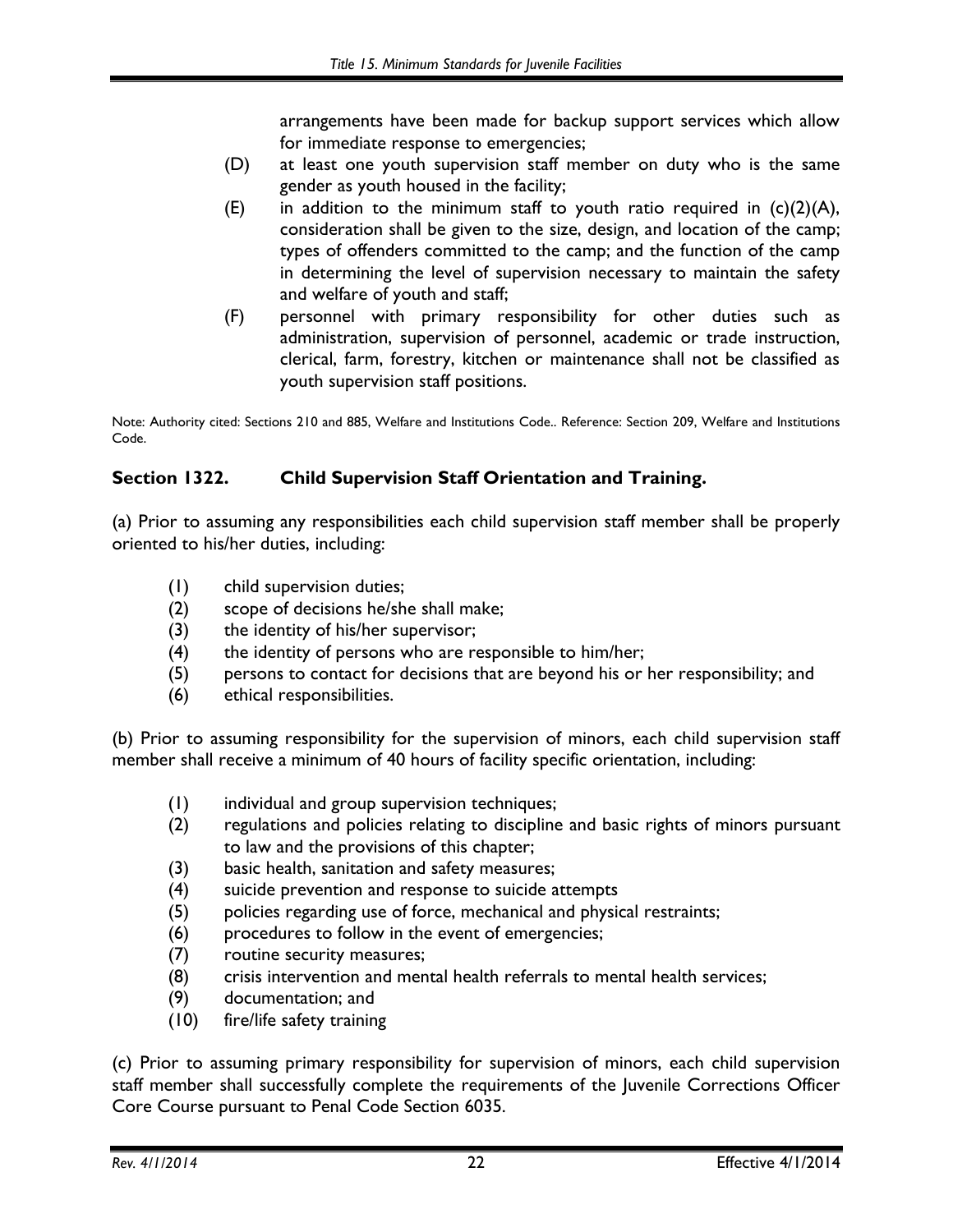(d) Prior to exercising the powers of a peace officer child supervision staff shall successfully complete training pursuant to Section 830 et seq. of the Penal Code.

Note: Authority cited: Sections 210 and 885, Welfare and Institutions Code; and Assembly Bill 1397, Chapter 12, Statutes of 1996. Reference: 1995-96 Budget Act, Chapter 303, Item Number 5430-001-001, Statutes of 1995; Assembly Bill 904, Chapter 304, Statutes of 1995; and Assembly Bill 1397, Chapter 12, Statutes of 1996.

# <span id="page-22-0"></span>**Section 1323. Fire and Life Safety.**

Whenever there is a youth in a juvenile facility, there shall be at least one wide awake person on duty at all times who meets the training standards established by the Board for general fire and life safety which relate specifically to the facility.

Note: Authority cited: Sections 210 and 885, Welfare and Institutions Code. Reference: Section 209, Welfare and Institutions Code.

### <span id="page-22-1"></span>**Section 1324. Policy and Procedures Manual.**

All facility administrators shall develop, publish, and implement a manual of written policies and procedures that address, at a minimum, all regulations that are applicable to the facility. Such a manual shall be made available to all employees, reviewed by all employees, and shall be administratively reviewed at a minimum every two years, and updated, as necessary.

Those records relating to the standards and requirements set forth in these regulations shall be accessible to the Board on request.

The manual shall include:

- (a) table of organization, including channels of communications and a description of job classifications;
- (b) responsibility of the probation department, purpose of programs, relationship to the juvenile court, the Juvenile Justice/Delinquency Prevention Commission or Probation Committee, probation staff, school personnel and other agencies that are involved in juvenile facility programs;
- (c) responsibilities of all employees;
- (d) initial orientation and training program for employees;
- (e) initial orientation, including safety and security issues and anti-discrimination policies, for support staff, contract employees, school and medical staff, program providers and volunteers;
- (f) maintenance of record-keeping, statistics and communication system to ensure:
	- (1) efficient operation of the juvenile facility;
	- (2) legal and proper care of youth;
	- (3) maintenance of individual youth's records;
	- (4) supply of information to the juvenile court and those authorized by the court or by the law; and,
	- (5) release of information regarding youth.
- (g) ethical responsibilities;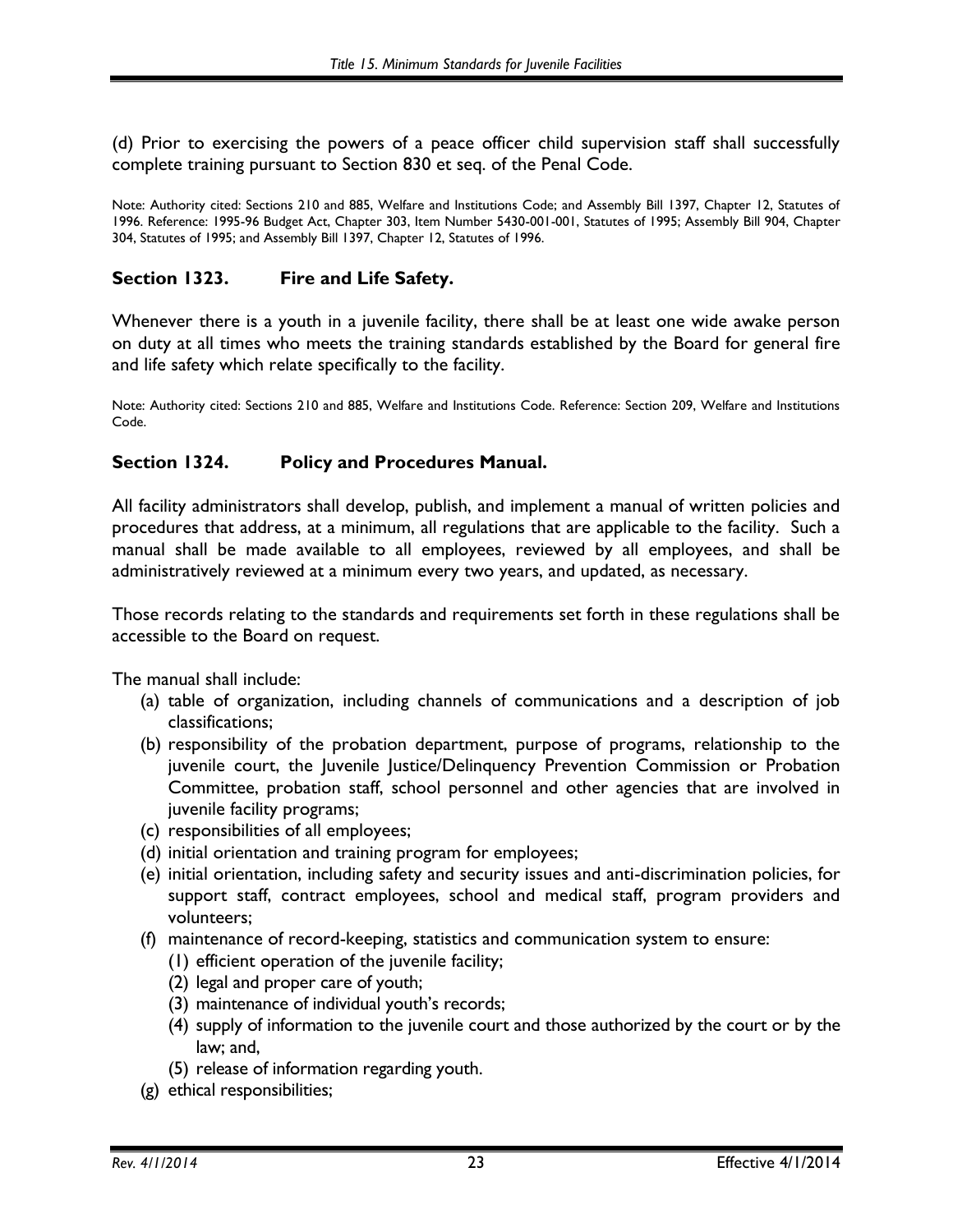- (h) a non-discrimination provision that provides that all youth within the facility shall have fair and equal access to all available services, placement, care, treatment, and benefits, and provides that no person shall be subject to discrimination or harassment on the basis of actual or perceived race, ethnic group identification, ancestry, national origin, color, religion, gender, sexual orientation, gender identity, gender expression, mental or physical disability, or HIV status, including restrictive housing or classification decisions based solely on any of the above mentioned categories;
- (i) storage and maintenance requirements for any chemical agents used in the facility; and,
- (j) establish procedures for collection of Medi-Cal eligibility information and enrollment of eligible youth.

Note: Authority cited: Sections 210 and 885, Welfare and Institutions Code Reference: Sections 209 and 142029, Welfare and Institutions Code.

### <span id="page-23-0"></span>**Section 1325. Fire Safety Plan.**

The facility administrator shall consult with the local fire department having jurisdiction over the facility, or with the State Fire Marshal, in developing a plan for fire safety which shall include, but not be limited to:

- (a) a fire prevention plan to be included as part of the manual of policy and procedures;
- (b) monthly fire and life safety inspections by facility staff with two year retention of the inspection record;
- (c) fire prevention inspections as required by Health and Safety Code Section 13146.1(a) and  $(b)$ ;
- (d) an evacuation plan;
- (e) documented fire drills not less than quarterly;
- (f) a written plan for the emergency housing of minors in the case of fire; and,
- (g) development of a fire suppression pre-plan in cooperation with the local fire department.

Note: Authority cited: Section 6030 Penal Code; Sections 210 and 885, Welfare and Institutions Code; and Assembly Bill 1397, Chapter 12, Statutes of 1996. Reference: 1995-96 Budget Act, Chapter 303, Item Number 5430-001-001, Statutes of 1995; Assembly Bill 904, Chapter 304, Statutes of 1995; and Assembly Bill 1397, Chapter 12, Statutes of 1996.

#### <span id="page-23-1"></span>**Section 1326. Security Review.**

Each facility administrator shall develop policies and procedures to annually review, evaluate, and document security of the facility. The review and evaluation shall include internal and external security, including, but not limited to, key control, equipment, and staff training.

Note: Authority cited: Sections 210 and 885, Welfare and Institutions Code; and Assembly Bill 1397, Chapter 12, Statutes of 1996. Reference: 1995-96 Budget Act, Chapter 303, Item Number 5430-001-001, Statutes of 1995; Assembly Bill 904, Chapter 304, Statutes of 1995; and Assembly Bill 1397, Chapter 12, Statutes of 1996.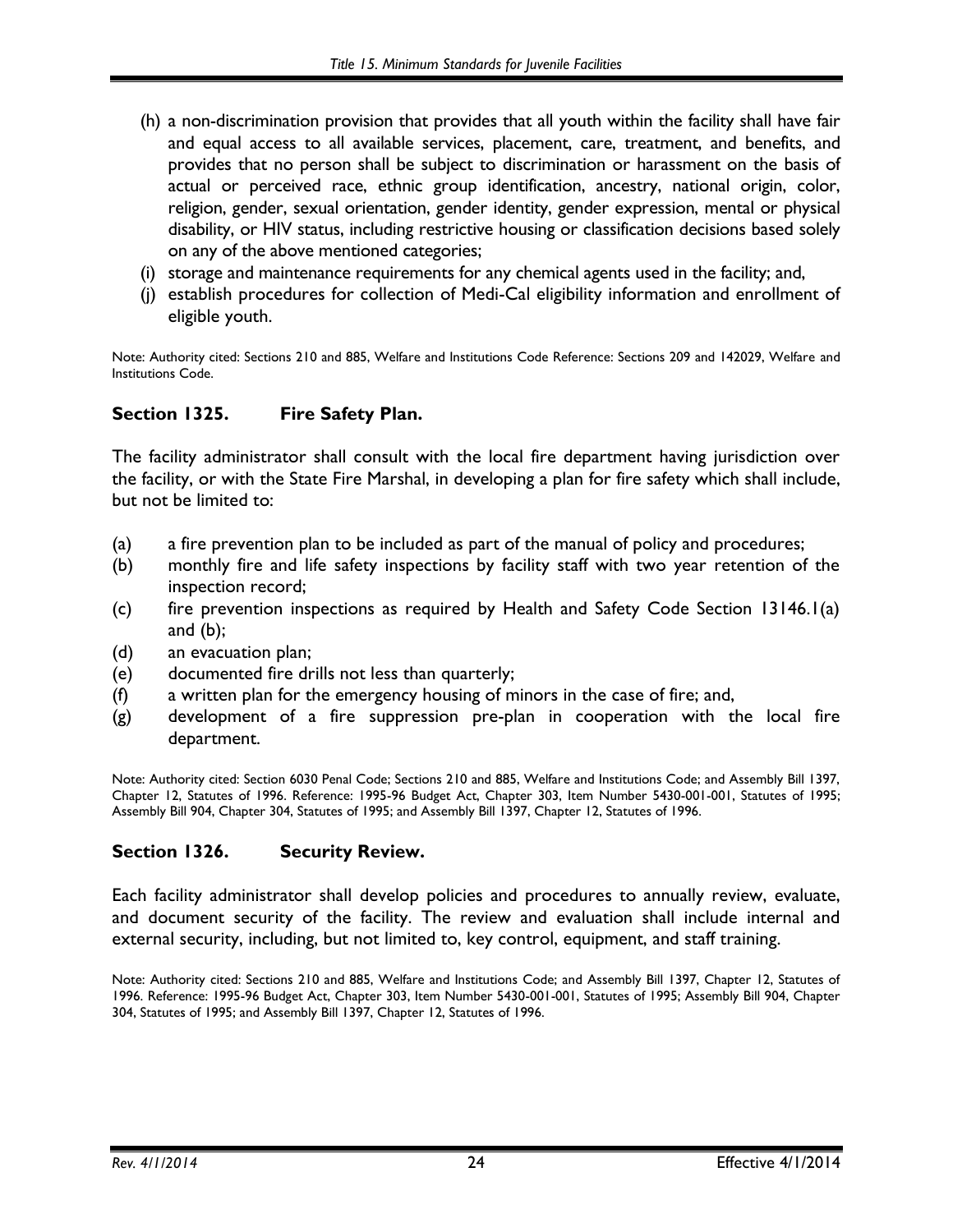# <span id="page-24-0"></span>**Section 1327. Emergency Procedures.**

The facility administrator shall develop facility-specific policies and procedures for emergencies that shall include, but not be limited to:

- (a) escape, disturbances, and the taking of hostages;
- (b) civil disturbance;
- (c) fire and natural disasters;
- (d) periodic testing of emergency equipment;
- (e) storage, issue and use of chemical agents, related security devices, and weapons and ammunition, where applicable;
- (f) emergency evacuation of the facility; and
- (g) a program to provide all child supervision staff with an annual review of emergency procedures.

Confidential policies and procedures that relate to the security of the facility may be kept in a separate manual.

Note: Authority cited: Sections 210 and 885, Welfare and Institutions Code. Reference: Section 209, Welfare and Institutions Code.

#### <span id="page-24-1"></span>**Section 1328. Safety Checks.**

The facility administrator shall develop and implement policy and procedures that provide for direct visual observation of youth at least every 15 minutes during hours when youth are asleep or when youth are in their rooms, confined in holding cells or confined to their bed in a dormitory. Supervision is not replaced, but may be supplemented by an audio/visual electronic surveillance system designed to detect overt, aggressive or assaultive behavior and to summon aid in emergencies. All safety checks shall be documented with the actual time the check is completed.

Note: Authority cited: Sections 210 and 885, Welfare and Institutions Code.. Reference: Section 209, Welfare and Institutions Code.

#### <span id="page-24-2"></span>**Section 1329. Suicide Prevention Program**

The facility shall have a comprehensive written suicide prevention program developed by the health administrator, mental health director and facility administrator. The program shall include the following:

- a. Suicide prevention training, which may include training provided in accordance with Section 1322, Orientation and Training and Standards and Training for Corrections Regulations pursuant to Penal Code 6035.
- b. Intake screening for suicide risk immediately upon confinement and prior to housing assignment.
- c. Provisions facilitating communication among arresting officers, facility staff, family members, medical and mental health personnel in relation to suicide risk.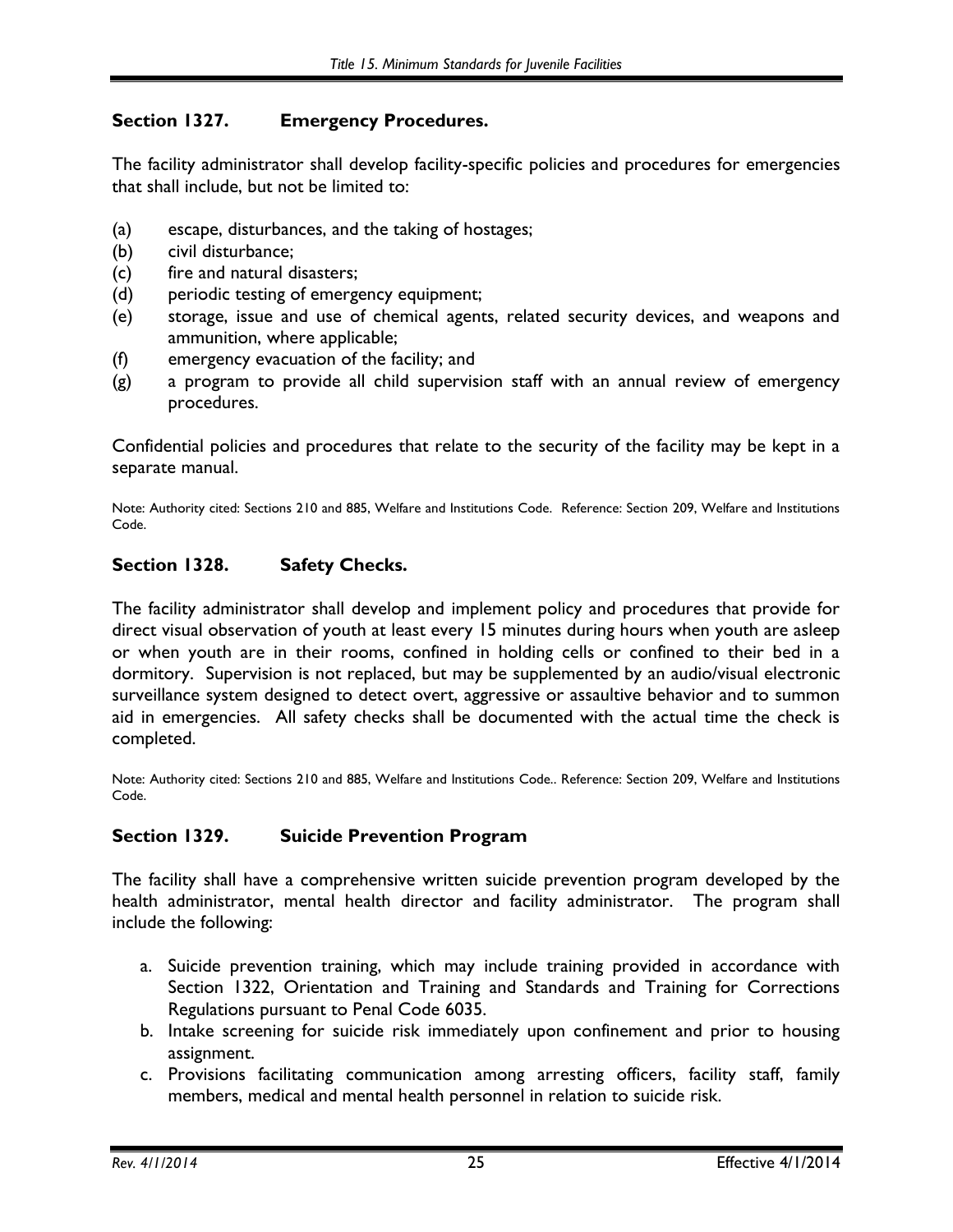- d. Guidance on housing of youth at risk of suicide.
- e. Adequate supervision depending on level of suicide risk.
- f. Suicide and suicide attempt intervention policies and procedures.
- g. Provisions for reporting suicides and suicide attempts.
- h. Critical incident debriefing.

Note: Authority cited: Sections 210 and 885, Welfare and Institutions Code. Reference: Section 209, Welfare and Institutions Code.

# <span id="page-25-0"></span>**A[RTICLE](http://weblinks.westlaw.com/find/default.wl?db=CA-ADC-WEB&ordoc=IBAAC4D0080EF11E3919DFDAA2C695CEE&jh=Article+4.+Records+and+Public+Information&docname=PRT(IBAAC9B2080EF11E3919DFDAA2C695CEE)+%26+BEG-DATE(%3c%3d03%2f31%2f2014)+%26+END-DATE(%3e%3d03%2f31%2f2014)+%25+CI(REFS+(DISP+%2f2+TABLE)+(MISC+%2f2+TABLE))&jl=1&sr=SB&rp=%2ffind%2fdefault.wl&findtype=l&spa=CCR-1000&vr=2.0&fn=_top&jo=15%2bCA%2bADC%2b%25c2%25a7%2b1340&pbc=DA010192&rs=WEBL14.01) 4. RECORDS AND PUBLIC INFORMATION**

#### <span id="page-25-1"></span>**Section 1340. Reporting of Legal Actions.**

Each facility shall submit to the Board a letter of notification on each legal action, pertaining to conditions of confinement, filed against persons or legal entities responsible for juvenile facility operation.

Note: Authority cited: Sections 210 and 885, Welfare and Institutions Code. Reference: Section 209, Welfare and Institutions Code.

#### <span id="page-25-2"></span>**Section 1341. Death and Serious Illness or Injury of a Youth While Detained.**

In any case in which a youth dies while detained in a juvenile facility :

- (a) The administrator of the facility shall provide to the Board a copy of the report submitted to the Attorney General under Government Code Section 12525. A copy of the report shall be submitted to the Board within 10 calendar days after the death.
- (b) Upon receipt of a report of death of a youth from the administrator, the Board may within 30 calendar days inspect and evaluate the juvenile facility, jail, lockup or court holding facility pursuant to the provisions of this subchapter. Any inquiry made by the Board shall be limited to the standards and requirements set forth in these regulations.
- (c) The health administrator, in cooperation with the facility administrator, shall develop written policy and procedures to assure that there is a medical and operational review of every in-custody death of a youth. The review team shall include the facility administrator and/or the facility manager, the health administrator, the responsible physician and other health care and supervision staff who are relevant to the incident.
- (d) The facility administrator, in cooperation with the health administrator and the mental health director, shall develop written policies and procedures for handling deaths, suicide attempts, suicide prevention and for notification of the Juvenile Court and the parent, guardian, or person standing in loco parentis, in the event of a serious illness, injury or death of a youth.

Note: Authority cited: Sections 210 and 885, Welfare and Institutions Code.. Reference: Section 209, Welfare and Institutions Code.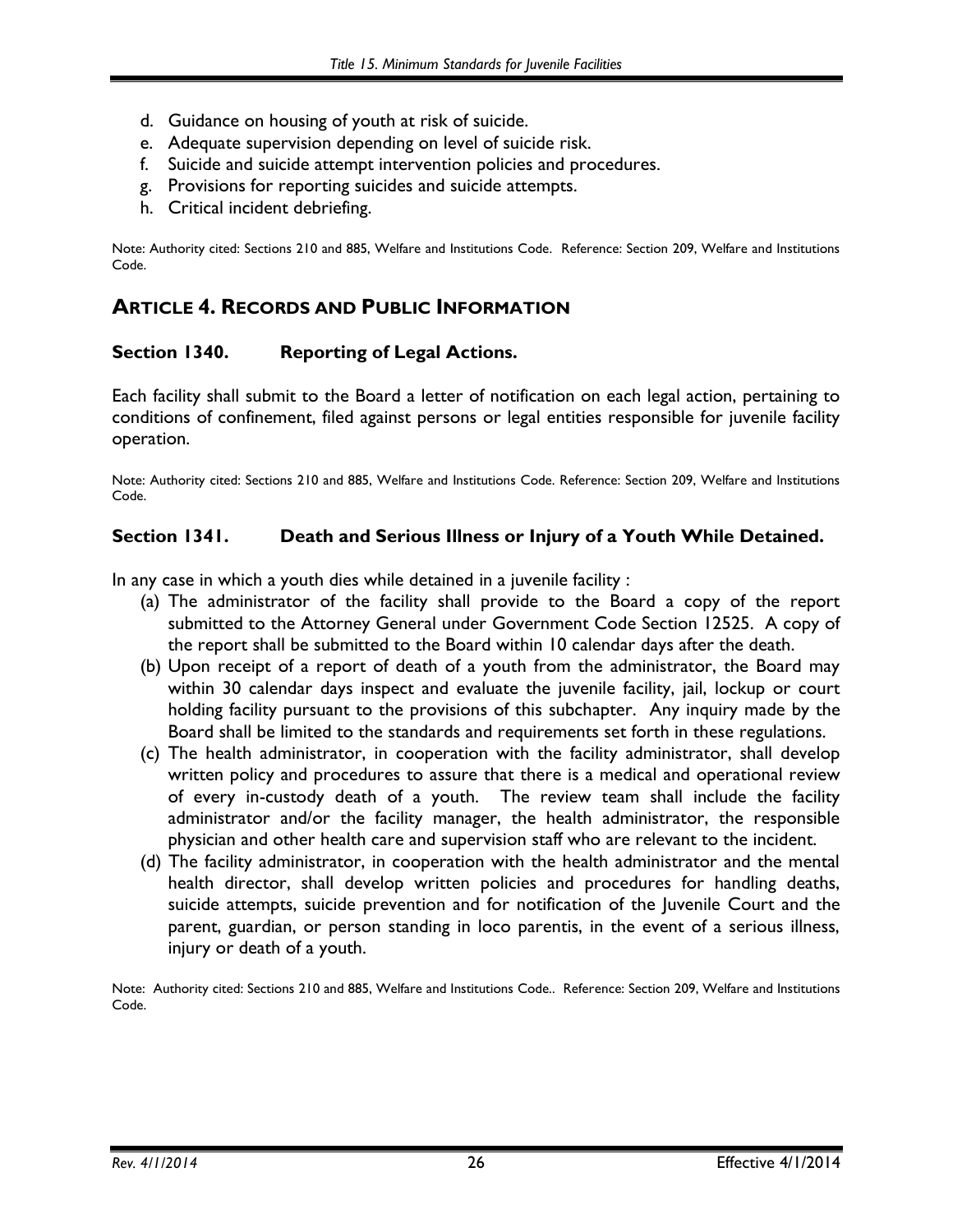# <span id="page-26-0"></span>**Section 1342. Population Accounting.**

Each juvenile facility shall submit required population and profile survey reports to the Board within 10 working days after the end of each reporting period, in a format to be provided by the Board.

Note: Authority cited: Sections 210 and 885, Welfare and Institutions Code. Reference: Section 209, Welfare and Institutions Code.

# <span id="page-26-1"></span>**Section 1343. Juvenile Facility Capacity.**

The Board shall establish the maximum capacity of a juvenile facility based on statute and applicable regulations. When the number of youth detained in a living unit of a juvenile facility exceeds its maximum capacity for more than fifteen (15) calendar days in a month, the facility administrator shall provide a crowding report to the Board in a format provided by the Board. The Executive Director of the Board shall review the juvenile facility's report and initiate a process to make a preliminary determination if the facility is suitable for the continued confinement of youth. If the Executive Director determines that the facility is unsuitable for the confinement of youth, the recommendation shall be reviewed by the Board at the next scheduled meeting. Notice of the Board's findings and/or actions shall be public record and, at a minimum, will be provided to the facility administrator, presiding juvenile court judge, chairperson of the board of supervisors and juvenile justice commission within ten working days of the Board meeting.

Note: Authority cited: Sections 210 and 885, Welfare and Institutions Code; Reference: Section 209, Welfare and Institutions Code.

# <span id="page-26-2"></span>**ARTICLE 5. CLASSIFICATION AND SEGREGATION.**

#### <span id="page-26-3"></span>**Section 1350. Admittance Procedures.**

The facility administrator shall develop and implement written policies and procedures for admittance of youth. In addition to the requirements of Sections 1324 and 1430 of these regulations:

- (a) juvenile halls shall assure that a youth shall be allowed access to a telephone, in accordance with the provisions of Welfare and Institution Code Section 627;
- (b) juvenile hall administrators shall establish written criteria for detention; and,
- (c) juvenile camps shall develop policies and procedures that advise the youth of the estimated length of stay, and shall develop program guidelines that include written screening criteria for inclusion and exclusion from the program.
- (d) juvenile halls shall develop policies and procedures that advise any committed youth of the estimated length of his/her stay.

Note: Authority cited: Sections 210 and 885, Welfare and Institutions Code. Reference: Section 209, Welfare and Institutions Code.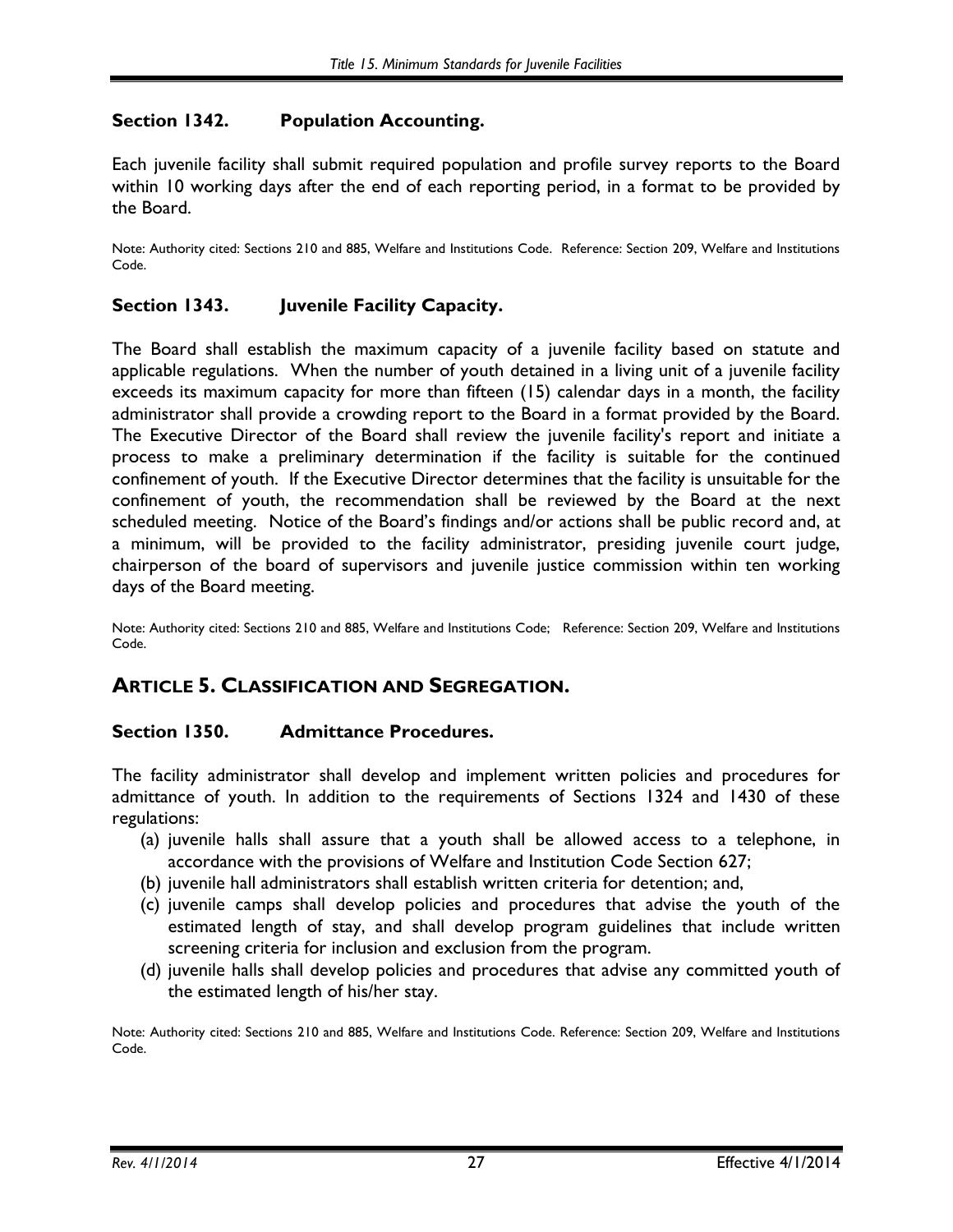### <span id="page-27-0"></span>**Section 1351. Release Procedures.**

The facility administrator shall develop and implement written policies and procedures for release of youth from custody which provide for:

- (a) verification of identity/release papers;
- (b) return of personal clothing and valuables;
- (c) notification to the youth's parents or guardian;
- (d) notification to the facility health care provider in accordance with Sections 1408 and 1437 of these regulations, for coordination with outside agencies; and,
- (e) notification of school staff;
- (f) notification of facility mental health personnel.

The facility administrator shall develop and implement written policies and procedures for the furlough of youth from custody.

Note: Authority cited: Sections 210 and 885, Welfare and Institutions Code.. Reference: Section 209, Welfare and Institutions Code.

#### <span id="page-27-1"></span>**Section 1352. Classification.**

The facility administrator shall develop and implement written policies and procedures on classification of youth for the purpose of determining housing placement in the facility.

Such procedures shall:

- (a) provide for the safety of the youth, other youth, facility staff, and the public by placing youth in the appropriate, least restrictive housing and program settings. Housing assignments shall consider the need for single, double or dormitory assignment or location within the dormitory;
- (b) consider facility populations and physical design of the facility;
- (c) provide that a youth shall be classified upon admittance to the facility; classification factors shall include, but not be limited to: age, maturity, sophistication, emotional stability, program needs, legal status, public safety considerations, medical/mental health considerations and sex of the youth;
- (d) provide for periodic classification reviews, including provisions that consider the level of supervision and the youth's behavior while in custody; and,
- (e) provide that facility staff shall not separate youth from the general population or assign youth to a single occupancy room based solely on the youth's actual or perceived race, ethnic group identification, ancestry, national origin, color, religion, gender, sexual orientation, gender identity, gender expression, mental or physical disability, or HIV status This section does not prohibit staff from placing youth in a single occupancy room at the youth's specific request or in accordance with Title 15 regulations regarding separation.

Note: Authority cited: Sections 210 and 885, Welfare and Institutions Code.. Reference: Section 209, Welfare and Institutions Code.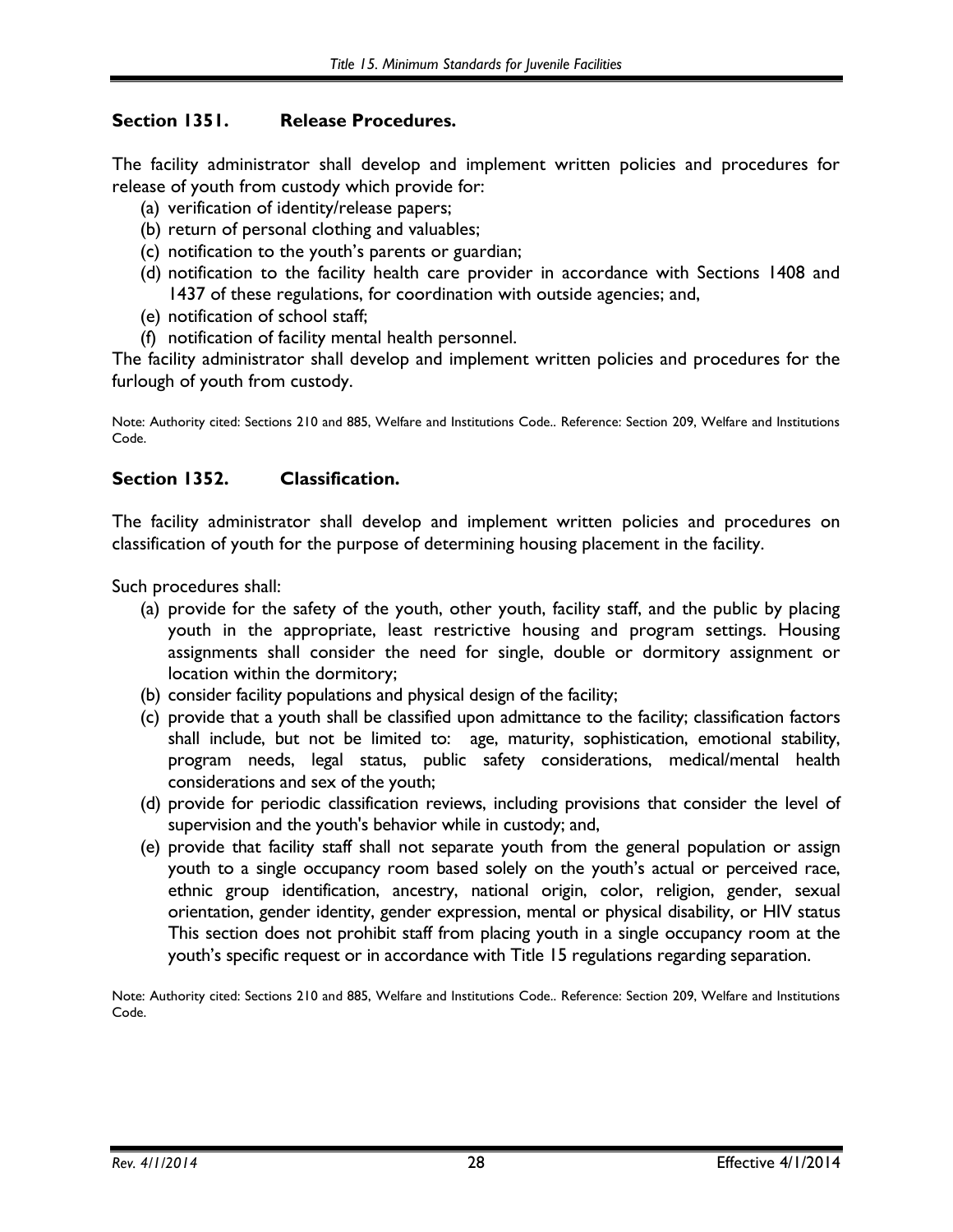#### <span id="page-28-0"></span>**Section 1353. Orientation.**

The facility administrator shall develop and implement written policies and procedures to orient a youth prior to placement in a living area. Both written and verbal information shall be provided. Provision shall be made to provide accessible orientation information to all detained youth including those with disabilities, limited English proficiency, or limited literacy. Orientation shall include:

- (a) facility rules and disciplinary procedures;
- (b) grievance procedures;
- (c) access to legal services;
- (d) access to health care services;
- (e) access to counseling services;
- (f) access to religious services;
- (g) access to educational services;
- (h) information on the court process;
- (i) housing assignments;
- (j) availability of personal care items and opportunity for personal hygiene;
- (k) correspondence, visiting and telephone use;
- (l) availability of reading materials, programs, and activities;
- (m)use of restraints and chemical agents;
- (n) use of force;
- (o) emergency and evacuation procedures; and,
- (p) non-discrimination policy.

Note: Authority cited: Sections 210 and 885, Welfare and Institutions Code.. Reference: Section 209, Welfare and Institutions Code.

#### <span id="page-28-1"></span>**Section 1354. Separation.**

The facility administrator shall develop and implement written policies and procedures addressing the separation of youth for reasons that include, but are not be limited to, medical and mental health conditions, assaultive behavior, disciplinary consequences and protective custody. Separated youth shall not be denied normal privileges available at the facility, except when necessary to accomplish the objective of separation. When the objective of the separation is discipline, Title 15 Section 1390 shall apply. Policies and procedures shall ensure a daily review of separated youth to determine if separation remains necessary.

Note: Authority cited: Sections 210 and 885, Welfare and Institutions Code.. Reference: Section 209, Welfare and Institutions Code.

#### <span id="page-28-2"></span>**Section 1355. Institutional Assessment and Plan.**

The facility administrator shall develop and implement written policies and procedures to provide that for youth held for 30 days or more, an assessment and plan shall be developed within 40 days of admission. The assessment and plan shall be documented.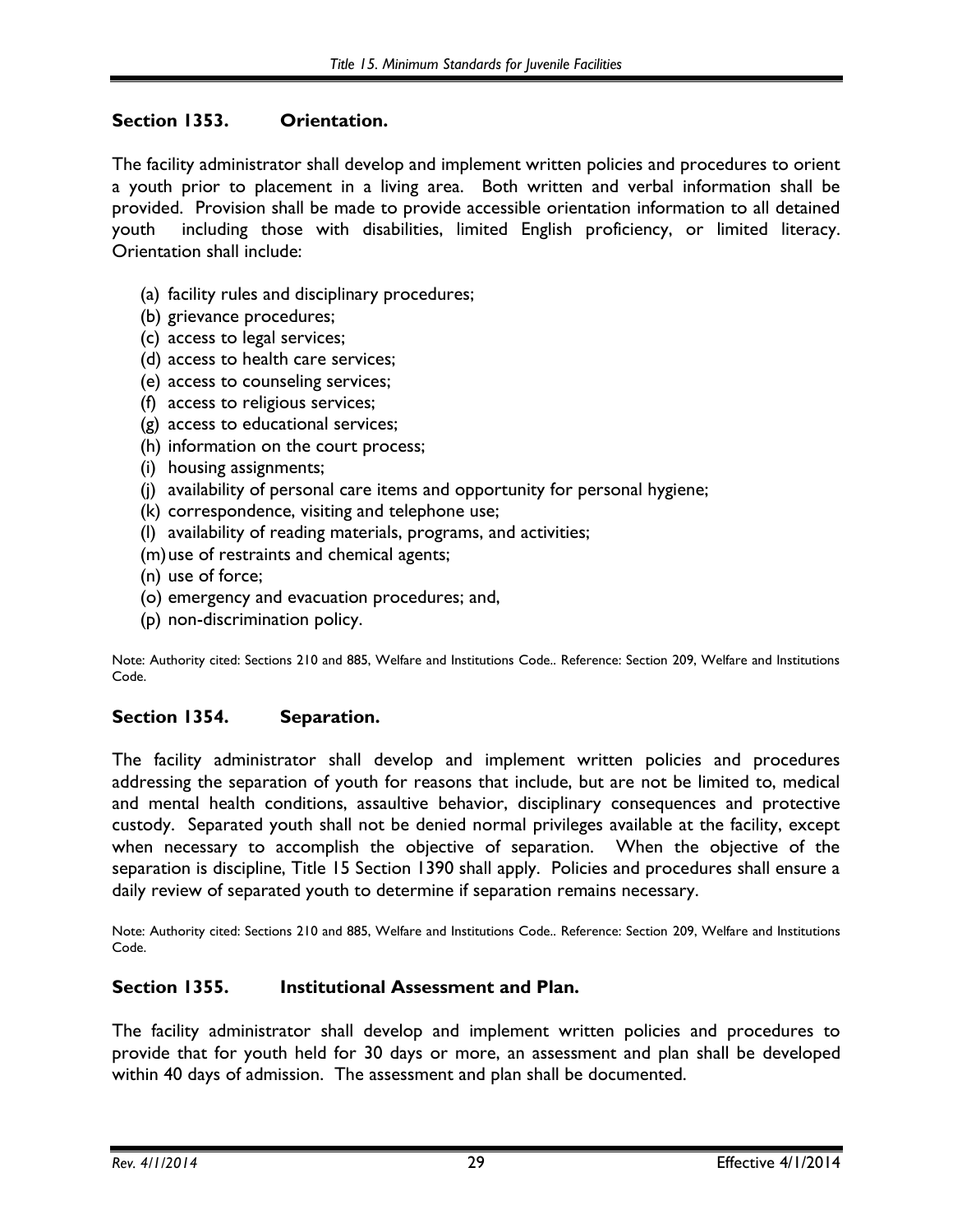- (a) The assessment is a statement of the youth's problems, including, but not limited to, identification of substance abuse history, educational, vocational, counseling, mental health and family reunification needs.
- (b) The institutional plan, for pre-adjudicated youth, shall include, but not be limited to, written documentation that provides:
	- (1) objectives and time frames for the resolution of problems identified in the assessment;
	- (2) a plan for meeting the objectives that includes a description of program resources needed and individuals responsible for assuring that the plan is implemented;
- (c) In addition to the items noted above, once a youth is adjudicated, the institutional plan shall include, but not be limited to, written documentation that provides:
	- (1) periodic evaluation of progress towards meeting the objectives, including periodic review and discussion of the plan with the youth;
	- (2) a transition or aftercare plan, subject to existing resources, that is completed prior to the youth being released; and,
	- (3) contact with the Regional Center for the Developmentally Disabled for youth that are developmentally disabled, including provisions of Section 1413(b).

Note: Authority cited: Sections 210 and 885, Welfare and Institutions Code. Reference: Section 209, Welfare and Institutions Code.

# <span id="page-29-0"></span>**Section 1356. Counseling and Casework Services.**

The facility administrator shall develop and implement written policies and procedures ensuring the availability of appropriate counseling and casework services for all youth. Policies and procedures shall ensure:

- (a) youth will receive assistance with personal problems or needs that may arise;
- (b) youth will receive assistance in requesting contact with parents, attorney, clergy, probation officer, or other public official; and,
- (c) youth will be provided services as appropriate to the population housed in the facility, and may include, but not be limited to: substance abuse, family crisis and reunification, counseling, public health and mental health services.

Note: Authority cited: Sections 210 and 885, Welfare and Institutions Code. Reference: Section 209, Welfare and Institutions Code.

# <span id="page-29-1"></span>**Section 1357. Use of Force.**

The facility administrator, in cooperation with the responsible physician, shall develop and implement written policies and procedures for the use of force, which may include chemical agents. Force shall never be applied as punishment, discipline or treatment.

- (a) At a minimum, each facility shall develop policy statements which:
	- (1) define the term "force," and address the escalation and appropriate level of force, while emphasizing the need to avoid the use of force whenever possible and using only that force necessary to ensure the safety of youth, staff and others;
	- (2) describe the requirements for staff to report the use of force, and to take affirmative action to stop the inappropriate use of force;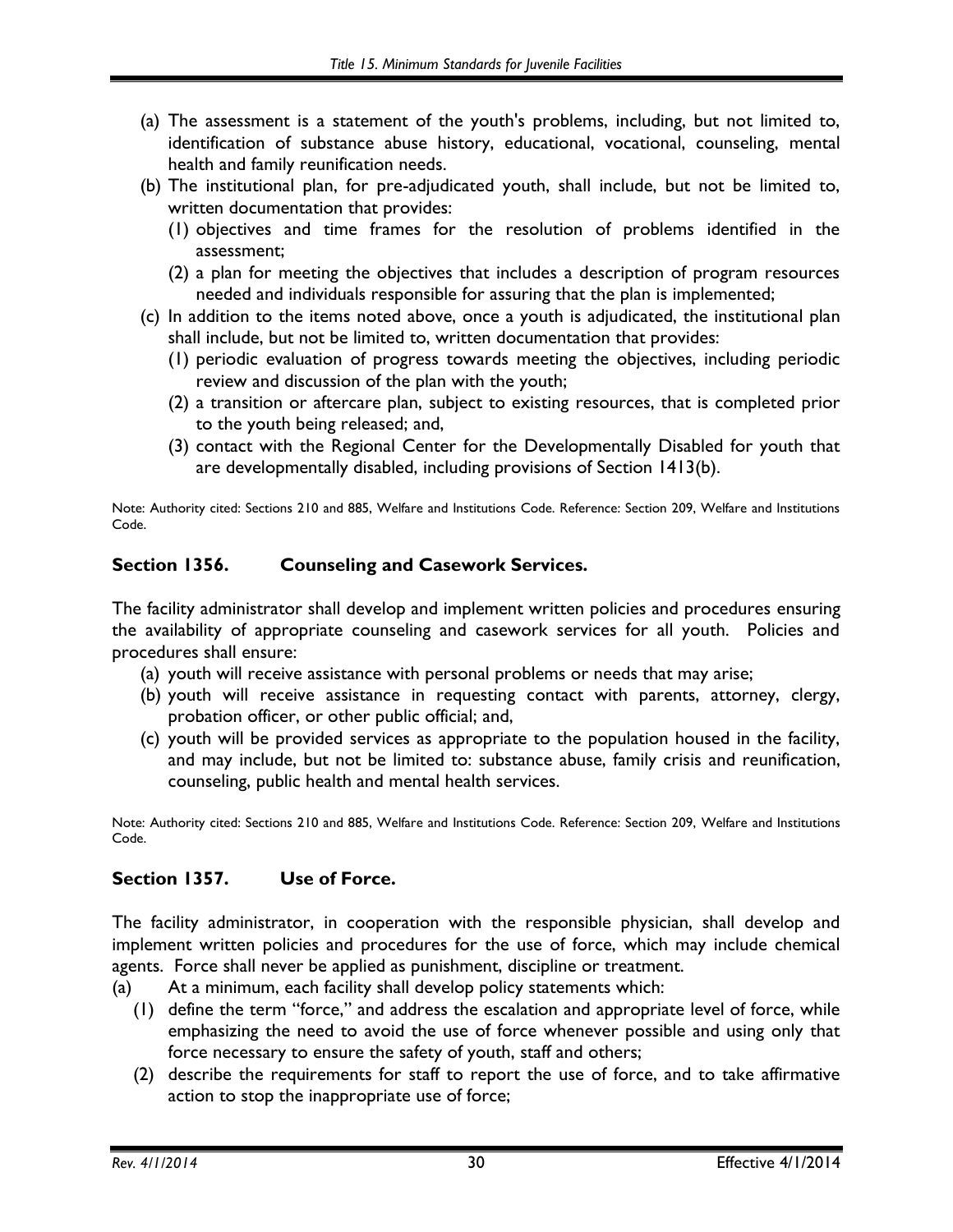- (3) define the role, notification, and follow-up procedures of medical and mental health staff concerning the use of force; and,
- (4) define the training which shall be provided and required for the use of force, which shall include: known medical conditions that would contraindicate certain types of force; acceptable chemical agents; methods of application; signs or symptoms that should result in immediate referral to medical or mental health staff; requirements of the decontamination of chemical agents, if such agents are utilized; and appropriate response if the current use of force is ineffective.

(b) Policies and procedures shall be developed which include, but are not limited to, the types, levels and application of force, documentation of the use of force, a grievance procedure, a system for investigation of the use of force and administrative review, and discipline for the improper use of force. Such procedures shall address:

- (1) the specific use of physical, chemical agent, lethal, and non-lethal force that may, or may not, be used in the facility;
- (2) the limitations regarding use of force on pregnant youth in accordance with Penal Code 6030(f) and Welfare and Institutions Code Section 222; and,
- (3) a standardized format, time period, and procedure for reporting the use of force, including the reporting requirements of management and line staff.

Note: Authority cited: Sections 210 and 885, Welfare and Institutions Code. Reference: Section 6030 (f), Penal Code; and Section 222, Welfare and Institutions Code.

# <span id="page-30-0"></span>**Section 1358. Use of Physical Restraints.**

- (a) The facility administrator, in cooperation with the responsible physician and mental health director, shall develop and implement written policies and procedures for the use of restraint devices.
- (b) Physical restraints may be used only for those youth who present an immediate danger to themselves or others, who exhibit behavior which results in the destruction of property, or reveals the intent to cause self-inflicted physical harm. The circumstances leading to the application of restraints must be documented.
- (c) Restraint devices include any devices which immobilize a youth's extremities and/or prevent the youth from being ambulatory. Physical restraints should be utilized only when it appears less restrictive alternatives would be ineffective in controlling the disordered behavior.
- (d) In addition to the areas specifically outlined in this regulation, as a minimum, the policy shall address the following areas: known medical conditions that would contraindicate certain restraint devices and/or techniques; acceptable restraint devices; signs or symptoms which should result in immediate medical/mental health referral; availability of cardiopulmonary resuscitation equipment; protective housing of restrained youth; provision for hydration and sanitation needs; and exercising of extremities.
- (e) Youth shall be placed in restraints only with the approval of the facility manager or designee. The facility manager may delegate authority to place a youth in restraints to a physician. Reasons for continued retention in restraints shall be reviewed and documented at a minimum of every hour.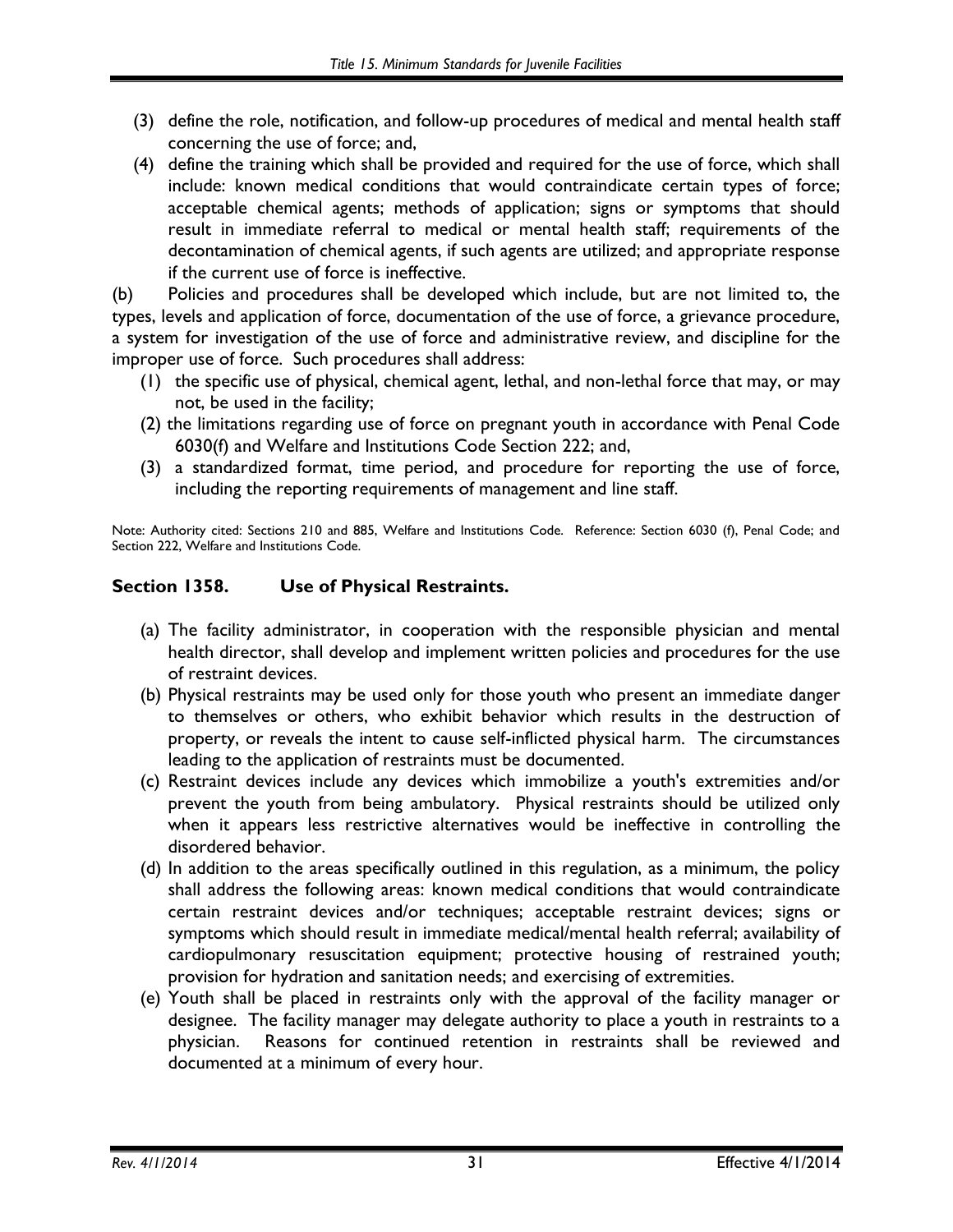- (f) A medical opinion on the safety of placement and retention shall be secured as soon as possible, but no later than two hours from the time of placement. The youth shall be medically cleared for continued retention at least every three hours thereafter.
- (g) A mental health consultation shall be secured as soon as possible, but in no case longer than four hours from the time of placement, to assess the need for mental health treatment.
- (h) Continuous direct visual supervision shall be conducted to ensure that the restraints are properly employed, and to ensure the safety and well-being of the youth. Observations of the youth's behavior and any staff interventions shall be documented at least every 15 minutes, with actual time of the documentation recorded. While in restraint devices all youth shall be housed alone or in a specified housing area for restrained youth which makes provision to protect the youth from abuse. In no case shall restraints be used as punishment or discipline, or as a substitute for treatment. Additionally, the affixing of hands and feet together behind the back (hogtying) is prohibited.
- (i) The provisions of this section do not apply to the use of handcuffs, shackles or other restraint devices when used to restrain youth for movement or transportation reasons.
- (j) The use of restraints on pregnant youth is limited in accordance with Penal Code Section 6030(f) and Welfare and Institutions Code Section 222.

Note: Authority cited: Sections 210 and 885, Welfare and Institutions Code. Reference: Section 6030 (f), Penal Code; and Section 222, Welfare and Institutions Code.

### <span id="page-31-0"></span>**Section 1359. Safety Room Procedures.**

The facility administrator, in cooperation with the responsible physician, shall develop and implement written policies and procedures governing the use of safety rooms, as described in Title 24, Part 2, Section 1230.1.13. The room shall be used to hold only those youth who present an immediate danger to themselves or others, who exhibit behavior which results in the destruction of property, or reveals the intent to cause self-inflicted physical harm. A safety room shall not be used for punishment or discipline, or as a substitute for treatment.

Policies and procedures shall:

- (a) include provisions for administration of necessary nutrition and fluids, access to a toilet, and suitable clothing to provide for privacy;
- (b) provide for approval of the facility manager, or designee, before a youth is placed into a safety room;
- (c) provide for continuous direct visual supervision and documentation of the youth's behavior and any staff interventions every 15 minutes, with actual time recorded;
- (d) provide that the youth shall be evaluated by the facility manager, or designee, every four hours;
- (e) provide for immediate medical assessment, where appropriate, or an assessment at the next daily sick call;
- (f) provide that a youth shall be medically cleared for continued retention every 24 hours;
- (g) provide that a mental health opinion is secured within 24 hours; and,
- (h) provide a process for documenting the reason for placement, including attempts to use less restrictive means of control, and decisions to continue and end placement.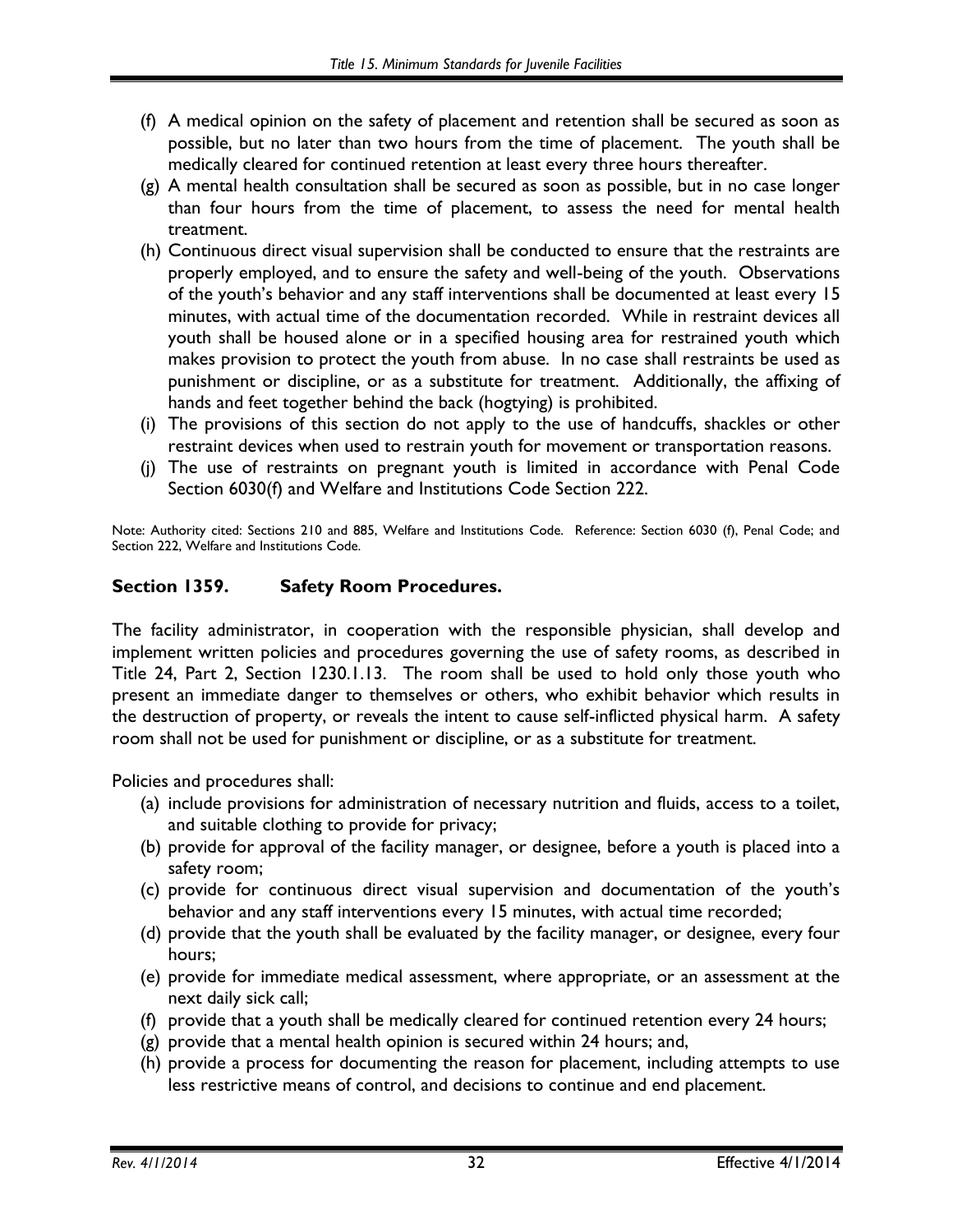Note: Authority cited: Sections 210 and 885, Welfare and Institutions Code. Reference: Section 209, Welfare and Institutions Code.

#### <span id="page-32-0"></span>**Section 1360. Searches.**

The facility administrator shall develop and implement written policies and procedures governing the search of youth, the facility, and visitors. Searches shall be conducted to ensure the safety and security of the facility, and to provide for the safety and security of the public, visitors, youth, and staff. Searches shall, to the extent possible, be conducted in a manner that preserves the privacy and dignity of the person being searched, and shall not be conducted for harassment or as a form of discipline or punishment. Written procedures shall address:

- (a) intake searches;
- (b) searching youth who are returning from activities outside of the living unit, court, another facility, or visiting;
- (c) facility searches;
- (d) searches of visitors; and,
- (e) cross gender searches; and
- (f) searches of transgender youth.

Note: Authority cited: Sections 210 and 885, Welfare and Institutions Code.. Reference: Section 209, Welfare and Institutions Code.

#### <span id="page-32-1"></span>**Section 1361. Grievance Procedure.**

The facility administrator shall develop and implement written policies and procedures whereby any youth may appeal and have resolved grievances relating to any condition of confinement, including but not limited to health care services, classification decisions, program participation, telephone, mail or visiting procedures, food, clothing, bedding, mistreatment, harassment or violations of the nondiscrimination policy. Policies and procedures shall include provisions whereby the facility manager ensures:

- (a) a grievance form and instructions for registering a grievance, which includes provisions for the youth to have free access to the form;
- (b) the youth shall have the option to confidentially file the grievance or to deliver the form to any child care supervision staff working in the facility;
- (c) resolution of the grievance at the lowest appropriate staff level;
- (d) provision for a prompt review and response to grievances within a specified time limit;
	- (1) The youth may elect to be present to explain his/her version of the grievance to a person not directly involved in the circumstances which led to the grievance.
	- (2) Provision for a staff representative approved by the facility administrator to assist the youth.
- (e) provision for a written response to the grievance which includes the reasons for the decisions; and,
- (f) a system which provides that any appeal of a grievance shall be heard by a person not directly involved in the circumstances which led to the grievance.

Whether or not associated with a grievance, concerns of parents, guardians, staff or other parties shall be addressed and documented in accordance with written policies and procedures within a specified timeframe.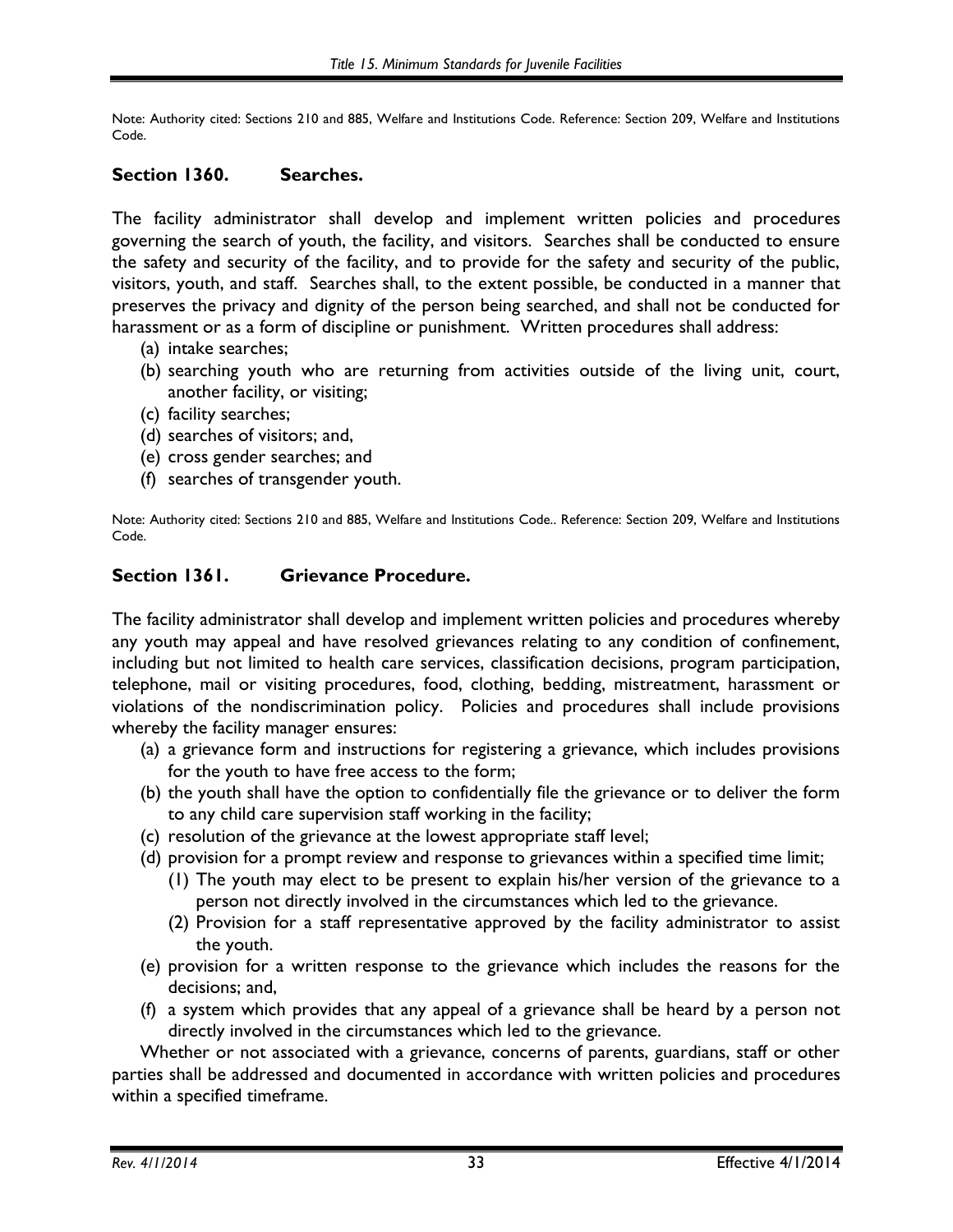Note: Authority cited: Sections 210 and 885, Welfare and Institutions Code. Reference: Section 209, Welfare and Institutions Code.

#### <span id="page-33-0"></span>**Section 1362. Reporting of Incidents.**

A written report of all incidents which result in physical harm, serious threat of physical harm, or death of an employee, youth or other person(s) shall be maintained. Such written record shall be prepared by the staff and submitted to the facility manager by the end of the shift.

Note: Authority cited: Sections 210 and 885, Welfare and Institutions Code. Reference: Section 209, Welfare and Institutions Code.

#### <span id="page-33-1"></span>**Section 1363. Use of Reasonable Force to Collect DNA Specimens, Samples, Impressions.**

(a) Pursuant to Penal Code Section 298.1 authorized law enforcement, custodial, or corrections personnel including peace officers, may employ reasonable force to collect blood specimens, saliva samples, and thumb or palm print impressions from individuals who are required to provide such samples, specimens or impressions pursuant to Penal Code Section 296 and who refuse following written or oral request.

(1) For the purpose of this section, the "use of reasonable force" shall be defined as the force that an objective, trained and competent correctional employee, faced with similar facts and circumstances, would consider necessary and reasonable to gain compliance with this section.

(2) The use of reasonable force shall be preceded by efforts to secure voluntary compliance. Efforts to secure voluntary compliance shall be documented and include an advisement of the legal obligation to provide the requisite specimen, sample or impression and the consequences of refusal.

(b) The force shall not be used without the prior written authorization of the supervising officer on duty. The authorization shall include information that reflects the fact that the offender was asked to provide the requisite specimen, sample, or impression and refused.

(1) If the use of reasonable force includes a cell extraction, the extraction shall be videotaped. Video shall be directed at the cell extraction event. The videotape shall be retained by the agency for the length of time required by statute. Notwithstanding the use of the video as evidence in a court proceeding, the tape shall be retained administratively.

Note: Authority cited: Sections 210 and 885, Welfare and Institutions Code. Reference: Section 209, Welfare and Institutions Code.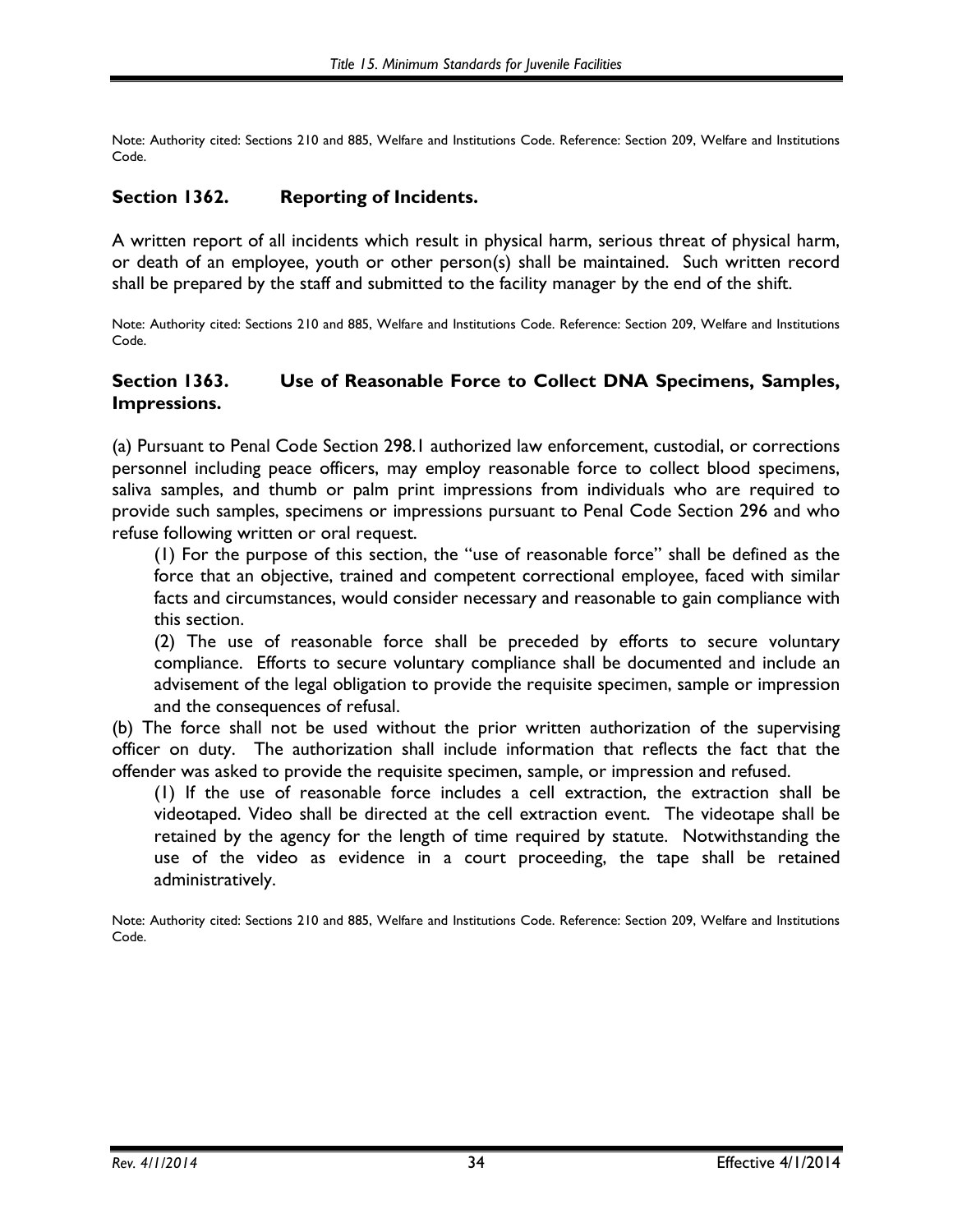# <span id="page-34-0"></span>**ARTICLE 6. PROGRAMS AND ACTIVITIES.**

# <span id="page-34-1"></span>**Section 1370. Education Program.**

(a) School Programs

The County Board of Education shall provide for the administration and operation of juvenile court schools in conjunction with the Chief Probation Officer, or designee. The school and facility administrators shall develop and implement written policy and procedures to ensure communication and coordination between educators and probation staff. The facility administrator shall request an annual review of each required element of the program by the Superintendent of Schools, and a report or review checklist on compliance, deficiencies, and corrective action needed to achieve compliance with this section. Such a review, when conducted, cannot be delegated to the principal or any other staff of any juvenile court school site. At the discretion of the Superintendent of Schools, this review may be conducted by a qualified outside agency or individual. Upon receipt of the review, the facility administrator or designee shall review each item with the Superintendent of Schools and shall take whatever corrective action is necessary to address each deficiency and to fully protect the educational interests of all youth in the facility.

(b) Required Elements

The facility school program shall comply with the State Education Code and County Board of Education policies, all applicable federal education statutes and regulations and provide for an annual evaluation of the educational program offerings. Youth shall be provided a quality educational program that includes instructional strategies designed to respond to the different learning styles and abilities of students.

- (1) The course of study shall comply with the State Education Code and include, but not be limited to, the following:
	- (A) English/Language Arts;
	- (B) Social Sciences;
	- (C) Physical Education;
	- (D) Science;
	- (E) Health;
	- (F) Mathematics;
	- (G) Fine Arts/Foreign Language; and,
	- (H) Electives (including career education).
- (2) General Education Development (GED) preparation shall be made available to eligible youth.
- (3) Supplemental instruction shall be afforded to youth who do not demonstrate sufficient progress towards passing the California High School Exit Exam (CAHSEE) as set forth in the Education Code.
- (4) The minimum school day shall be consistent with State Education Code Requirements for juvenile court schools. The facility administrator, in conjunction with education staff, must ensure that the procedures to deliver youth to their educational program do not interfere with the time afforded for the minimum instructional day.
- (c) School Discipline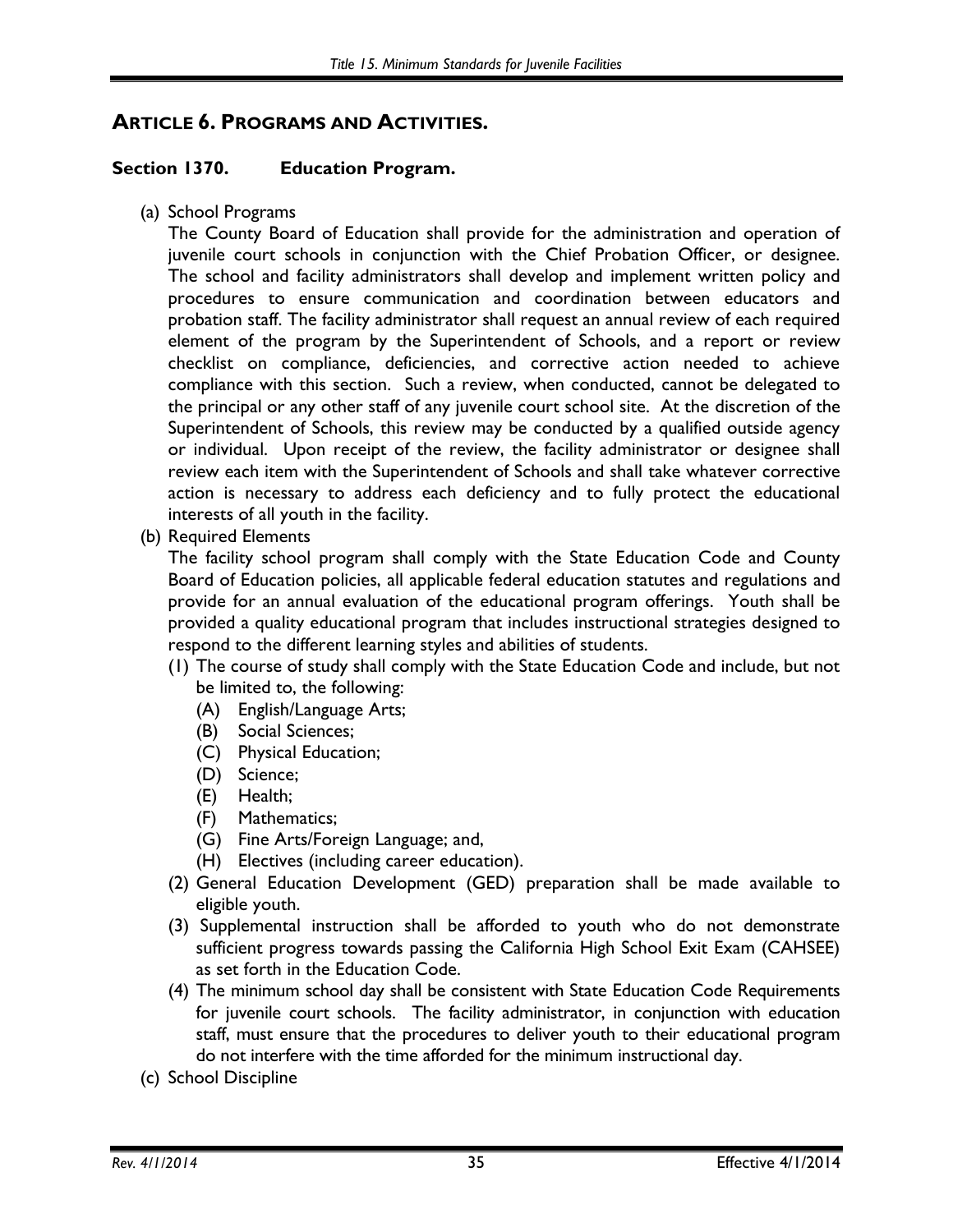- (1) The educational program shall be integrated into the facility's overall behavioral management plan and security system.
- (2) School staff shall be advised of administrative decisions made by probation staff that may affect the educational programming of students.
- (3) Expulsion/suspension from school shall follow the appropriate due process safeguards as set forth in the State Education Code including the rights of students with special needs.
- (4) The facility administrator, in conjunction with education staff will develop policies and procedures that address the rights of any student who has continuing difficulty completing a school day.
- (d) Provisions for Individuals with Special Needs
	- (1) Educational instruction shall be provided to youth restricted to high security or other special units.
	- (2) State and federal laws shall be observed for individuals with special education needs.
	- (3) Youth identified as limited English proficient (LEP)/ English Learners (EL) shall be afforded an educational program that addresses their language needs pursuant to all applicable state and federal laws and regulations governing programs for LEP students.
- (e) Educational Screening and Admission
	- (1) Youth shall be interviewed after admittance and a written record prepared that documents a youth's educational history, including but not limited to:
		- (A) school progress/school history;
		- (B) Home Language Survey and California English Language Development Test (CELDT) results to determine whether the youth is LEP/EL, fluent English proficient (FEP) as defined by the Education Code;
		- (D)Migrant status as defined by the Education Code;
		- (E) special needs, including special education eligibility when appropriate; and,
		- (F) discipline problems.
	- (2) Youth will be enrolled in school as soon as possible, but not to exceed three school days after admission to the facility. Educational staff shall conduct an assessment to determine the youth's general academic functioning levels to enable placement in core curriculum courses.
	- (3) After admission to the facility, a preliminary education plan shall be developed for each youth within five school days.
	- (4) If a youth is detained, the education staff shall immediately request the youth's records from his/her prior school(s), including, but not limited to, transcripts, Individual Education Program (IEP), 504 Plan, CELDT scores, (CAHSEE) results, immunization records and exit grades. Upon receipt of the transcripts, the youth's educational plan shall be reviewed and modified as needed.
- (f) Educational Reporting
	- (1) The complete facility educational record of the youth shall be forwarded to the next educational placement in accordance with the State Education Code.
	- (2) The County Superintendent of Schools shall provide appropriate credit (full or partial) for course work completed while in juvenile court school.

Note: Authority cited: Sections 210 and 885, Welfare and Institutions Code. Reference: Section 209, Welfare and Institutions Code.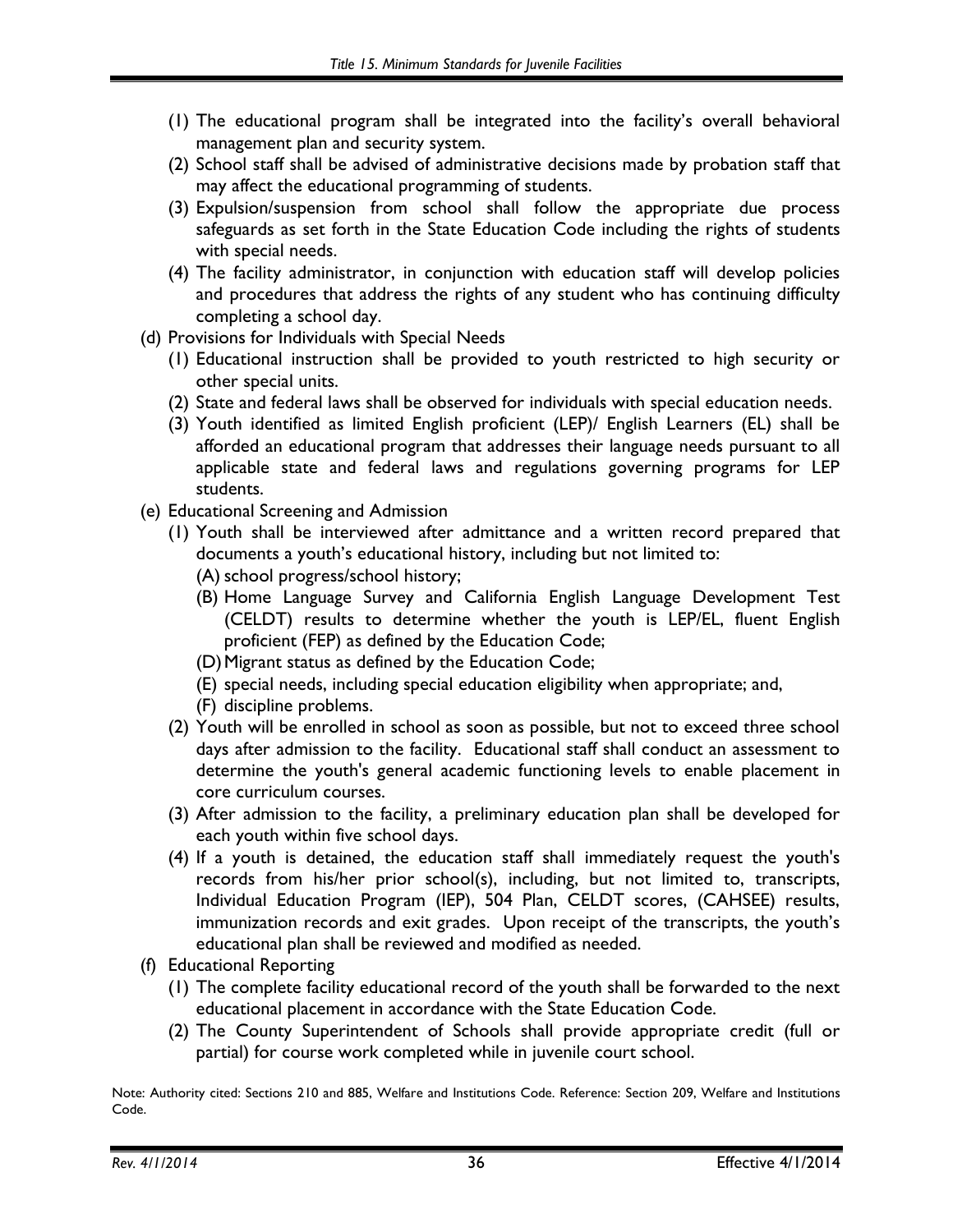# <span id="page-36-0"></span>**Section 1371. Recreation, Programs and Exercise.**

- (a) The facility administrator shall develop and implement written policies and procedures for recreation, programs and exercise for all youth. The intent is to maximize the amount of time youth are out of their rooms and not confined to their bed in a dormitory setting.
- (b) Juvenile facilities shall provide the opportunity for recreation, programs and exercise a minimum of three hours a day during the week and five hours a day each Saturday, Sunday or other non-school days, of which one hour shall be an outdoor activity, weather permitting. Such recreation, program and exercise schedule shall be posted in the living units.
- (c) Recreation shall include the opportunity for at least one hour of daily access to unscheduled activities such as reading, television, radio, music, video and games. Activities shall be supervised and include orientation and may include coaching of youth.
- (d) Programs shall include social awareness programs as outlined in Section 1378.
- (e) Exercise. All youth shall be provided with the opportunity for at least one hour of large muscle activity each day. That one hour of exercise may be suspended only upon a written finding by the administrator/manager that the youth represents a threat to the safety and security of the facility.
- (f) The administrator/manager may suspend, for a period not to exceed 24 hours, access to recreation and programs.

Note: Authority cited: Sections 210 and 885, Welfare and Institutions Code. Reference: Section 209, Welfare and Institutions Code.

# <span id="page-36-1"></span>**Section 1372. Religious Program.**

The facility administrator shall provide access to religious services and/or religious counseling at least once each week. Attendance shall be voluntary. A minor shall be allowed to participate in other program activities if he/she elects not to participate in religious programs.

Religious programs shall provide for:

- (a) opportunity for religious services;
- (b) availability of clergy; and,
- (c) availability of religious diets.

Note: Authority cited: Sections 210 and 885, Welfare and Institutions Code; and Assembly Bill 1397, Chapter 12, Statutes of 1996. Reference: 1995-96 Budget Act, Chapter 303, Item Number 5430-001-001, Statutes of 1995; Assembly Bill 904, Chapter 304, Statutes of 1995; and Assembly Bill 1397, Chapter 12, Statutes of 1996.

#### <span id="page-36-2"></span>**Section 1373. Work Program.**

The facility administrator shall develop policies and procedures regarding the assignment of minors to work programs. Work assigned to a minor shall be meaningful, constructive and related to vocational training or increasing a minor's sense of responsibility.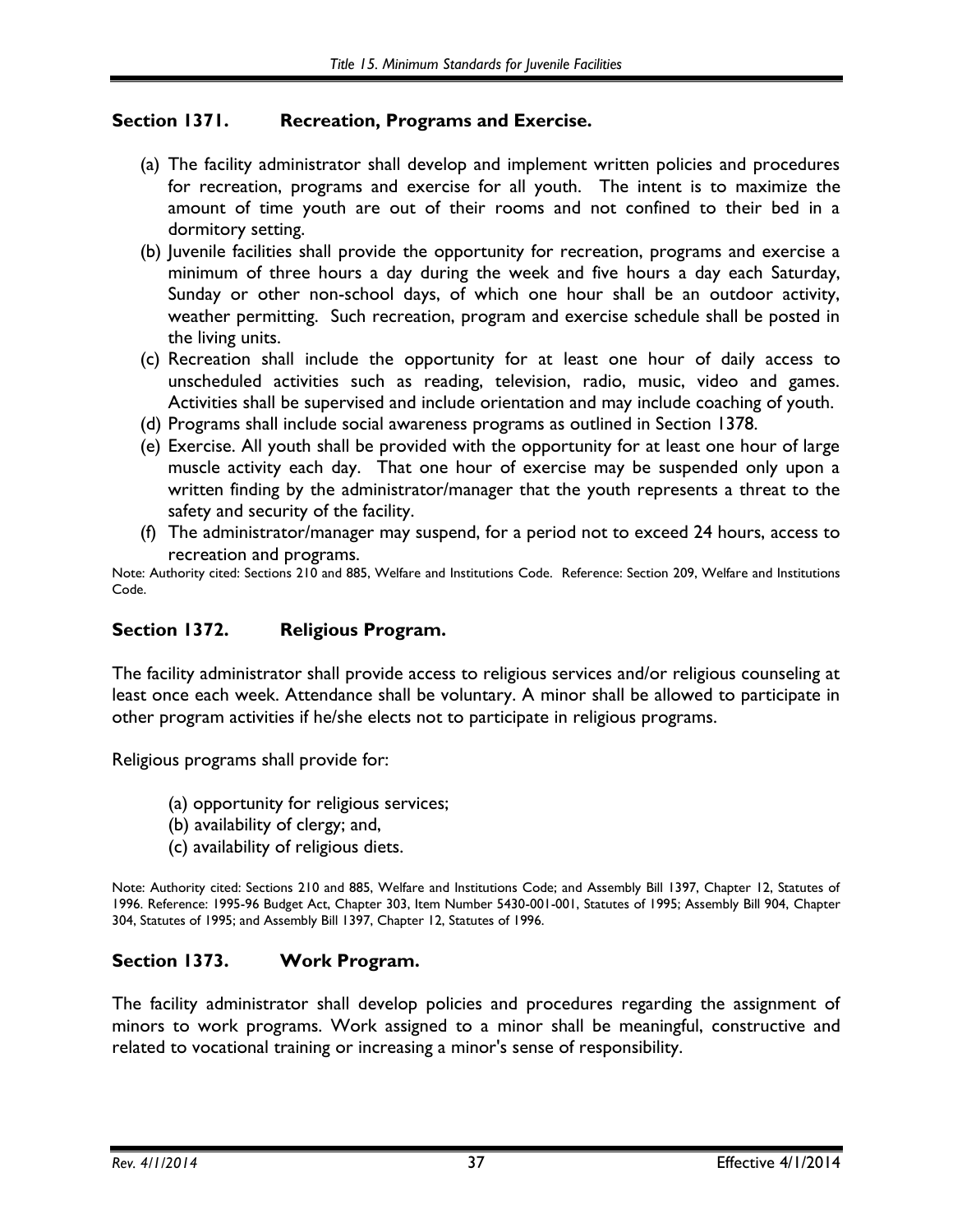Note: Authority cited: Sections 210 and 885, Welfare and Institutions Code; and Assembly Bill 1397, Chapter 12, Statutes of 1996. Reference: 1995-96 Budget Act, Chapter 303, Item Number 5430-001-001, Statutes of 1995; Assembly Bill 904, Chapter 304, Statutes of 1995; and Assembly Bill 1397, Chapter 12, Statutes of 1996.

#### <span id="page-37-0"></span>**Section 1374. Visiting.**

The facility administrator shall develop and implement written policies and procedures for visiting that include provisions for special visits. Youth shall be allowed to receive visits by parents, guardians or persons standing in loco parentis, at reasonable times, subject only to the limitations necessary to maintain order and security. Opportunity for visitation shall be a minimum of two hours per week. Visits may be supervised, but conversations shall not be monitored unless there is a security or safety need.

Note: Authority cited: Sections 210 and 885, Welfare and Institutions Code.. Reference: Section 209, Welfare and Institutions Code.

#### <span id="page-37-1"></span>**Section 1375. Correspondence.**

The facility administrator shall develop and implement written policies and procedures for correspondence which provide that:

- (a) there is no limitation on the volume of mail that youth may send or receive;
- (b) youth may send two letters per week postage free;
- (c) youth may correspond confidentially with state and federal courts, any member of the State Bar or holder of public office, and the Board; however, authorized facility staff may open and inspect such mail only to search for contraband and in the presence of the youth; and,
- (d) incoming and outgoing mail, other than that described in (c), may be read by staff only when there is reasonable cause to believe facility safety and security, public safety, or youth safety is jeopardized.

Note: Authority cited: Sections 210 and 885, Welfare and Institutions Code. Reference: Section 209, Welfare and Institutions Code.

#### <span id="page-37-2"></span>**Section 1376. Telephone Access.**

The administrator of each juvenile facility shall develop and implement written policies and procedures to provide minors with access to telephone communications.

Note: Authority cited: Sections 210 and 885, Welfare and Institutions Code; and Assembly Bill 1397, Chapter 12, Statutes of 1996. Reference: 1995-96 Budget Act, Chapter 303, Item Number 5430-001-001, Statutes of 1995; Assembly Bill 904, Chapter 304, Statutes of 1995; and Assembly Bill 1397, Chapter 12, Statutes of 1996.

#### <span id="page-37-3"></span>**Section 1377. Access to Legal Services.**

The facility administrator shall develop written procedures to ensure the right of minors to have access to the courts and legal services. Such access shall include:

(a) access, upon request by the minor, to licensed attorneys and their authorized representatives;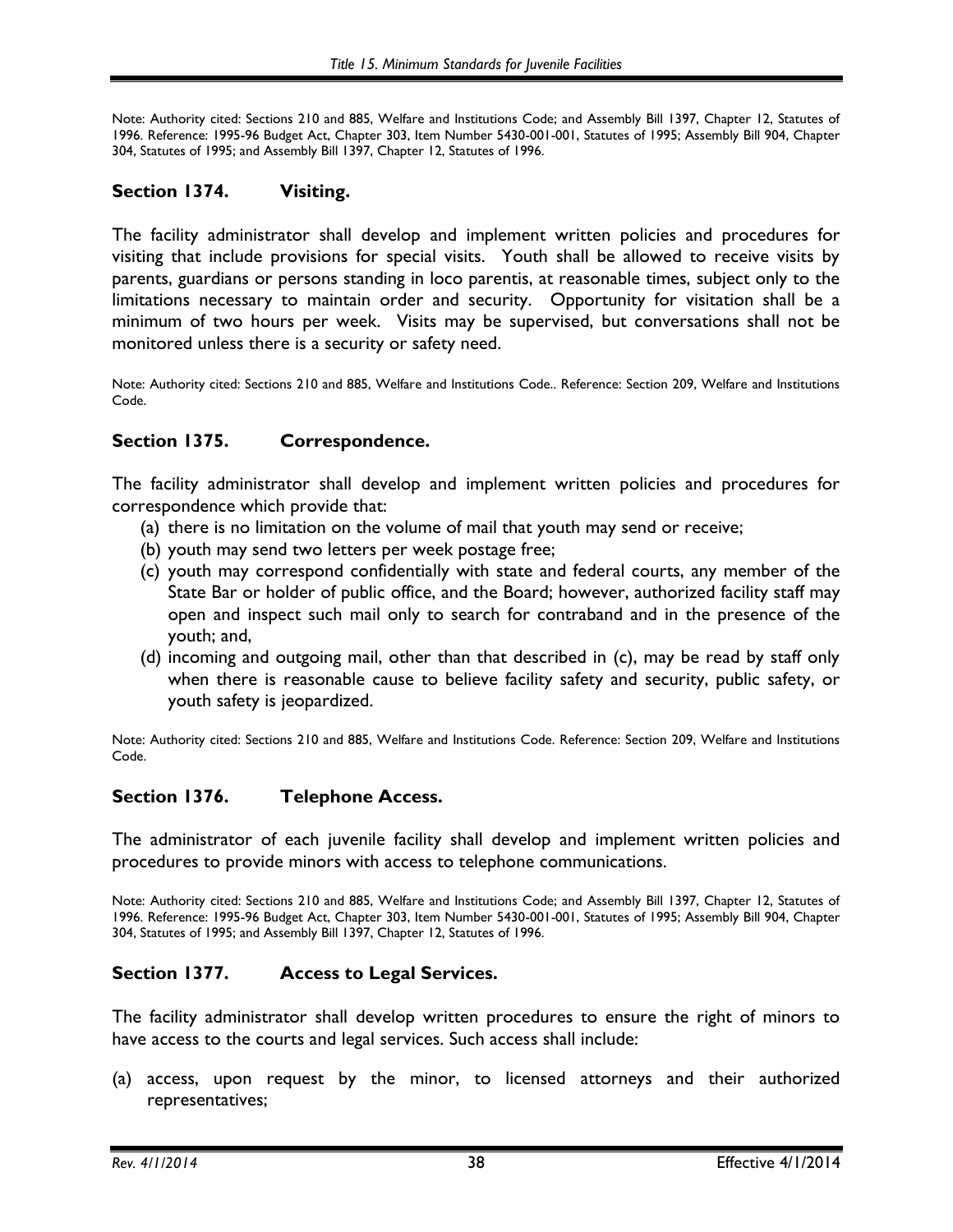- (b) provision for confidential consultation with attorneys; and,
- (c) unlimited postage free, legal correspondence and cost free telephone access as appropriate.

Note: Authority cited: Sections 210 and 885, Welfare and Institutions Code; and Assembly Bill 1397, Chapter 12, Statutes of 1996. Reference: 1995-96 Budget Act, Chapter 303, Item Number 5430-001-001, Statutes of 1995; Assembly Bill 904, Chapter 304, Statutes of 1995; and Assembly Bill 1397, Chapter 12, Statutes of 1996.

### <span id="page-38-0"></span>**Section 1378. Social Awareness Program.**

Programs designed to promote social awareness and reduce recidivism shall be provided. Social Awareness Programs shall take into consideration the needs of male and female youth. Such programs may be provided under the direction of the County Board of Education or the chief probation officer and may include: victim awareness; conflict resolution; anger management; parenting skills; juvenile justice; self-esteem; tolerance and diversity; building effective decision making skills; appropriate gender specific programming; and, other topics that suit the needs of the youth. There will be a written annual record review of the programs by the responsible agency to ensure that program content offered is current, consistent, and relevant to the population.

Note: Authority cited: Sections 210 and 885, Welfare and Institutions Code. Reference: Section 209, Welfare and Institutions Code.

# <span id="page-38-1"></span>**ARTICLE 7. DISCIPLINE.**

#### <span id="page-38-2"></span>**Section 1390. Discipline.**

The facility administrator shall develop and implement written policies and procedures for the discipline of youth that shall promote acceptable behavior. Discipline shall be imposed at the least restrictive level which promotes the desired behavior and shall not include corporal punishment, group punishment, physical or psychological degradation. Deprivation of the following is not permitted:

- (a) bed and bedding;
- (b) daily shower, access to drinking fountain, toilet and personal hygiene items, and clean clothing;
- (c) full nutrition;
- (d) contact with parent or attorney;
- (e) exercise;
- (f) medical services and counseling;
- (g) religious services;
- (h) clean and sanitary living conditions;
- (i) the right to send and receive mail; and,
- (j) education.

The facility administrator shall establish rules of conduct and disciplinary penalties to guide the conduct of youth. Such rules and penalties shall include both major violations and minor violations, be stated simply and affirmatively, and be made available to all youth. Provision shall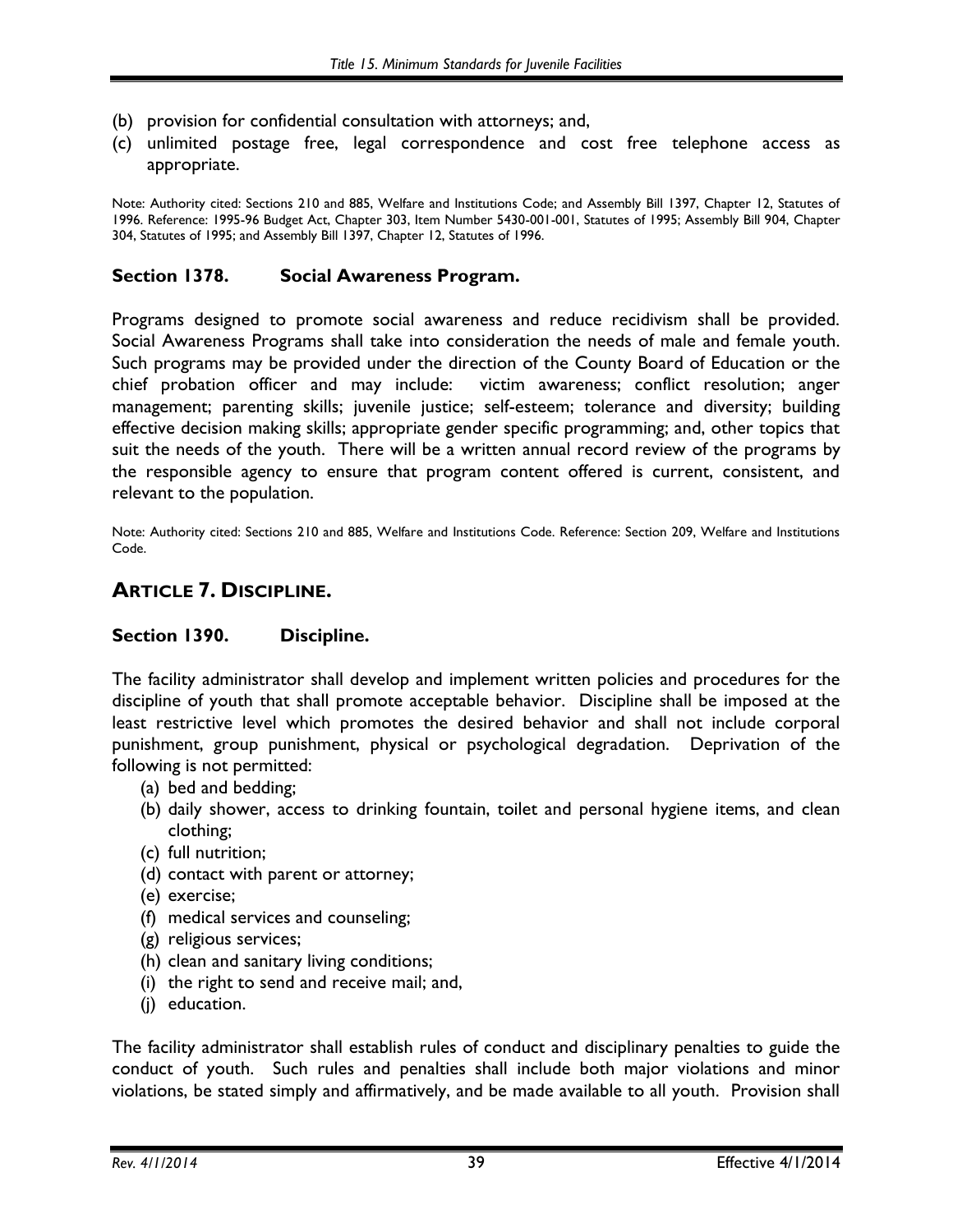be made to provide accessible information to youth with disabilities, limited English proficiency, or limited literacy.

Note: Authority cited: Sections 210 and 885, Welfare and Institutions Code. Reference: Section 209, Welfare and Institutions Code.

# <span id="page-39-0"></span>**Section 1391. Discipline Process.**

The facility administrator shall develop and implement written policies and procedures for the administration of discipline which shall include, but not be limited to:

- (a) designation of personnel authorized to impose discipline for violation of rules;
- (b) prohibiting discipline to be delegated to any youth;
- (c) definition of major and minor rule violations and their consequences, and due process requirements;
- (d) minor rule violations which may be handled informally by counseling, advising the youth of expected conduct or imposing a minor consequence. Discipline shall be accompanied by written documentation and a policy of review and appeal to a supervisor; and,
- (e) major rule violations which may include withdrawal from group activities for 24 hours or more or extension of time in custody. Major rule violations and the discipline process shall be documented and require the following:
	- (1) written notice of violation prior to a hearing;
	- (2) hearing by a person who is not a party to the incident;
	- (3) opportunity for the youth to be heard, present evidence and testimony;
	- (4) provision for youth to be assisted by staff in the hearing process;
	- (5) provision for administrative review.
- (f) violations that result in a removal from camp or commitment program, but not a return to court, will follow the due process provisions in subsection (e) above.

Note: Authority cited: Sections 210 and 885, Welfare and Institutions Code. Reference: Section 209, Welfare and Institutions Code.

# <span id="page-39-1"></span>**ARTICLE 8. RESPONSIBILITY FOR HEALTH CARE SERVICES.**

# <span id="page-39-2"></span>**Section 1400. Responsibility for Health Care Services.**

The facility administrator shall ensure that health care services are provided to all minors. The facility shall have a designated health administrator who, in cooperation with the mental health director and facility administrator and pursuant to a written agreement, contract or job description, is administratively responsible to:

- (a) develop policy for health care administration;
- (b) identify health care providers for the defined scope of services;
- (c) establish written agreements as necessary to provide access to health care;
- (d) develop mechanisms to assure that those agreements are properly monitored; and,
- (e) establish systems for coordination among health care service providers.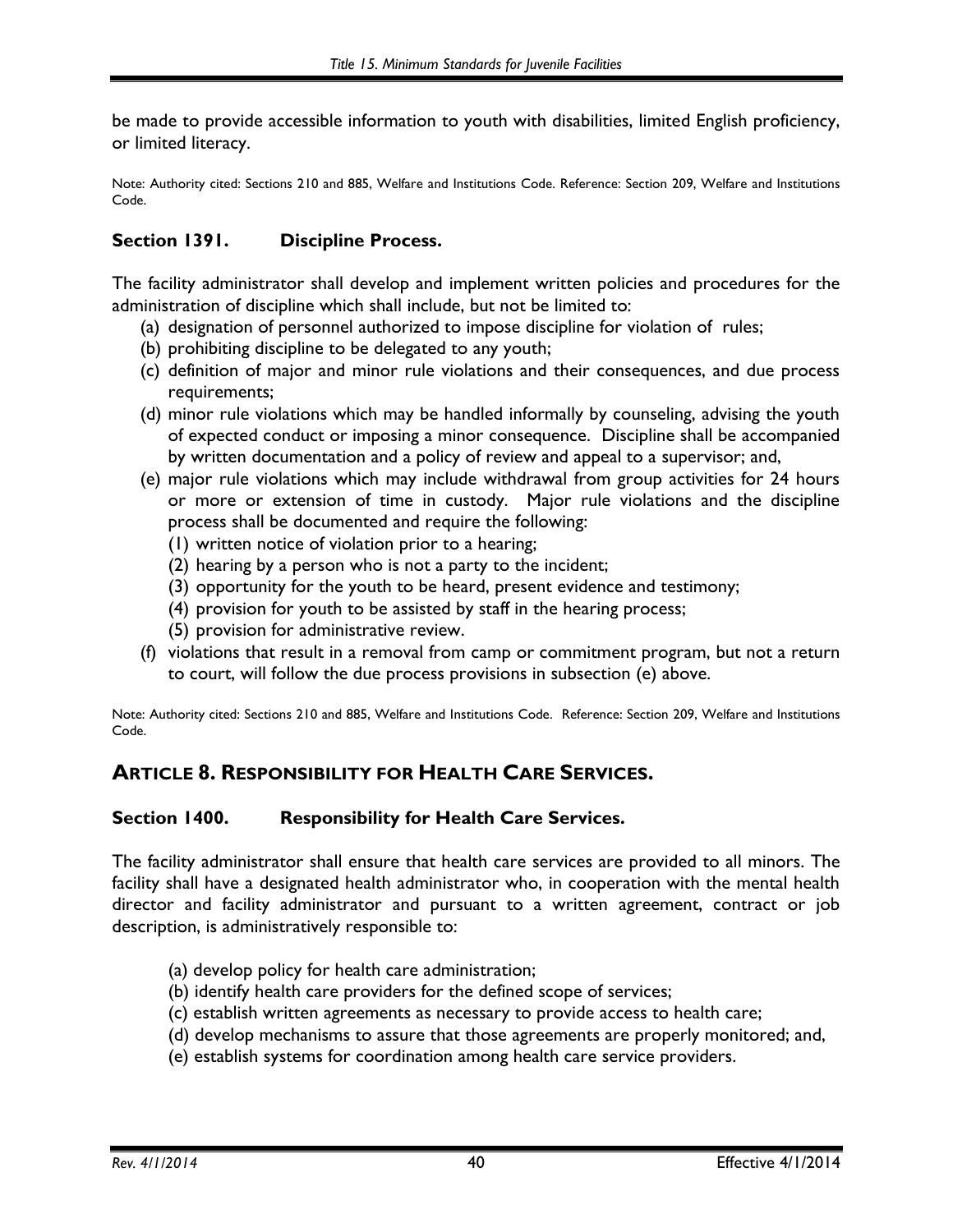When the health administrator is not a physician, there shall be a designated responsible physician who shall develop policy in health care matters involving clinical judgments.

Note: Authority cited: Sections 210 and 885, Welfare and Institutions Code; and Assembly Bill 1397, Chapter 12, Statutes of 1996. Reference: 1995-96 Budget Act, Chapter 303, Item Number 5430-001-001, Statutes of 1995; Assembly Bill 904, Chapter 304, Statutes of 1995; and Assembly Bill 1397, Chapter 12, Statutes of 1996.

# <span id="page-40-0"></span>**Section 1401. Patient Treatment Decisions.**

Clinical decisions about the treatment of individual youth are the sole province of licensed health care professionals, operating within the scope of their license and within facility policy defining health care services.

Security policies and procedures that are applicable to child supervision staff also apply to health care personnel.

Note: Authority cited: Sections 210 and 885, Welfare and Institutions Code. Reference: Section 209, Welfare and Institutions Code.

### <span id="page-40-1"></span>**Section 1402. Scope of Health Care.**

- (a) The health administrator, in cooperation with the facility administrator, shall develop and implement written policy and procedures to define the extent to which health care shall be provided within the facility and delineate those services that shall be available through community providers. Each facility shall provide:
	- (1) at least one physician to provide treatment; and,
	- (2) health care services which meet the minimum requirements of these regulations and be at a level to address acute symptoms and/or conditions and avoid preventable deterioration of health while in confinement.
- (b) When health services are delivered within the juvenile facility, staff, space, equipment, supplies, materials, and resource manuals shall be adequate to the level of care provided.
- (c) Consistent with security requirements and public safety, written policy and procedures for juvenile facilities shall provide for parents, guardians, or other legal custodians, at their own expense, to authorize and arrange for medical, surgical, dental, mental health or other remedial treatment of youth that is permitted under law.

Note: Authority cited: Sections 210 and 885, Welfare and Institutions Code. Reference: Section 209, Welfare and Institutions Code.

#### <span id="page-40-2"></span>**Section 1403. Health Care Monitoring and Audits.**

(a) In juvenile facilities with on-site health care staff, the health administrator, in cooperation with the facility administrator, shall develop and implement written policy and procedures to collect statistical data and submit at least annual summaries of health care services to the facility administrator.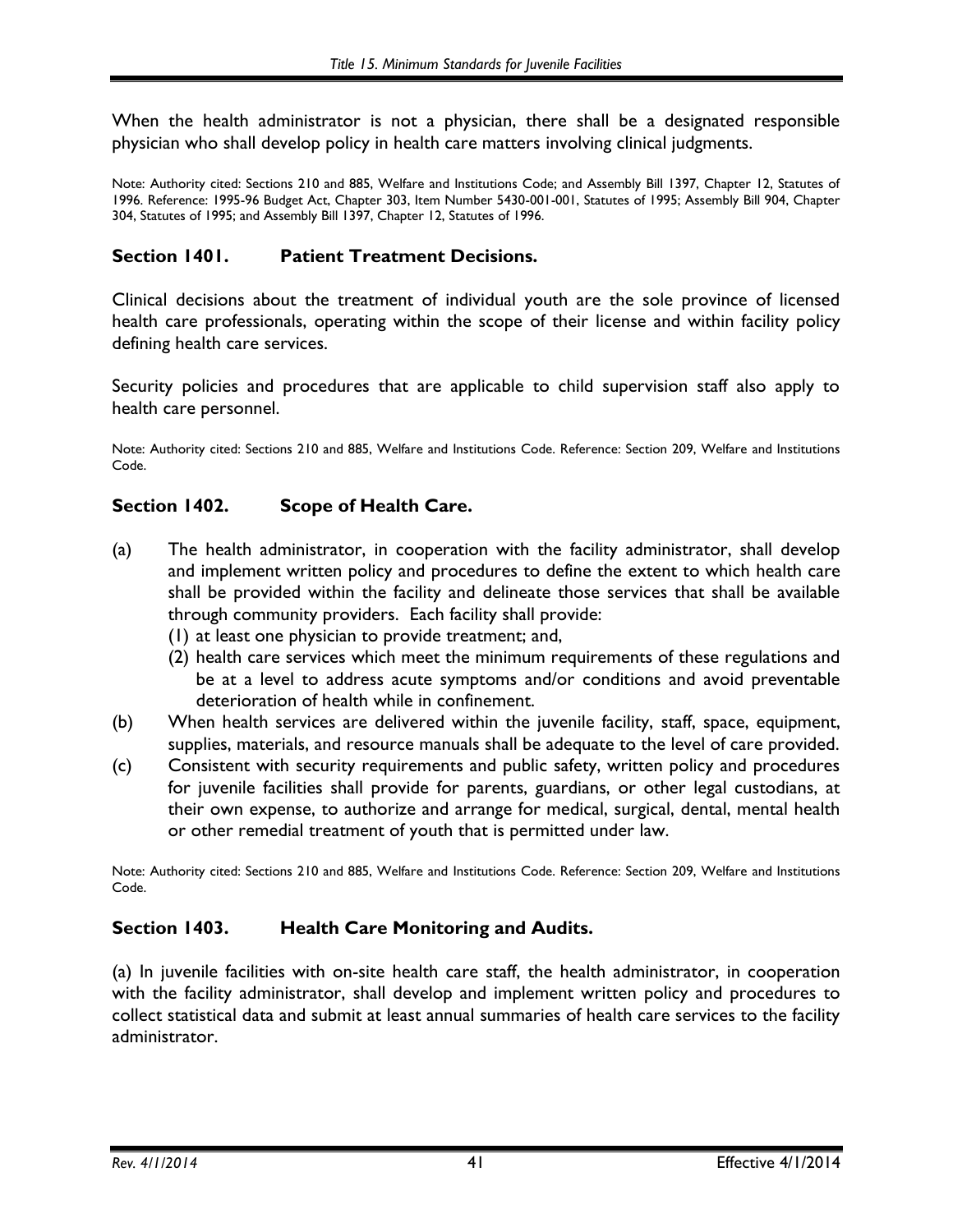(b) The health administrator, in cooperation with the responsible physician and the facility administrator, shall establish policies and procedures to assure that the quality and adequacy of health care services are assessed at least annually.

(1) Policy and procedures shall identify a process for correcting identified deficiencies in the medical, dental, mental health and pharmaceutical services delivered.

(2) Based on information from these assessments, the health administrator shall provide the facility administrator with an annual written report on medical, dental, mental health and pharmaceutical services.

(c) Medical, mental and dental services shall be reviewed at least quarterly, at documented administrative meetings between the health and facility administrators and other staff, as appropriate.

Note: Authority cited: Sections 210 and 885, Welfare and Institutions Code; and Assembly Bill 1397, Chapter 12, Statutes of 1996. Reference: 1995-96 Budget Act, Chapter 303, Item Number 5430-001-001, Statutes of 1995; Assembly Bill 904, Chapter 304, Statutes of 1995; and Assembly Bill 1397, Chapter 12, Statutes of 1996.

# <span id="page-41-0"></span>**Section 1404. Health Care Staff Qualifications.**

(a) The health administrator shall, at the time of recruitment for health care positions, develop education and experience requirements that are consistent with the community standard and the needs of the facility population.

(b) In all juvenile facilities providing on-site health care services, the health administrator, in cooperation with the facility administrator, shall establish policy and procedures to assure that State licensure, certification, or registration requirements and restrictions that apply in the community, also apply to health care personnel who provide services to minors.

(c) Appropriate credentials shall be on file at the facility, or in another central location where they are available for review. Policy and procedures shall provide that these credentials are periodically reviewed and remain current.

(d) The health administrator shall assure that position descriptions and health care practices require that health care staff receive the supervision required by their license and operate within their scope of practice.

Note: Authority cited: Sections 210 and 885, Welfare and Institutions Code; and Assembly Bill 1397, Chapter 12, Statutes of 1996. Reference: 1995-96 Budget Act, Chapter 303, Item Number 5430-001-001, Statutes of 1995; Assembly Bill 904, Chapter 304, Statutes of 1995; and Assembly Bill 1397, Chapter 12, Statutes of 1996.

# <span id="page-41-1"></span>**Section 1405. Health Care Staff Procedures.**

The responsible physician for each facility providing on-site health care may determine that a clinical function or service can be safely and legally delegated to health care staff other than a physician. When this is done, the function or service shall be performed by staff operating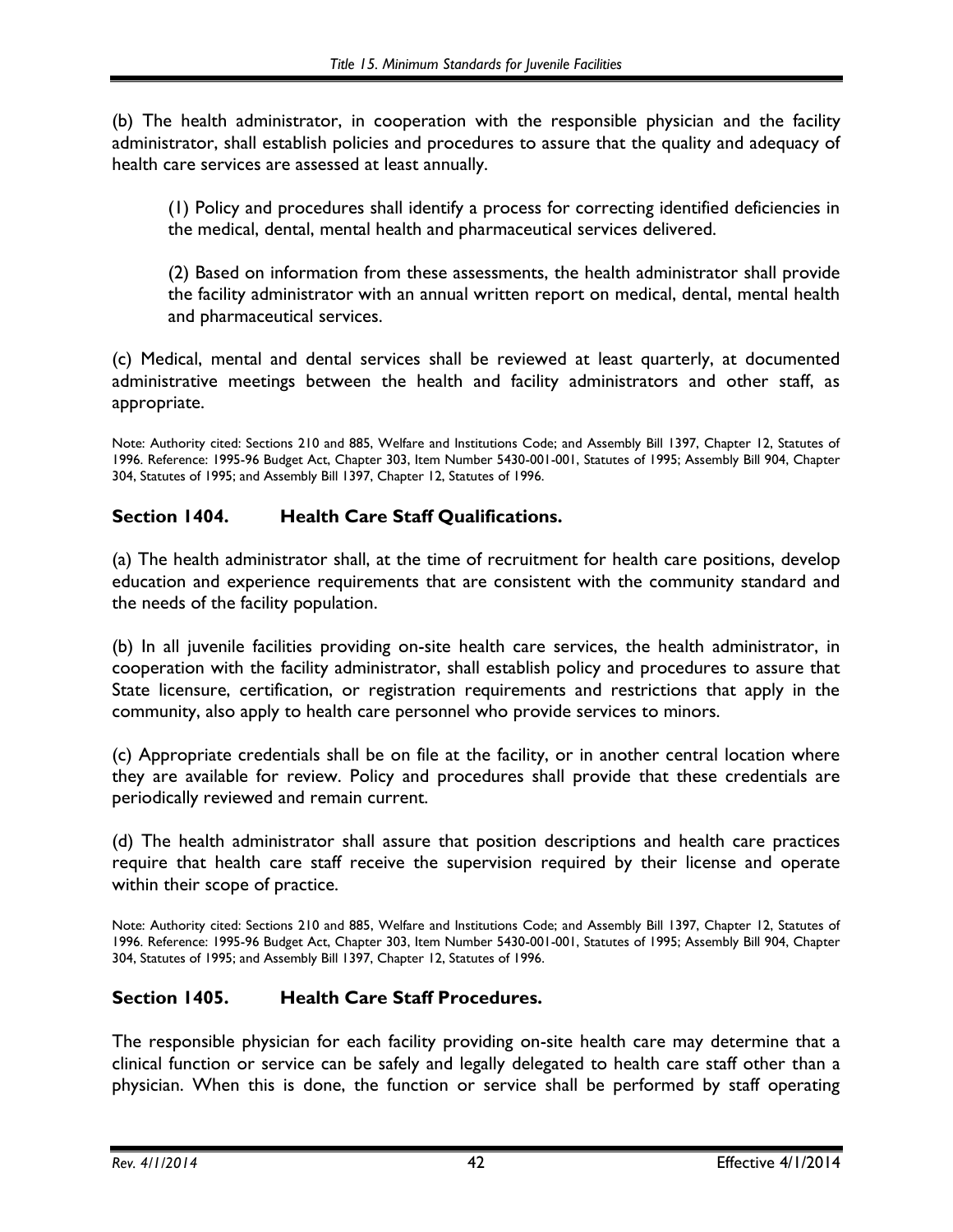within their scope of practice pursuant to written protocol, standardized procedures or direct medical order.

Note: Authority cited: Sections 210 and 885, Welfare and Institutions Code; and Assembly Bill 1397, Chapter 12, Statutes of 1996. Reference: 1995-96 Budget Act, Chapter 303, Item Number 5430-001-001, Statutes of 1995; Assembly Bill 904, Chapter 304, Statutes of 1995; and Assembly Bill 1397, Chapter 12, Statutes of 1996.

### <span id="page-42-0"></span>**Section 1406. Health Care Records.**

In juvenile facilities providing on-site health care, the health administrator, in cooperation with the facility administrator, shall maintain complete individual and dated health records that include, but are not limited to:

- (a) intake health screening form;
- (b) health appraisals/medical examinations;
- (c) health service reports (e.g., emergency department, dental, psychiatric, and other consultations);
- (d) complaints of illness or injury;
- (e) names of personnel who treat, prescribe, and/or administer/deliver prescription medication;
- (f) location where treatment is provided;
- (g) medication records in conformance with Title 15, Section 1438;
- (h) progress notes;
- (i) consent forms;
- (j) authorizations for release of information;
- (k) copies of previous health records;
- (l) immunization records; and,
- (m) laboratory reports.

Written policy and procedures shall provide for maintenance of the health record in a locked area separate from the confinement record. Access to the medical/mental health record shall be controlled by the health administrator and shall assure that all confidentiality laws related to the provider-patient privilege apply to the health record. Minors shall not be used to translate confidential medical information for other non-English speaking minors.

Health care records shall be retained in accordance with community standards.

Note: Authority cited: Sections 210 and 885, Welfare and Institutions Code; and Assembly Bill 1397, Chapter 12, Statutes of 1996. Reference: 1995-96 Budget Act, Chapter 303, Item Number 5430-001-001, Statutes of 1995; Assembly Bill 904, Chapter 304, Statutes of 1995; and Assembly Bill 1397, Chapter 12, Statutes of 1996.

# <span id="page-42-1"></span>**Section 1407. Confidentiality.**

(a) For each juvenile facility that provides on-site health services, the health administrator, in cooperation with the facility administrator, shall establish policy and procedures, consistent with applicable laws, for the multi-disciplinary sharing of health information. These policies and procedures shall address the provision for providing information to the court, child supervision staff and to probation. Information in the minor's case file shall be shared with the health care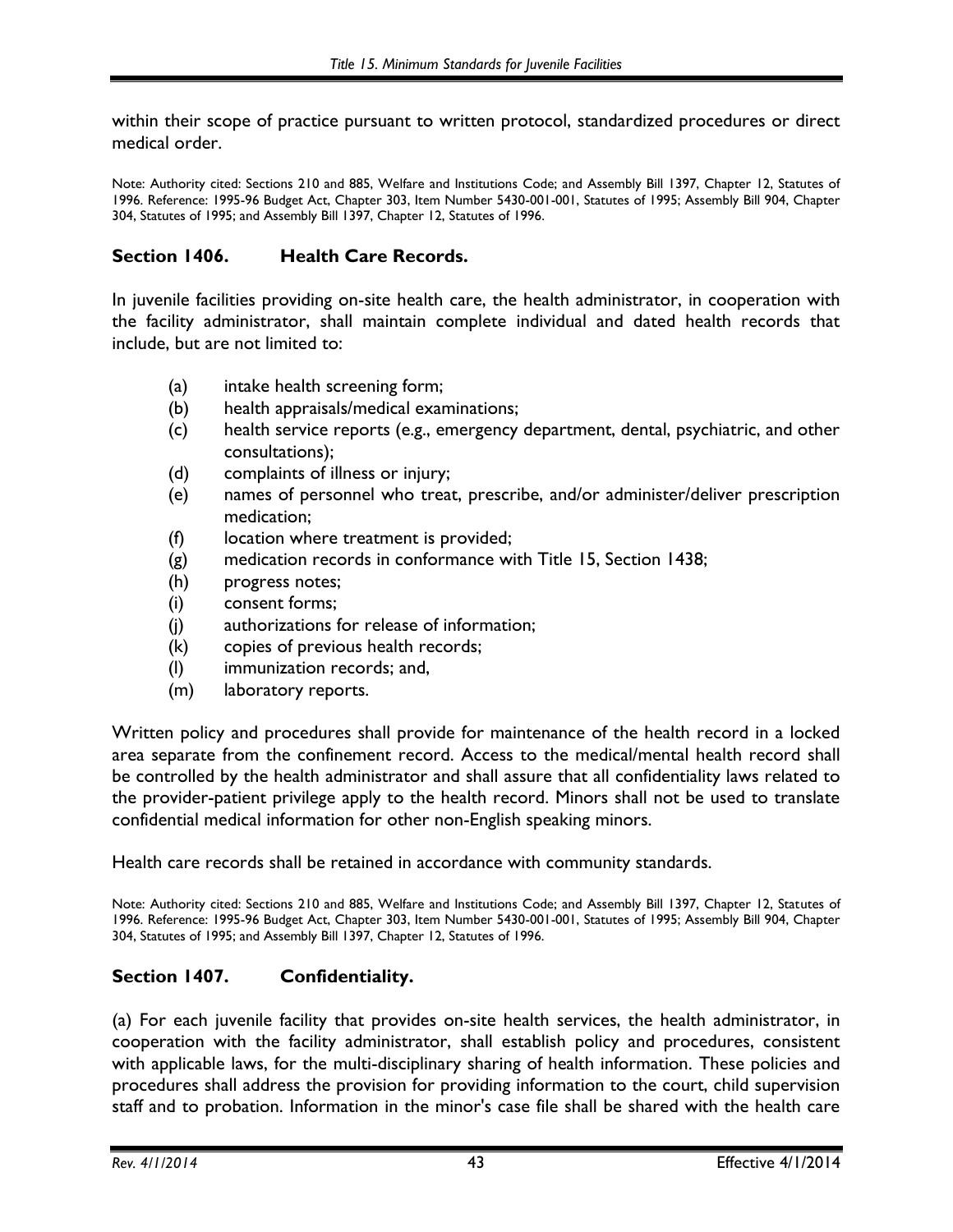staff when relevant. The nature and extent of information shared shall be appropriate to treatment planning, program needs, protection of the minor or others, management of the facility, maintenance of security, and preservation of safety and order.

(b) Medical and mental health services shall be conducted in a private manner such that information can be communicated confidentially.

Note: Authority cited: Sections 210 and 885, Welfare and Institutions Code; and Assembly Bill 1397, Chapter 12, Statutes of 1996. Reference: Section 209, Welfare and Institutions Code; 1995-96 Budget Act, Chapter 303, Item Number 5430-001-001, Statutes of 1995; Assembly Bill 904, Chapter 304, Statutes of 1995; and Assembly Bill 1397, Chapter 12, Statutes of 1996.

### <span id="page-43-0"></span>**Section 1408. Transfer of Health Care Summary and Records.**

The health administrator, in cooperation with the facility administrator, shall establish written policy and procedures to assure that a health care summary and relevant records are forwarded to health care staff in the receiving facility when a minor is transferred to another jurisdiction, and to the local health officer, when applicable. Policies shall include:

- (a) a summary of the health record, or documentation that no record exists at the facility, is sent in an established format, prior to or at the time of transfer;
- (b) relevant health records are forwarded to the health care staff of the receiving facility;
- (c) advance notification is provided to the local health officer in the sending jurisdiction and responsible physician of the receiving facility prior to the release or transfer of minors with known or suspected active tuberculosis disease;
- (d) written authorization from the minor and/or parent-legal guardian is obtained prior to transferring copies of actual health records, unless otherwise provided by court order, statute or regulation having the force and effect of law; and,
- (e) confidentiality of health records is maintained.

After minors are released to the community, health record information shall be transmitted to specific physicians or health care facilities in the community, upon request and with the written authorization of the minor and/or parent/guardian.

In special purpose juvenile halls and other facilities that do not have on-site health care staff, policy and procedures shall assure that child supervision staff forward non-confidential information on medications and other treatment orders prior to or at the time of transfer.

Note: Authority cited: Sections 210 and 885, Welfare and Institutions Code; and Assembly Bill 1397, Chapter 12, Statutes of 1996. Reference: 1995-96 Budget Act, Chapter 303, Item Number 5430-001-001, Statutes of 1995; Assembly Bill 904, Chapter 304, Statutes of 1995; and Assembly Bill 1397, Chapter 12, Statutes of 1996.

# <span id="page-43-1"></span>**Section 1409. Health Care Procedures Manual.**

For juvenile facilities with on-site health care staff, the health administrator, in cooperation with the facility administrator, shall develop, implement and maintain a facility-specific health services manual of written policies and procedures that address, at a minimum, all health care related standards that are applicable to the facility.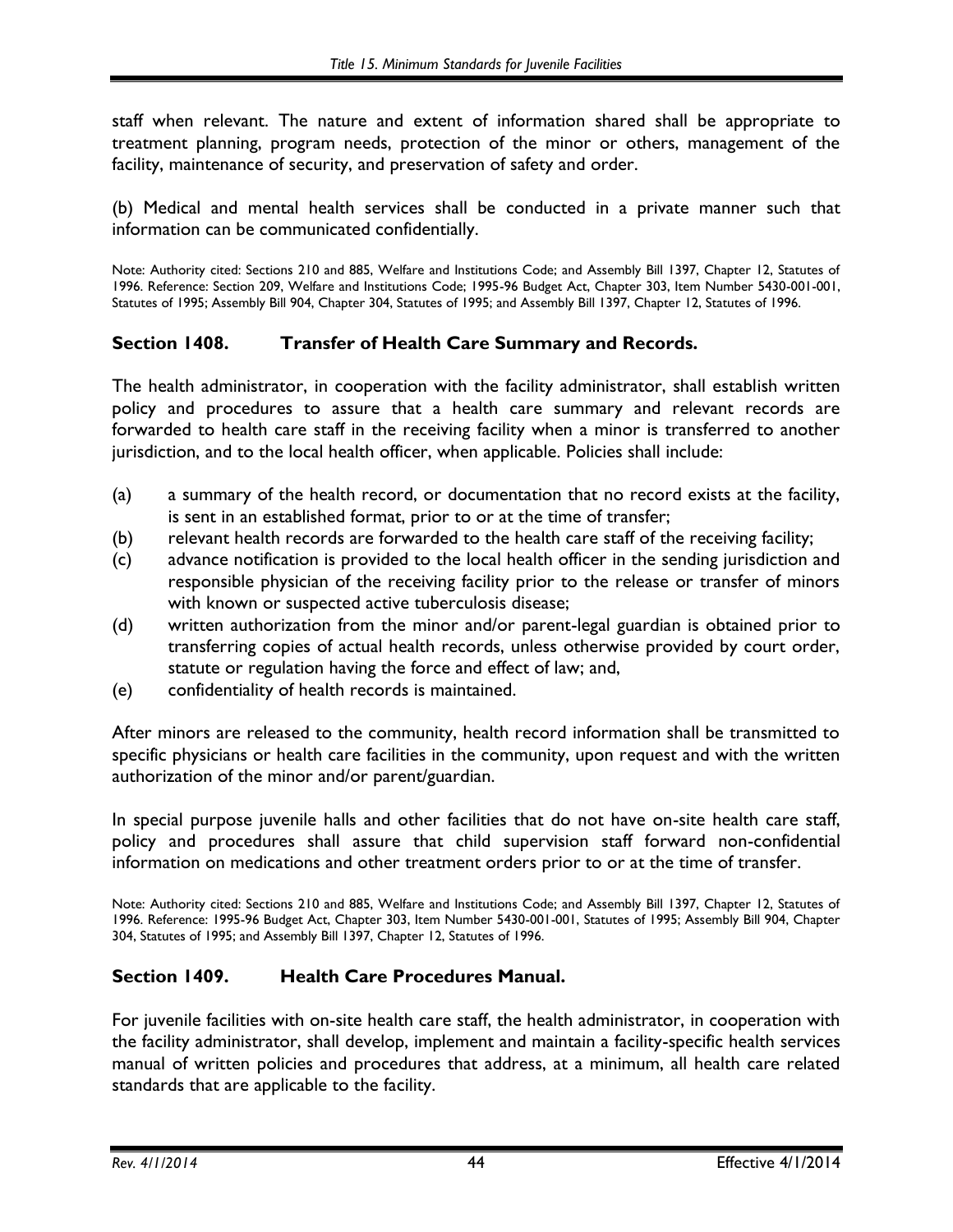Health care policy and procedure manuals shall be available to all health care staff, to the facility administrator, the facility manager, and other individuals as appropriate to ensure effective service delivery.

Each policy and procedure for the health care delivery system shall be reviewed at least every two years and revised as necessary under the direction of the health administrator. The health administrator shall develop a system to document that this review occurs. The facility administrator, facility manager, health administrator and responsible physician shall designate their approval by signing the manual.

Note: Authority cited: Sections 210 and 885, Welfare and Institutions Code. Reference: Section 209, Welfare and Institutions Code.

# <span id="page-44-0"></span>**Section 1410. Management of Communicable Diseases.**

The health administrator/responsible physician, in cooperation with the facility administrator and the local health officer, shall develop written policies and procedures to address the identification, treatment, control and follow-up management of communicable diseases. The policies and procedures shall address, but not be limited to:

- (a) intake health screening procedures;
- (b) identification of relevant symptoms;
- (c) referral for medical evaluation;
- (d) treatment responsibilities during detention;
- (e) coordination with public and private community-based resources for follow-up treatment;
- (f) applicable reporting requirements; and,
- (g) strategies for handling disease outbreaks.

The policies and procedures shall be updated as necessary to reflect communicable disease priorities identified by the local health officer and currently recommended public health interventions.

Note: Authority cited: Sections 210 and 885, Welfare and Institutions Code; and Assembly Bill 1397, Chapter 12, Statutes of 1996. Reference: 1995-96 Budget Act, Chapter 303, Item Number 5430-001-001, Statutes of 1995; Assembly Bill 904, Chapter 304, Statutes of 1995; and Assembly Bill 1397, Chapter 12, Statutes of 1996.

# <span id="page-44-1"></span>**Section 1411. Access to Treatment.**

The health administrator, in cooperation with the facility administrator, shall develop written policy and procedures to provide unimpeded access to health care.

Note: Authority cited: Sections 210 and 885, Welfare and Institutions Code; and Assembly Bill 1397, Chapter 12, Statutes of 1996. Reference: 1995-96 Budget Act, Chapter 303, Item Number 5430-001-001, Statutes of 1995; Assembly Bill 904, Chapter 304, Statutes of 1995; and Assembly Bill 1397, Chapter 12, Statutes of 1996.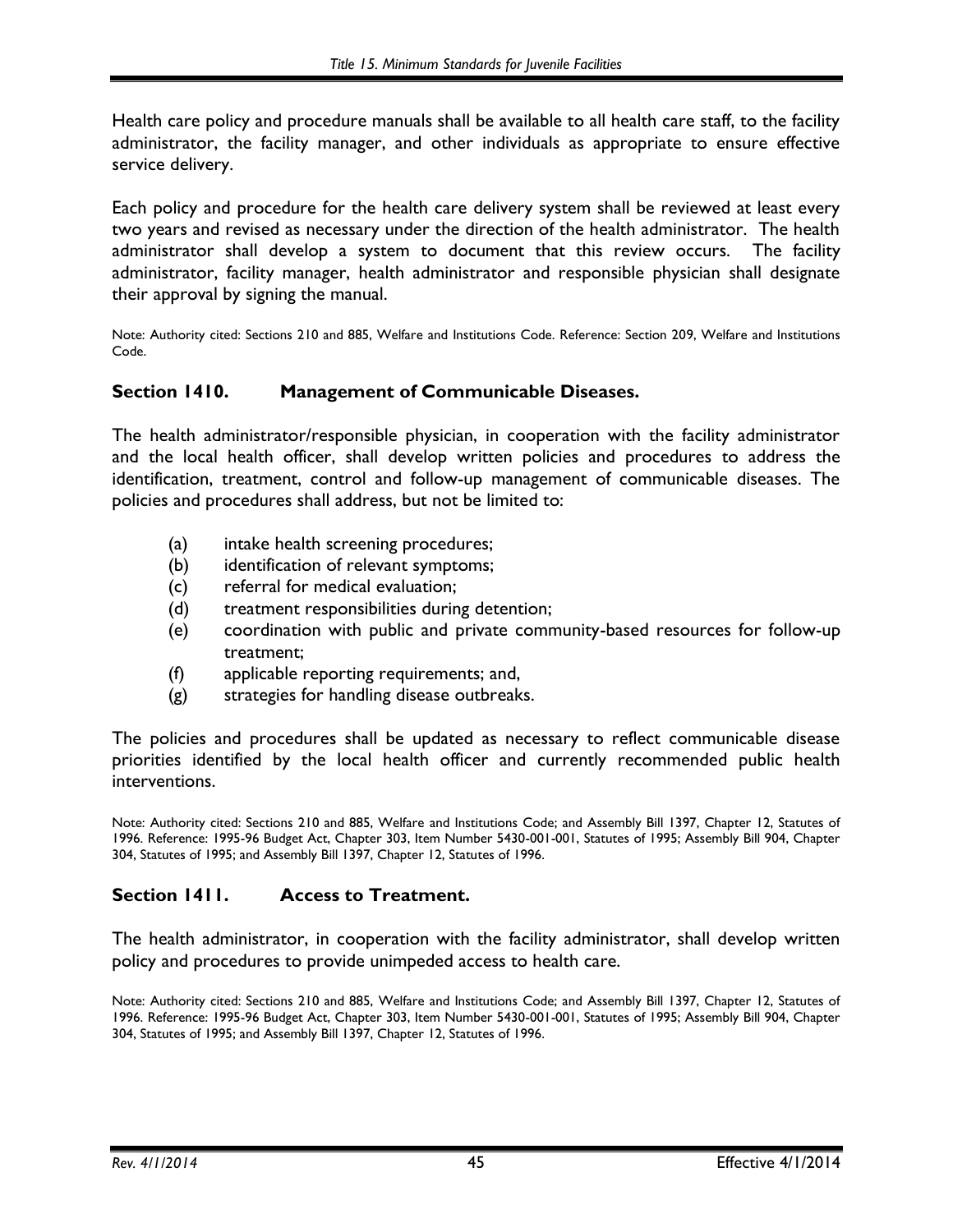# <span id="page-45-0"></span>**Section 1412. First Aid and Emergency Response.**

The health administrator/responsible physician, in cooperation with the facility administrator, shall establish facility-specific policies and procedures to assure access to first aid and emergency services.

(a) First aid kits shall be available in designated areas of each juvenile facility.

(b) The responsible physician shall approve the contents, number, location and procedure for periodic inspection of the kits.

Child supervision and health care staff shall be trained and written policies and procedures established to respond appropriately to emergencies requiring first aid.

Note: Authority cited: Sections 210 and 885, Welfare and Institutions Code; and Assembly Bill 1397, Chapter 12, Statutes of 1996. Reference: 1995-96 Budget Act, Chapter 303, Item Number 5430-001-001, Statutes of 1995; Assembly Bill 904, Chapter 304, Statutes of 1995; and Assembly Bill 1397, Chapter 12, Statutes of 1996.

### <span id="page-45-1"></span>**Section 1413. Individualized Treatment Plans.**

With the exception of special purpose juvenile halls, the health administrator/responsible physician, in cooperation with the facility administrator, shall develop and implement policy and procedures to assure that health care treatment plans are developed for all youth who have received services for significant health care concerns.

- (a) Policies and procedures shall assure that health care treatment plans are considered in facility program planning.
- (b) Health care restrictions shall not limit participation of a youth in school, work assignments, exercise and other programs, beyond that which is necessary to protect the health of the youth or others.
- (c) Medical and mental health information shall be shared with youth supervision staff in accordance with Section 1407 for purposes of programming, treatment planning and implementation.
- (d) Program planning shall include pre-release arrangements for continuing medical and mental health care, together with participation in relevant programs upon return into the community.
- (e) Policies and procedures shall address accommodations for youth who may have special needs when using showers and toilets and dressing/undressing.

Policy and procedures shall require that any youth who is suspected or confirmed to be developmentally disabled is referred to the local Regional Center for the Developmentally Disabled for purposes of diagnosis and/or treatment within 24 hours of identification, excluding holidays and weekends.

Note: Authority cited: Sections 210 and 885, Welfare and Institutions Code. Reference: Section 209, Welfare and Institutions Code.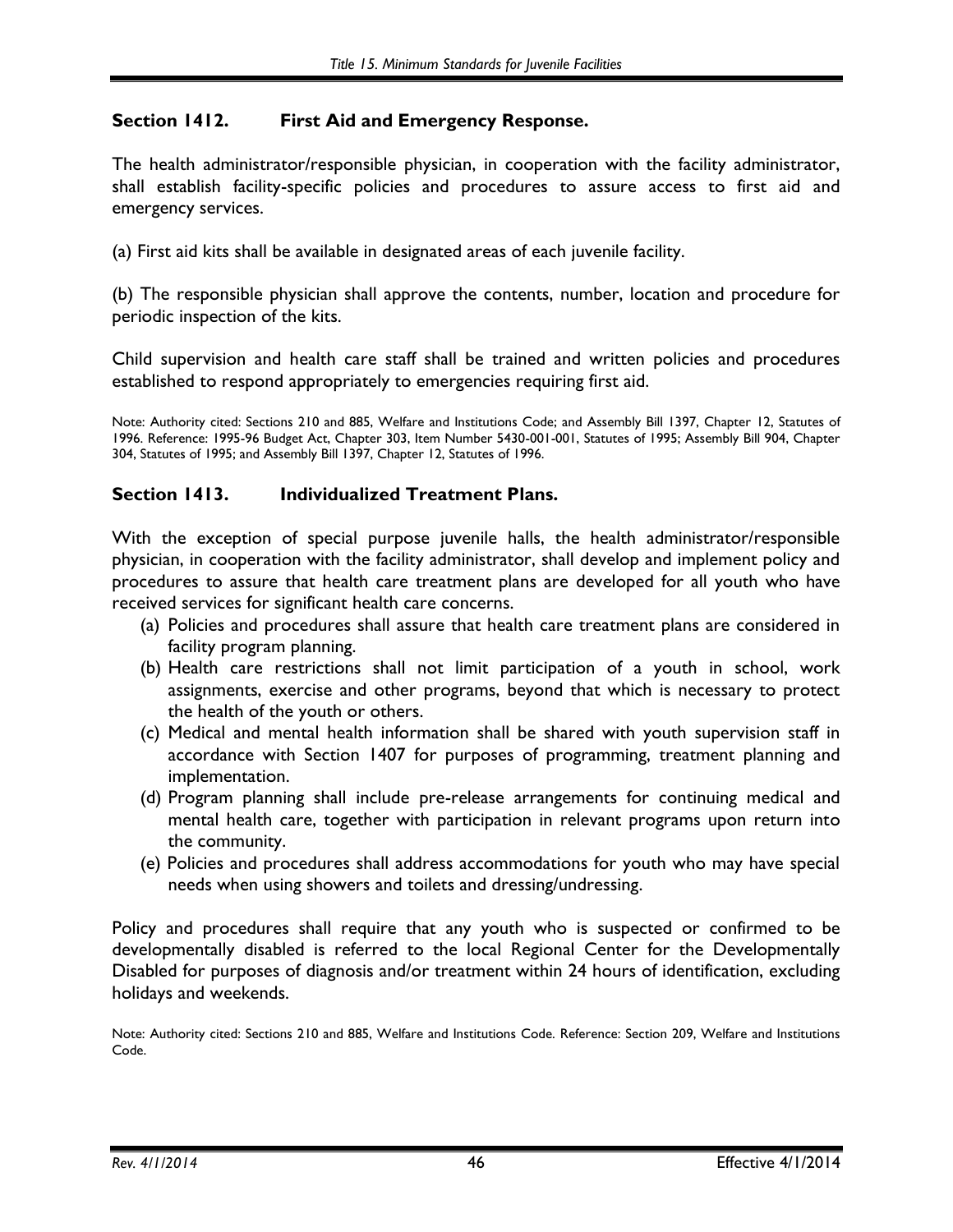# <span id="page-46-0"></span>**Section 1414. Health Clearance for In-Custody Work and Program Assignments.**

The health administrator/responsible physician, in cooperation with the facility administrator, shall develop health screening and monitoring procedures for work and program assignments that have health care implications, including, but not limited to, food handlers.

Note: Authority cited: Sections 210 and 885, Welfare and Institutions Code; and Assembly Bill 1397, Chapter 12, Statutes of 1996. Reference: 1995-96 Budget Act, Chapter 303, Item Number 5430-001-001, Statutes of 1995; Assembly Bill 904, Chapter 304, Statutes of 1995; and Assembly Bill 1397, Chapter 12, Statutes of 1996.

### <span id="page-46-1"></span>**Section 1415. Health Education.**

With the exception of special purpose juvenile halls, the health administrator for each juvenile facility, in cooperation with the facility administrator and the local health officer, shall develop written policies and procedures to assure that age- and sex-appropriate health education and disease prevention programs are offered to minors.

The education program shall be updated as necessary to address current health priorities and meet the needs of the confined population.

Note: Authority cited: Sections 210 and 885, Welfare and Institutions Code; and Assembly Bill 1397, Chapter 12, Statutes of 1996. Reference: 1995-96 Budget Act, Chapter 303, Item Number 5430-001-001, Statutes of 1995; Assembly Bill 904, Chapter 304, Statutes of 1995; and Assembly Bill 1397, Chapter 12, Statutes of 1996.

#### <span id="page-46-2"></span>**Section 1416. Reproductive Services.**

For all juvenile facilities, the health administrator, in cooperation with the facility administrator, shall develop written policies and procedures to assure that reproductive health services are available to both male and female minors.

Such services shall include but not be limited to those prescribed by Welfare and Institutions Code Sections 220, 221 and 222 and Health and Safety Code Section 123450.

Note: Authority cited: Sections 210 and 885, Welfare and Institutions Code; and Assembly Bill 1397, Chapter 12, Statutes of 1996. Reference: Section 209, Welfare and Institutions Code; 1995-96 Budget Act, Chapter 303, Item Number 5430-001-001, Statutes of 1995; Assembly Bill 904, Chapter 304, Statutes of 1995; and Assembly Bill 1397, Chapter 12, Statutes of 1996.

#### <span id="page-46-3"></span>**Section 1417. Pregnant Minors.**

With the exception of special purpose juvenile halls, the health administrator for each juvenile facility, in cooperation with the facility administrator, shall develop written policies and procedures pertaining to pregnant minors that address the following: a diet, vitamins and education as required by Penal Code Section 6030(e) and limitations on the use of restraints in accordance with Penal Code Section 6030(f) and Welfare and Institutions Code Section 222.

Note: Authority cited: Sections 210 and 885, Welfare and Institutions Code. Reference: Section 6030(e), Penal Code; and Section 222, Welfare and Institutions Code.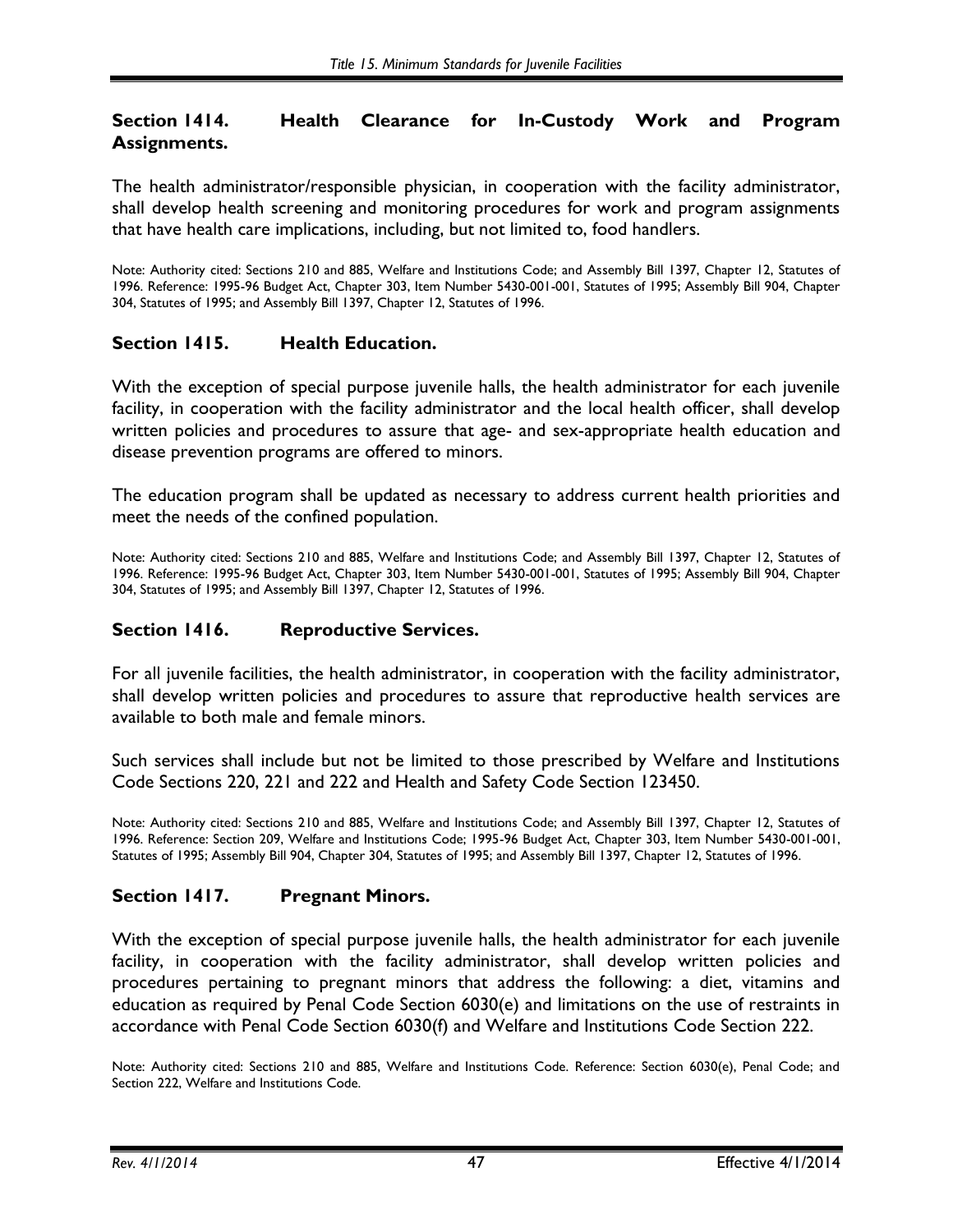#### <span id="page-47-0"></span>**Section 1430. Intake Health Screening.**

The health administrator/responsible physician, in cooperation with the facility administrator and mental health director shall establish policies and procedures defining when a health evaluation and/or treatment shall be obtained prior to acceptance for booking. Policies and procedures shall also establish a documented intake health screening procedure to be conducted immediately upon entry to the facility.

(a) The responsible physician shall establish criteria defining the types of apparent health conditions that would preclude acceptance of a minor into the facility without a documented medical clearance. The criteria shall be consistent with the facility's resources to safely hold the minor.

At a minimum, such criteria shall provide:

- (1) a minor who is unconscious shall not be accepted into a facility;
- (2) minors who are known to have ingested or who appear to be under the influence of intoxicating substances shall be cleared in accordance with Section 1431;
- (3) written documentation of the circumstances and reasons for requiring a medical clearance whenever a minor is not accepted for booking; and,
- (4) written medical clearance shall be received prior to accepting any minor referred for a pre-booking treatment and clearance.

(b) Procedures for an intake health screening shall consist of a defined, systematic inquiry and observation of every minor booked into the juvenile facility. The screening shall be conducted immediately upon entry to the facility and may be performed by either health care personnel or trained child supervision staff.

- (1) Screening procedures shall address medical, dental and mental health concerns that may pose a hazard to the minor or others in the facility, as well as health conditions that require treatment while the minor is in the facility.
- (2) Any minor suspected to have a communicable disease that could pose a significant risk to others in the facility shall be separated from the general population pending the outcome of an evaluation by health care staff.
- (3) Procedures shall require timely referral for health care commensurate with the nature of any problems or complaint identified during the screening process.

Note: Authority cited: Sections 210 and 885, Welfare and Institutions Code; and Assembly Bill 1397, Chapter 12, Statutes of 1996. Reference: 1995-96 Budget Act, Chapter 303, Item Number 5430-001-001, Statutes of 1995; Assembly Bill 904, Chapter 304, Statutes of 1995; and Assembly Bill 1397, Chapter 12, Statutes of 1996.

# <span id="page-47-1"></span>**Section 1431. Intoxicated and Substance Abusing Youth.**

(a) The responsible physician, in cooperation with the health administrator and the facility administrator, shall develop and implement written policy and procedures that address the identification and management of alcohol and other drug intoxication in accordance with Section 1430.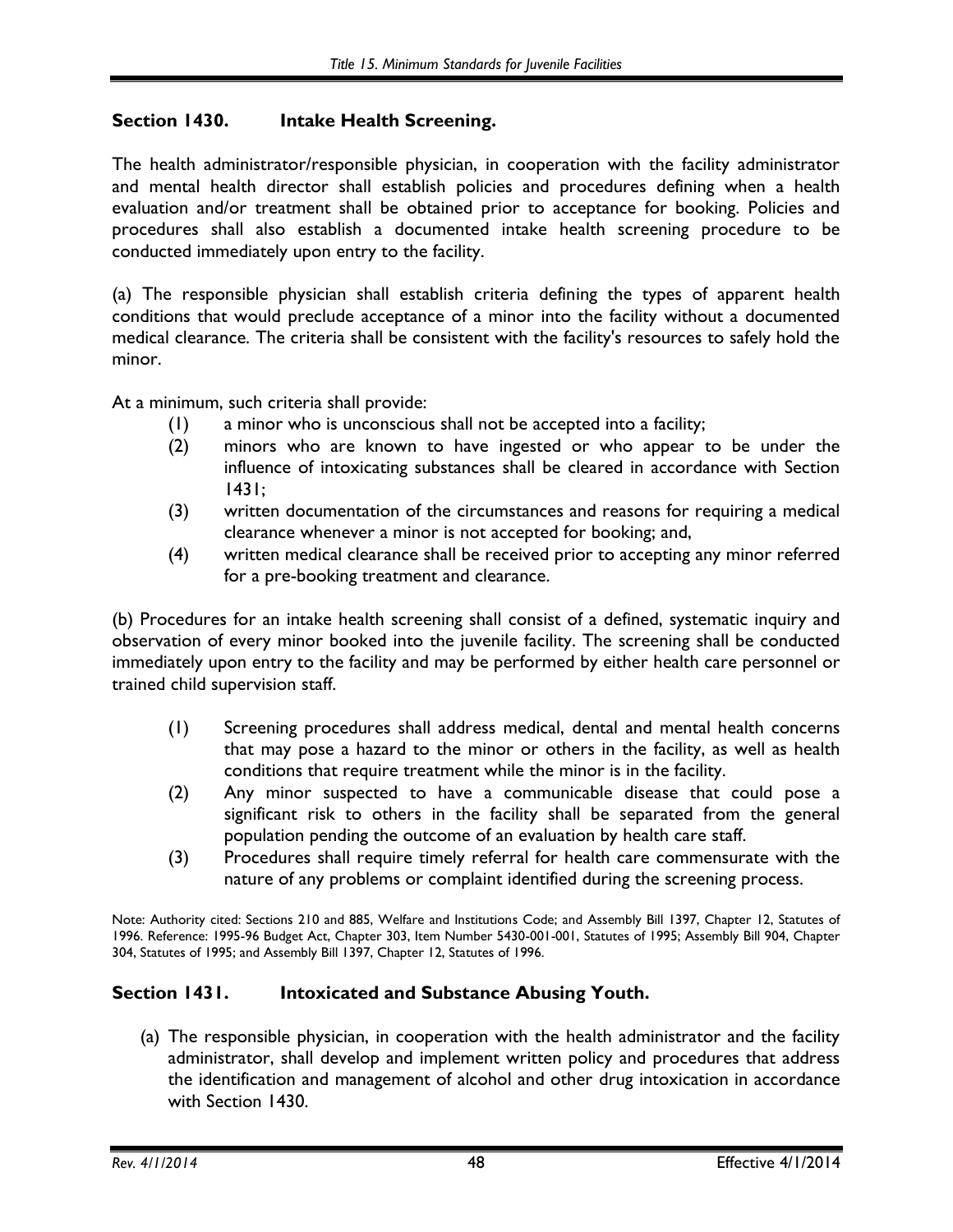- (b) Policy and procedures shall address:
	- (1) designated housing, including use of any protective environment for placement of intoxicated youth;
	- (2) symptoms or known history of ingestion that should prompt immediate referral for medical evaluation and treatment;
	- (3) determining when the youth is no longer considered intoxicated and documenting when the monitoring requirements of this regulation are discontinued;
	- (4) medical responses to youth experiencing intoxication or withdrawal reactions;
	- (5) management of pregnant youth who use alcohol or other drugs;
	- (6) initiation of substance abuse counseling during confinement and referral procedures for continuation upon release to the community consistent with Section 1413 and Section 1355; and,
	- (7) coordination with mental health services in cases of substance abusing youth with known or suspected mental illness.
- (c) A medical clearance shall be obtained prior to booking any youth who is intoxicated to the extent that they are a threat to their own safety or the safety of others. Supervision of intoxicated youth who are cleared to be booked into a facility shall include monitoring by personal observation no less than once every 15 minutes until resolution of the intoxicated state. These observations shall be documented, with actual time of occurrence recorded. Medical staff, or child supervision staff operating pursuant to medical protocols, shall conduct a medical evaluation for all youth whose intoxicated behavior persists beyond six hours from the time of admission.

Note: Authority cited: Sections 210 and 885, Welfare and Institutions Code. Reference: Section 209, Welfare and Institutions Code.

#### <span id="page-48-0"></span>**Section 1432. Health Appraisals/Medical Examinations.**

The health administrator/responsible physician, in cooperation with the facility administrator for each juvenile hall, shall develop and implement written policy and procedures for a health appraisal/medical examination of youth and for the timely identification of conditions necessary to safeguard the health of the youth.

- (a) The health appraisal/medical examination shall be completed within 96 hours of admission, excluding holidays, to the facility and result in a compilation of identified problems to be considered in classification, treatment, and the multi-disciplinary management of the youth while in custody and in pre-release planning. It shall be conducted in a location that protects the privacy of the youth and conducted by a physician, or other licensed or certified health professional working within his/her scope of practice and under the direction of a physician.
	- (1) At a minimum, the health evaluation shall include a health history, examination, laboratory and diagnostic testing, and necessary immunizations as outlined below:
		- (A) The health history includes: Review of the intake health screening, history of illnesses, operations, injuries, medications, allergies, immunizations, systems review, exposure to communicable diseases, family health history, habits (e.g., tobacco, alcohol and other drugs), developmental history (e.g., school, home, and peer relations), sexual activity, contraceptive methods, reproductive history,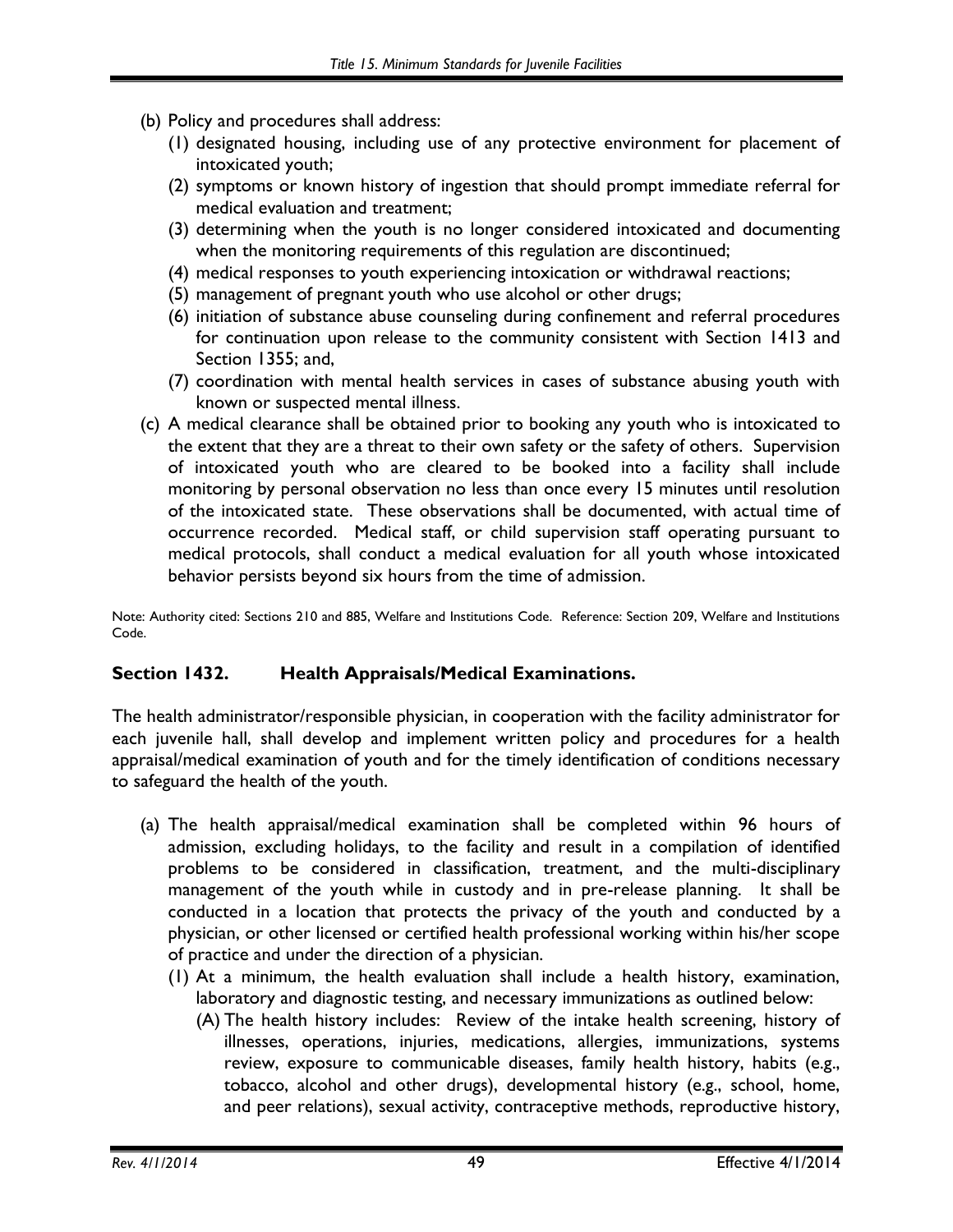physical and sexual abuse, neglect, history of mental illness, self-injury, and suicidal ideation.

- (B) The examination includes: Temperature, height, weight, pulse, blood pressure, appearance, gait, head and neck, a preliminary dental and visual acuity screening, gross hearing test, lymph nodes, chest and cardiovascular, breasts, abdomen, genital (pelvic and rectal examination, with consent, if clinically indicated), musculoskeletal, neurologic.
- (C) Laboratory and diagnostic testing includes: Tuberculosis screening and testing for sexually transmitted diseases for sexually active youth. Additional testing should be available as clinically indicated, including pregnancy testing, pap smears, urinalysis, hemoglobin or hematocrit.
- (D)Immunizations shall be verified and, within two weeks of the health appraisal/medical examination, a program shall be started to bring the youth's immunizations up-to-date in accordance with current public health guidelines.
- (2) The health examination may be modified by the responsible physician, for youth admitted with an adequate examination done within the last 12 months, provided there is reason to believe that no substantial change would be expected since the last full evaluation. When this occurs, health care staff shall review the intake health screening form and conduct a face-to-face interview with the youth.
- (b) For adjudicated youth who are confined in any juvenile facility for successive stays, each of which totals less than 96 hours, the responsible physician shall establish a policy for a medical evaluation and clearance. If this evaluation and clearance cannot be completed at the facility during the initial stay, it shall be completed prior to acceptance at the facility. This evaluation and clearance shall include screening for tuberculosis.
- (c) For youth who are transferred to juvenile facilities outside their detention system, the health administrator, in cooperation with the facility administrator, shall develop and implement policy and procedures to assure that a health appraisal/medical examination:
	- (1) is received from the sending facility at or prior to the time of transfer;
	- (2) is reviewed by designated health care staff at the receiving facility; and,
	- (3) absent a previous appraisal/examination or receipt of the record, a health appraisal/medical examination, as outlined in this regulation, is completed on the youth within 96 hours of admission, excluding holidays.
- (d) The responsible physician shall develop policy and procedures to assure that youth who are transferred among juvenile facilities within the same detention system, receive a written health care clearance. The health appraisal/medical examination shall be reviewed and updated prior to transfer and forwarded to facilities that have licensed onsite health care staff.

Note: Authority cited: Sections 210 and 885, Welfare and Institutions Code. Reference: Section 209, Welfare and Institutions Code.

# <span id="page-49-0"></span>**Section 1433. Requests for Health Care Services.**

The health administrator, in cooperation with the facility administrator, shall develop policy and procedures to establish a daily routine for youth to convey requests for emergency and nonemergency health care services.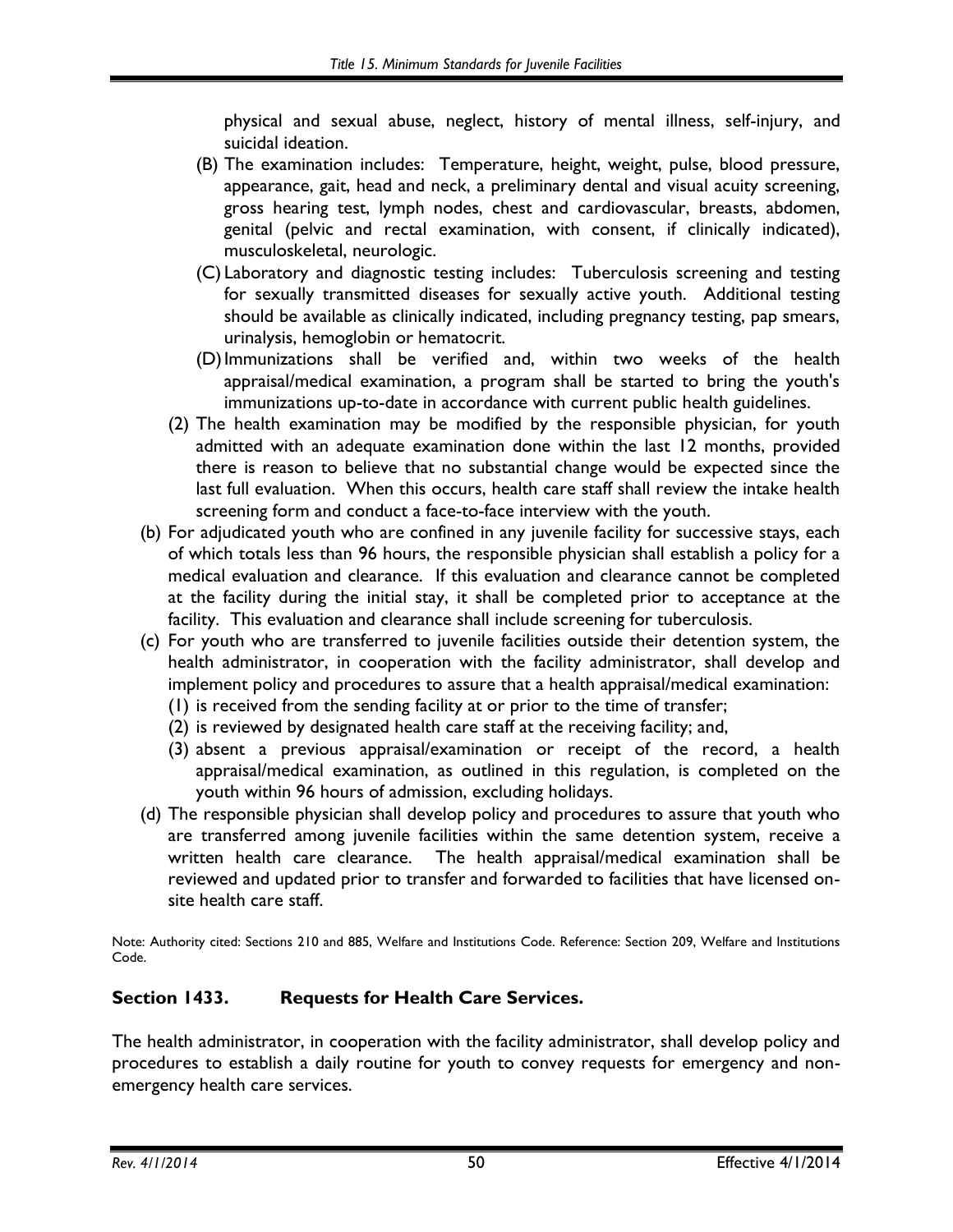- (a) There shall be opportunities for both written and verbal communications, including provision for youth who have language or literacy barriers.
- (b) Child supervision staff shall relay requests from the youth, initiate referrals when a need for health care services is observed, and advocate for the youth when the need for services appears to be urgent.
- (c) Staff shall inquire and make observations regarding the health of each youth on a daily basis and in the event of possible injury.
- (d) There shall be opportunities available on a twenty-four hour per day basis for youth and staff to communicate the need for emergency health care services.
- (e) Provision shall be made for any youth requesting health care attention, or observed to be in need of health care, to be given that attention by licensed or certified health care personnel.
- (f) All health care requests shall be documented and maintained.

Note: Authority cited: Sections 210 and 885, Welfare and Institutions Code. Reference: Section 209, Welfare and Institutions Code.

# <span id="page-50-0"></span>**Section 1434. Consent for Health Care.**

The health administrator, in cooperation with the facility administrator, shall establish written policy and procedures to obtain informed consent for health care examinations and treatment.

- (a) All examinations, treatments, and procedures requiring verbal or written informed consent in the community also require that consent for confined youth.
- (b) There shall be provision for obtaining parental consent and obtaining authorization for health care services from the court when there is no parent/guardian or other person standing in loco parentis, including the requirements in Welfare and Institutions Code Section 739.
- (c) Policy and procedures shall be consistent with applicable statutes in those instances where the youth's consent for testing or treatment is sufficient or specifically required.
- (d) Conservators can provide consent only within limits of their court authorization.

Youth may refuse, verbally or in writing, non-emergency medical and mental healthcare.

Note: Authority cited: Sections 210 and 885, Welfare and Institutions Code. .. Reference: Section 209, Welfare and Institutions Code.

# <span id="page-50-1"></span>**Section 1435. Dental Care.**

The health administrator, in cooperation with the facility administrator, shall develop and implement written policy and procedures to require that dental treatment be provided to youth as necessary to respond to acute conditions and to avert adverse effects on the youth's health and require preventive services as recommended by a dentist. Treatment shall not be limited to extractions.

Annual dental exams shall be provided to any youth detained for longer than one year.

Note: Authority cited: Sections 210 and 885, Welfare and Institutions Code. Reference: Section 209, Welfare and Institutions Code.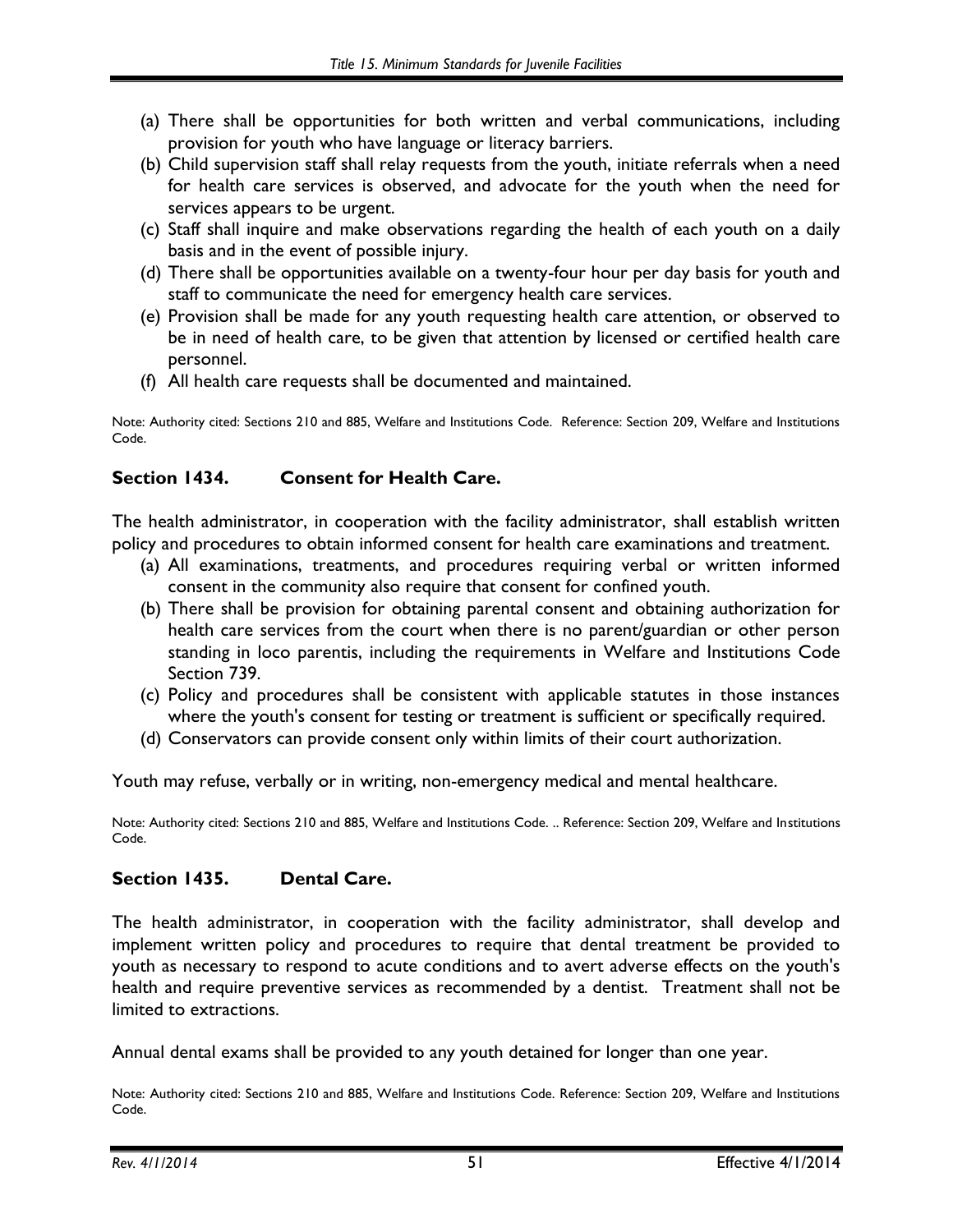# <span id="page-51-0"></span>**Section 1436. Prostheses and Orthopedic Devices.**

(a) The health administrator, in cooperation with the facility administrator and the responsible physician shall develop written policy and procedures regarding the provision, retention and removal of medical and dental prostheses, including eyeglasses and hearing aids.

(b) Prostheses shall be provided when the health of the minor would otherwise be adversely affected, as determined by the responsible physician.

(c) Procedures for retention and removal of prostheses shall comply with the requirements of Penal Code Section 2656.

Note: Authority cited: Sections 210 and 885, Welfare and Institutions Code; and Assembly Bill 1397, Chapter 12, Statutes of 1996. Reference: 1995-96 Budget Act, Chapter 303, Item Number 5430-001-001, Statutes of 1995; Assembly Bill 904, Chapter 304, Statutes of 1995; and Assembly Bill 1397, Chapter 12, Statutes of 1996.

### <span id="page-51-1"></span>**Section 1437. Mental Health Services and Transfer to a Treatment Facility.**

The health administrator/responsible physician, in cooperation with the mental health director and the facility administrator, shall establish policies and procedures to provide mental health services. These services shall include, but not be limited to:

- (a) screening for mental health problems at intake;
- (b) crisis intervention and the management of acute psychiatric episodes;
- (c) stabilization of persons with mental disorders and the prevention of psychiatric deterioration in the facility setting;
- (d) elective therapy services and preventive treatment where resources permit;
- (e) medication support services;
- (f) provision for timely referral, transportation, and admission to licensed mental health facilities, and follow-up for youth whose psychiatric needs exceed the treatment capability of the facility; and,
- (g) assurance that any youth who displays significant symptoms of severe depression, suicidal ideation, irrational, violent or self destructive behaviors, or who is receiving psychotropic medication shall be provided a mental status assessment by a licensed mental health clinician, psychologist, or psychiatrist.
- (h) transition planning for youth undergoing mental health treatment, including arrangements for continuation of medication and therapeutic services.

Mentally disordered youth who appear to be a danger to themselves or others, or to be gravely disabled, shall be evaluated either pursuant to applicable statute or by on-site licensed health personnel to determine if treatment can be initiated at the juvenile facility.

Absent an emergency, unless the juvenile facility has been designated as a Lanterman-Petris-Short (LPS) facility, and youth meet the criteria for involuntary commitment under the LPS Act in Welfare and Institutions Code Section 5000 et seq., all services shall be provided on a voluntary basis. Voluntary mental health admissions may be sought pursuant to Penal Code Section 4011.8 or Welfare and Institutions Code Section 6552.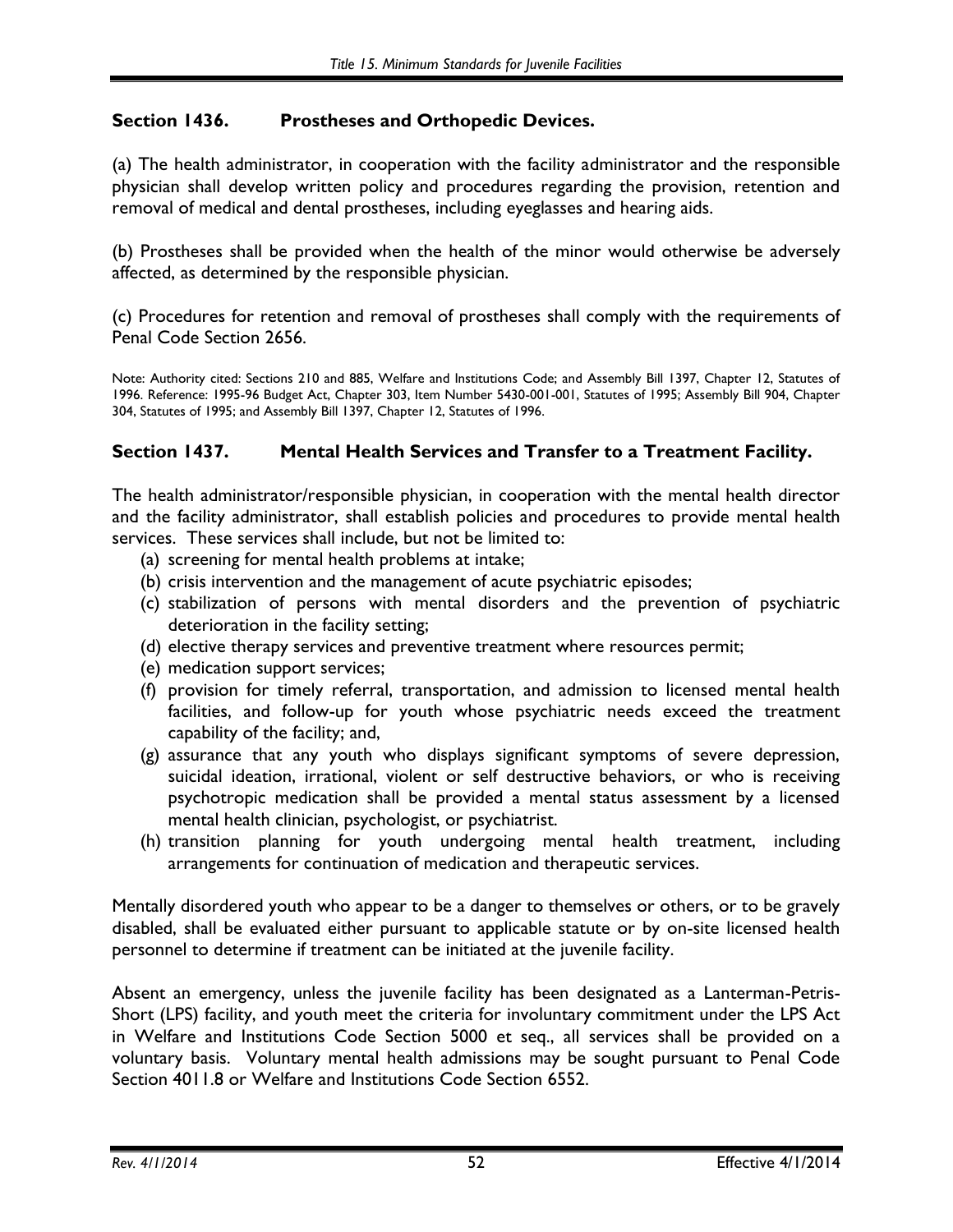Note: Authority cited: Sections 210 and 885, Welfare and Institutions Code. . Reference: Section 209, Welfare and Institutions Code.

#### <span id="page-52-0"></span>**Section 1438. Pharmaceutical Management.**

For all juvenile facilities, the health administrator, in consultation with a pharmacist and in cooperation with the facility administrator, shall develop and implement written policy, establish procedures, and provide space and accessories for the secure storage, controlled administration, and disposal of all legally obtained drugs.

- (a) Such policies, procedures, space and accessories shall include, but not be limited to, the following:
	- (1) securely lockable cabinets, closets, and refrigeration units;
	- (2) a means for the positive identification of the recipient of the prescribed medication;
	- (3) administration/delivery of medicines to youth as prescribed;
	- (4) confirmation that the recipient has ingested the medication;
	- (5) documenting that prescribed medications have or have not been administered, by whom, and if not, for what reason;
	- (6) prohibition of the delivery of medication from one youth to another;
	- (7) limitation to the length of time medication may be administered without further medical evaluation;
	- (8) the length of time allowable for a physician's signature on verbal orders, not to exceed seven (7) days;
	- (9) training for non-licensed personnel which includes, but is not limited to: delivery procedures and documentation; recognizing common symptoms and side-effects that should result in contacting health care staff for evaluation; procedures for consultation for confirming ingestion of medication; and, consultation with health care staff for monitoring the youth's response to medication; and,
	- (10) a written report shall be prepared by a pharmacist, no less than annually, on the status of pharmacy services in the institution. The pharmacist shall provide the report to the health authority and the facility administrator.
	- (11) transition planning.
- (b) Consistent with pharmacy laws and regulations, the health administrator shall establish written protocols that limit the following functions to being performed by the identified personnel:
	- (1) Procurement shall be done only by a physician, dentist, pharmacist, or other persons authorized by law.
	- (2) Storage of medications shall assure that stock supplies of legend medications shall only be accessed by licensed health personnel. Supplies of legend medications that have been properly dispensed and supplies of over-the-counter medications may be accessed by both licensed and trained non-licensed personnel.
	- (3) Repackaging shall only be done by a physician, dentist, pharmacist, or other persons authorized by law.
	- (4) Preparation of labels can be done by a physician, dentist, pharmacist or other personnel, both licensed and trained non-licensed, provided the label is checked and affixed to the medication container by the physician, dentist, or pharmacist before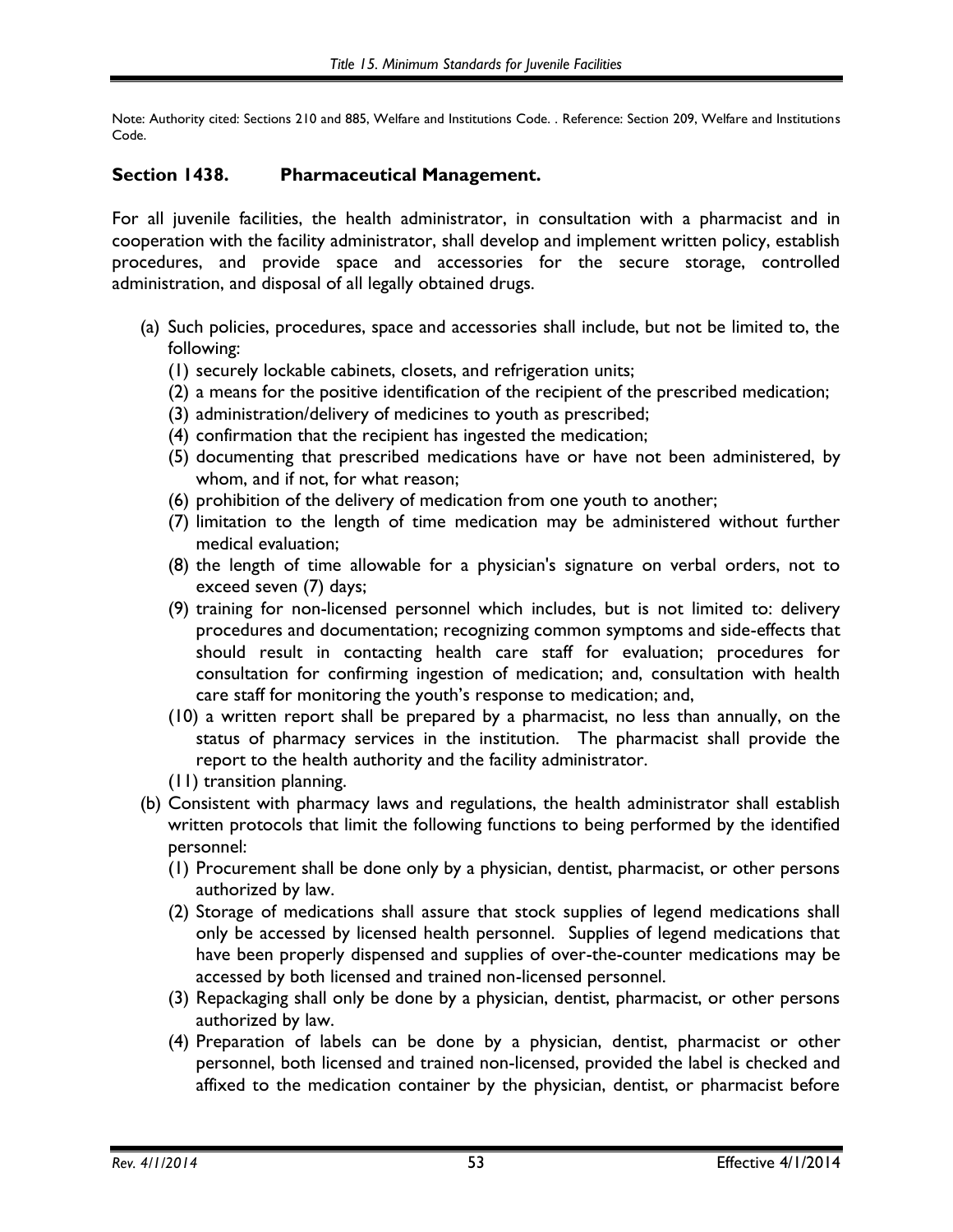administration or delivery to the youth. Labels shall be prepared in accordance with Section 4047.5 of the Business and Professions Code.

- (5) Dispensing shall only be done by a physician, dentist, pharmacist, or other person authorized by law.
- (6) Administration of medication shall only be done by licensed health personnel who are authorized to administer medication and acting on the order of a prescriber.
- (7) Licensed health care personnel and trained non-licensed personnel may deliver medication acting on the order of a prescriber.
- (8) Disposal of legend medication shall be done in accordance with pharmacy laws and regulations and requires any combination of two of the following classifications: physician, dentist, pharmacist, or registered nurse. Controlled substances shall be disposed of in accordance with Drug Enforcement Administration disposal procedures.
- (c) The responsible physician shall establish policies and procedures for managing and providing over -the-counter medications to youth.

Note: Authority cited: Sections 210 and 885, Welfare and Institutions Code. Reference: Section 209, Welfare and Institutions Code.

# <span id="page-53-0"></span>**Section 1439. Psychotropic Medications.**

The health administrator/responsible physician, in cooperation with the mental health director and the facility administrator, shall develop and implement written policies and procedures governing the use of voluntary and involuntary psychotropic medications.

- (a) These policies and procedures shall include, but not be limited to:
	- (1) protocols for physicians' written and verbal orders for psychotropic medications in dosages appropriate to the youth's need;
	- (2) the length of time voluntary and involuntary medications may be ordered and administered before re-evaluation by a physician;
	- (3) provision that youth who are on psychotropic medications prescribed in the community are continued on their medications pending re-evaluation and further determination by a physician;
	- (4) provision that the necessity for continuation on psychotropic medications is addressed in pre-release planning and prior to transfer to another facility or program; and,
	- (5) provision for regular clinical/administrative review of utilization patterns for all psychotropic medications, including every emergency situation.
- (b) Psychotropic medications shall not be administered to a youth absent an emergency unless informed consent has been given by the legally authorized person or entity.
	- (1) Youth shall be informed of the expected benefits, potential side effects and alternatives to psychotropic medications.
	- (2) Absent an emergency, youth may refuse treatment.
- (c) Youth found by a physician to be a danger to themselves or others by reason of a mental disorder may be involuntarily given psychotropic medication immediately necessary for the preservation of life or the prevention of serious bodily harm, and when there is insufficient time to obtain consent from the parent, guardian, or court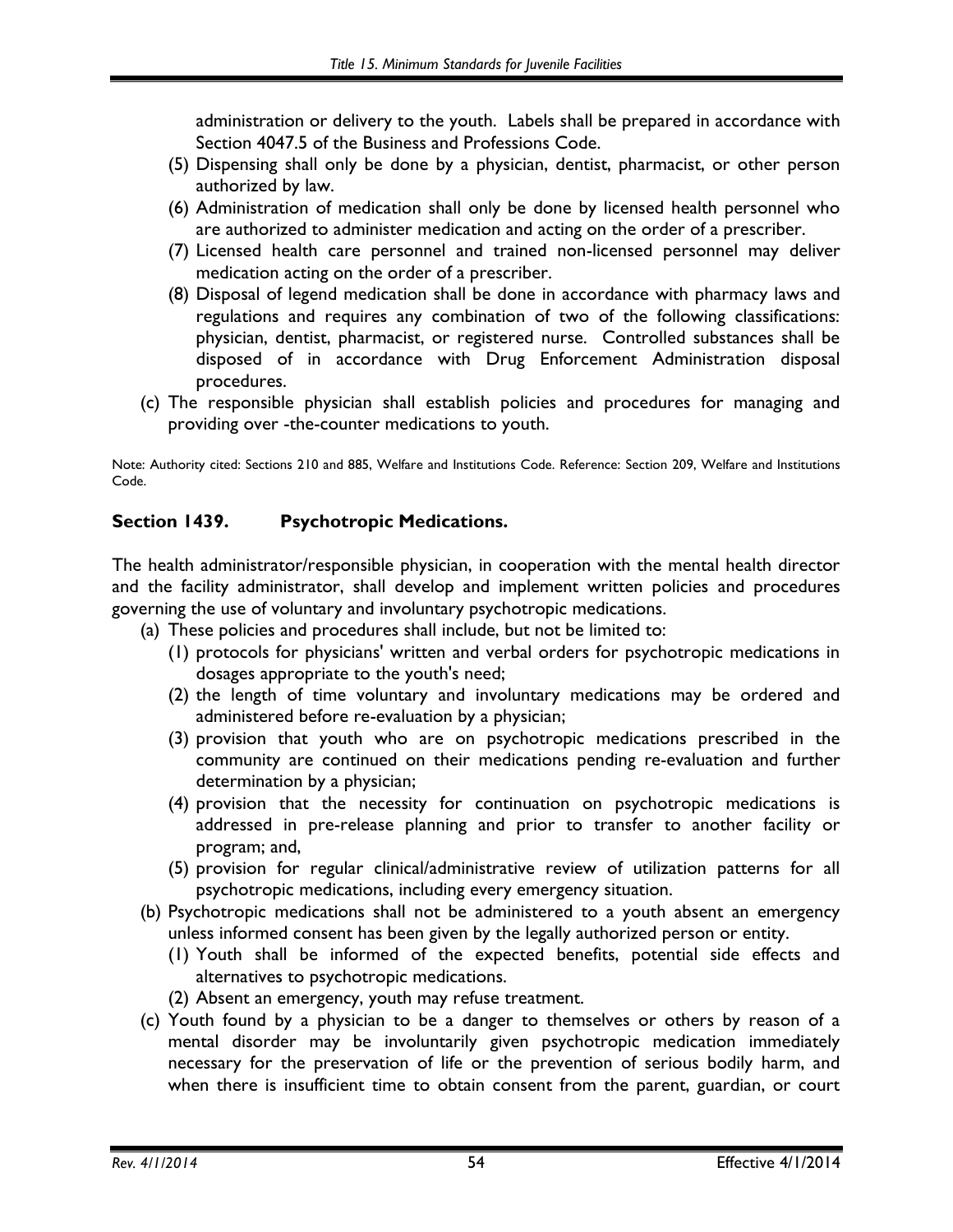before the threatened harm would occur. It is not necessary for harm to take place or become unavoidable prior to initiating treatment.

(d) Assessment and diagnosis must support the administration of psychotropic medications. Administration of psychotropic medication is not allowed for coercion, discipline, convenience or retaliation.

Note: Authority cited: Sections 210 and 885, Welfare and Institutions Code. Reference: Section 209, Welfare and Institutions Code.

# <span id="page-54-0"></span>**Section 1452. Collection of Forensic Evidence.**

The health administrator, in cooperation with the facility administrator, shall establish policies and procedures assuring that forensic medical services, including drawing of blood alcohol samples, body cavity searches, and other functions for the purpose of prosecution are collected by appropriately trained medical personnel who are not responsible for providing ongoing health care to the minor.

Note: Authority cited: Sections 210 and 885, Welfare and Institutions Code; and Assembly Bill 1397, Chapter 12, Statutes of 1996. Reference: 1995-96 Budget Act, Chapter 303, Item Number 5430-001-001, Statutes of 1995; Assembly Bill 904, Chapter 304, Statutes of 1995; and Assembly Bill 1397, Chapter 12, Statutes of 1996.

#### <span id="page-54-1"></span>**Section 1453. Sexual Assaults.**

The health administrator, in cooperation with the facility administrator, shall develop and implement policy and procedures for treating victims of sexual assaults and for reporting such incidents to local law enforcement when they occur in the facility.

The evidentiary examination and initial treatment of victims of sexual assault shall be conducted at a health facility that is separate from the custodial facility and is properly equipped and staffed with personnel trained and experienced in such procedures.

Note: Authority cited: Sections 210 and 885, Welfare and Institutions Code. . Reference: Section 209, Welfare and Institutions Code.

#### <span id="page-54-2"></span>**Section 1454. Participation in Research.**

The health administrator, in cooperation with the facility administrator, shall develop site specific policy and procedures governing biomedical or behavioral research involving youth. Such research shall occur only when ethical, medical and legal standards for human research are met. Written policy and procedure shall require assurances for the safety of the youth and informed consent.

Participation shall not be a condition for obtaining privileges or other rewards in the facility. This regulation does not preclude the collection and analysis of routine facility data or use of Investigational New Drug protocols that are available in the community. Neither does it prohibit blind studies of disease prevalence performed under the auspices of the local health officer. The court, health administrator, and facility administrator shall be informed of all such proposed actions.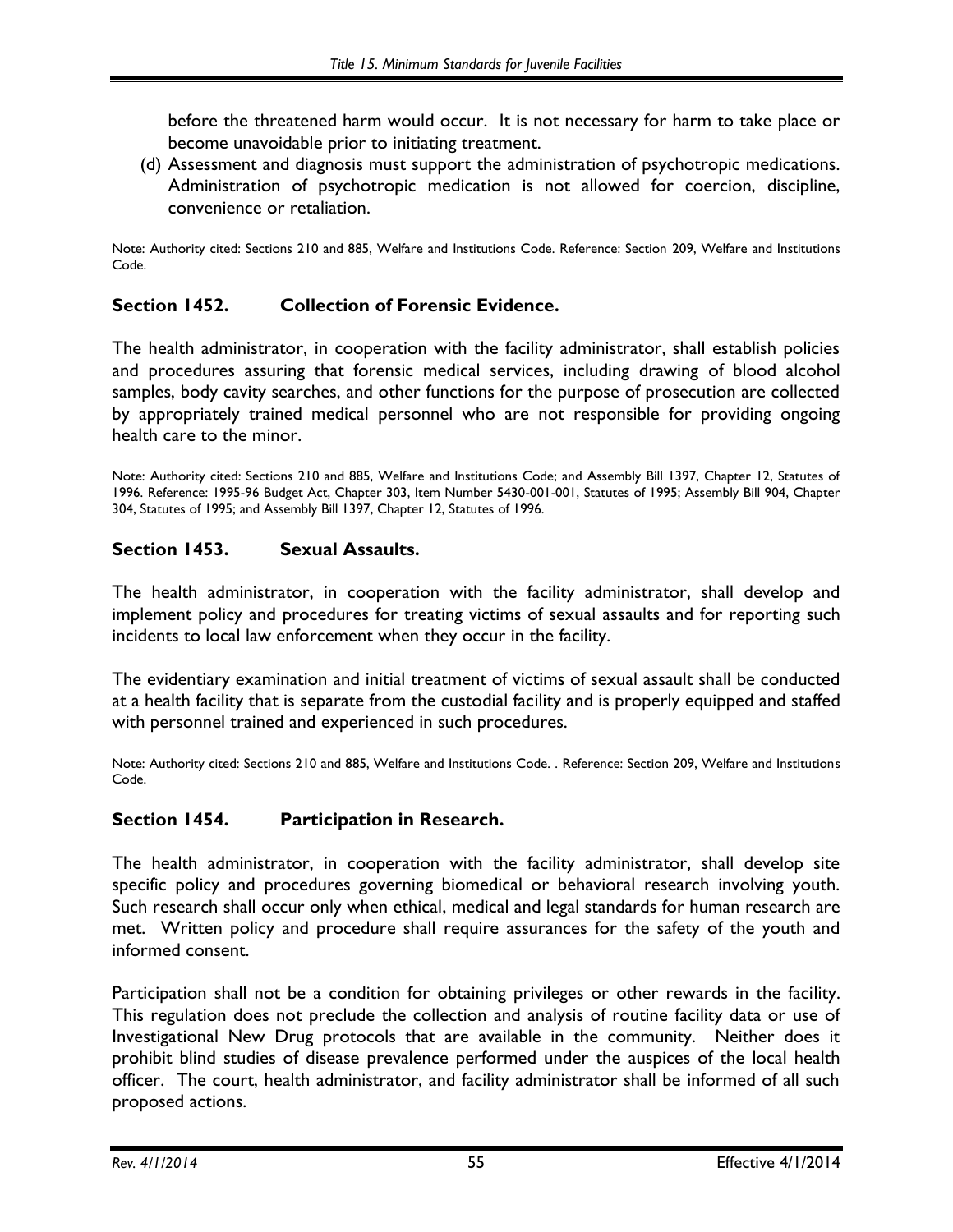Note: Authority cited: Sections 210 and 885, Welfare and Institutions Code. . Reference: Section 209, Welfare and Institutions Code.

# <span id="page-55-0"></span>**A[RTICLE](http://weblinks.westlaw.com/find/default.wl?db=CA-ADC-WEB&ordoc=IC3CFEE5080EF11E3919DFDAA2C695CEE&jh=Article+9.+Food&docname=PRT(IC3D0156080EF11E3919DFDAA2C695CEE)+%26+BEG-DATE(%3c%3d03%2f31%2f2014)+%26+END-DATE(%3e%3d03%2f31%2f2014)+%25+CI(REFS+(DISP+%2f2+TABLE)+(MISC+%2f2+TABLE))&jl=1&sr=SB&rp=%2ffind%2fdefault.wl&findtype=l&spa=CCR-1000&vr=2.0&fn=_top&jo=15%2bCA%2bADC%2b%25c2%25a7%2b1460&pbc=DA010192&rs=WEBL14.01) 9. FOOD**

#### <span id="page-55-1"></span>**Section 1460. Frequency of Serving.**

Food shall be served three times in any 24-hour period. At least one of these meals shall include hot food. Supplemental food shall be offered to minors at the time of initial intake; shall be served to minors if more than 14 hours pass between meals; and shall be served to minors on medical diets as prescribed by the attending physician.

A minimum of twenty minutes shall be allowed for the actual consumption of each meal except for those minors on medical diets where the responsible physician has prescribed additional time.

Provisions shall be made for minors who may miss a regularly scheduled facility meal. They shall be provided with a substitute meal and beverage, and minors on medical diets shall be provided with their prescribed meal.

Note: Authority cited: Sections 210 and 885, Welfare and Institutions Code; and Assembly Bill 1397, Chapter 12, Statutes of 1996. Reference: 1995-96 Budget Act, Chapter 303, Item Number 5430-001-001, Statutes of 1995; Assembly Bill 904, Chapter 304, Statutes of 1995; and Assembly Bill 1397, Chapter 12, Statutes of 1996.

#### <span id="page-55-2"></span>**Section 1461. Minimum Diet.**

The minimum diet provided shall be based upon the nutritional and caloric requirements found in the 2011 Dietary Reference Intakes (DRI) of the Food and Nutrition Board, Institute of Medicine of the National Academies; the 2008 California Food Guide, and the 2010 Dietary Guidelines for Americans. Facilities electing to provide vegetarian diets, and facilities that provide religious diets, shall also conform to these nutrition standards.

The nutritional requirements for the minimum diet are specified in the following subsections. Snacks may be included as part of the minimum diet. A wide variety of foods should be served.

(a) Protein Group. Includes: beef, veal, lamb, pork, poultry, fish, eggs, cooked dry beans, peas, lentils, nuts, peanut butter, and textured vegetable protein (TVP). One serving equals 14 grams or more of protein; the daily requirements shall equal two servings (a total of 196 grams per week). In addition, there shall be a requirement to serve a third serving from the legumes three days a week. One serving equals, but is not limited to, one of the following examples:

> 2 to 3 oz. (without bone) lean, cooked meat, poultry or fish 2 medium eggs 1 cup cooked dry beans, peas, or lentils 4 Tbsp. peanut butter 8 oz. tofu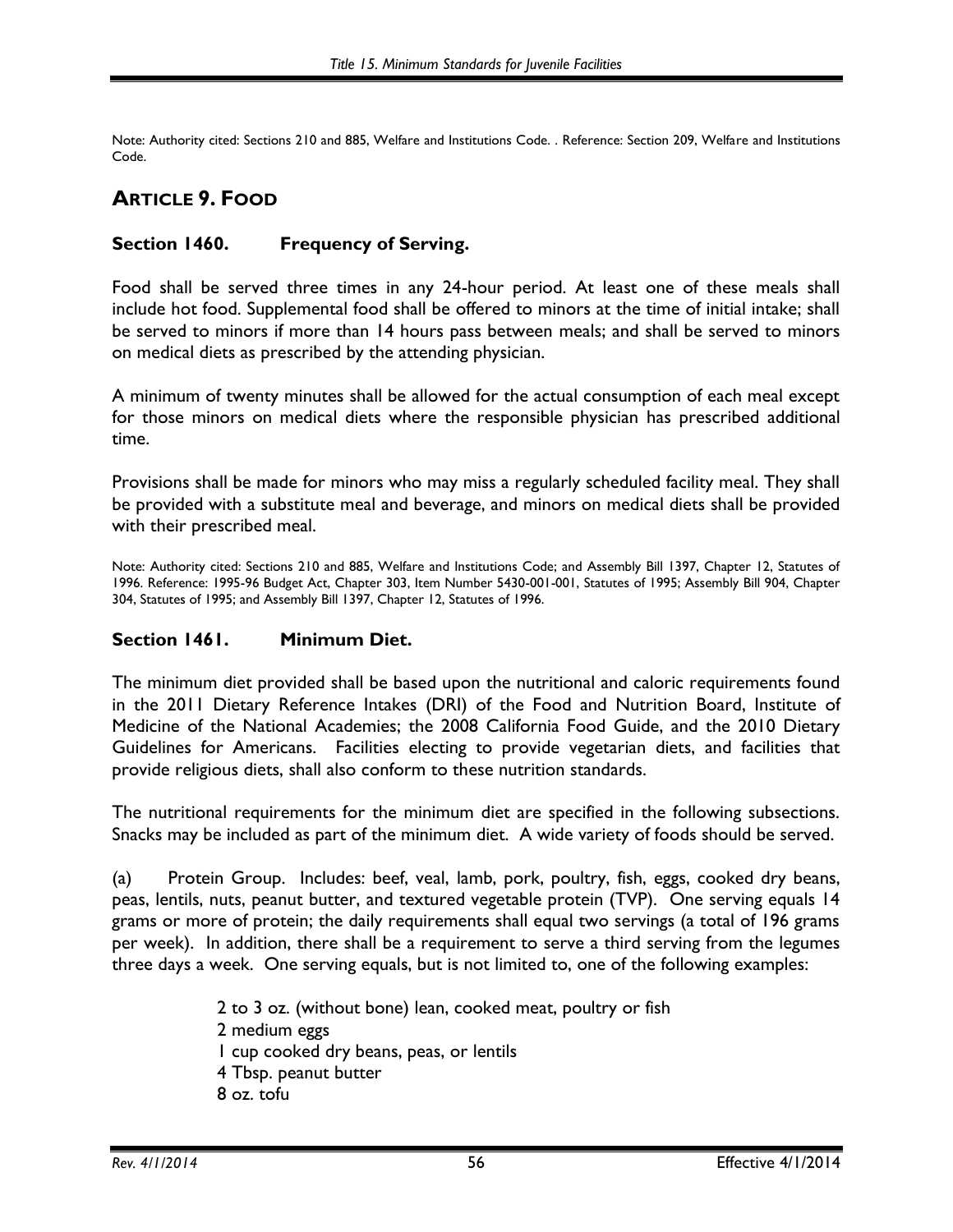2 1/4 oz. dry, or 1 cup rehydrated, canned, or frozen TVP 1/2 cup seeds 2/3 cup nuts

(b) Dairy Group. Includes milk (fluid, evaporated or dry; nonfat; 1% or 2% reduced fat, etc.); cheese (cottage, cheddar, etc.); yogurt; ice cream or ice milk, and pudding. A serving is equivalent to 8 oz. of fluid milk and provides at least 250 mg of calcium. All milk shall be pasteurized and fortified with vitamins A and D. For persons 9-18 years of age, including pregnant and lactating women, the daily requirement is four servings. One serving equals, but is not limited to, one of the following examples:

> 8 oz. fluid milk (nonfat, 1% or 2% reduced fat) 1 1/2 oz. natural cheese 2 oz. processed cheese 1 1/2 cups of lowfat, or nonfat cottage cheese 1 1/2 cups of ice milk, or ice cream 1/3 cup nonfat dry milk 1/2 cup nonfat, or lowfat evaporated milk 1 cup nonfat, or lowfat plain yogurt 1 cup pudding

(c) Vegetable-Fruit Group. Includes: fresh, frozen, dried, and canned vegetables and fruits. One serving equals: 1/2 cup vegetable or fruit; 6 oz. of 100% juice; 1 medium apple, orange, banana, or potato; 1/2 grapefruit, or 1/4 cup dried fruit. The daily requirement shall be at least six servings; at least one serving per day, or seven (7) servings per week, shall be from each of the following three categories:

(1) One serving of a fresh fruit or vegetable.

(2) One serving of a Vitamin C source containing 30 mg. or more. One serving equals, but is not limited to, the following examples:

| <b>Broccoli</b>                                          | Orange juice             |
|----------------------------------------------------------|--------------------------|
| <b>Brussels Sprouts</b>                                  | Potato (baked only)      |
| Cabbage                                                  | <b>Strawberries</b>      |
| Cantaloupe, or honeydew melon                            | Tangerine, large         |
| Cauliflower                                              | Tomato paste             |
| Green and red peppers (not dehydrated)                   | Tomato puree             |
| Greens collards including kale, turnip, and Tomato juice |                          |
| mustard greens                                           |                          |
| Grapefruit                                               | Tomato sauce (6 oz.)     |
| Grapefruit juice                                         | Vegetable juice cocktail |
| Orange                                                   |                          |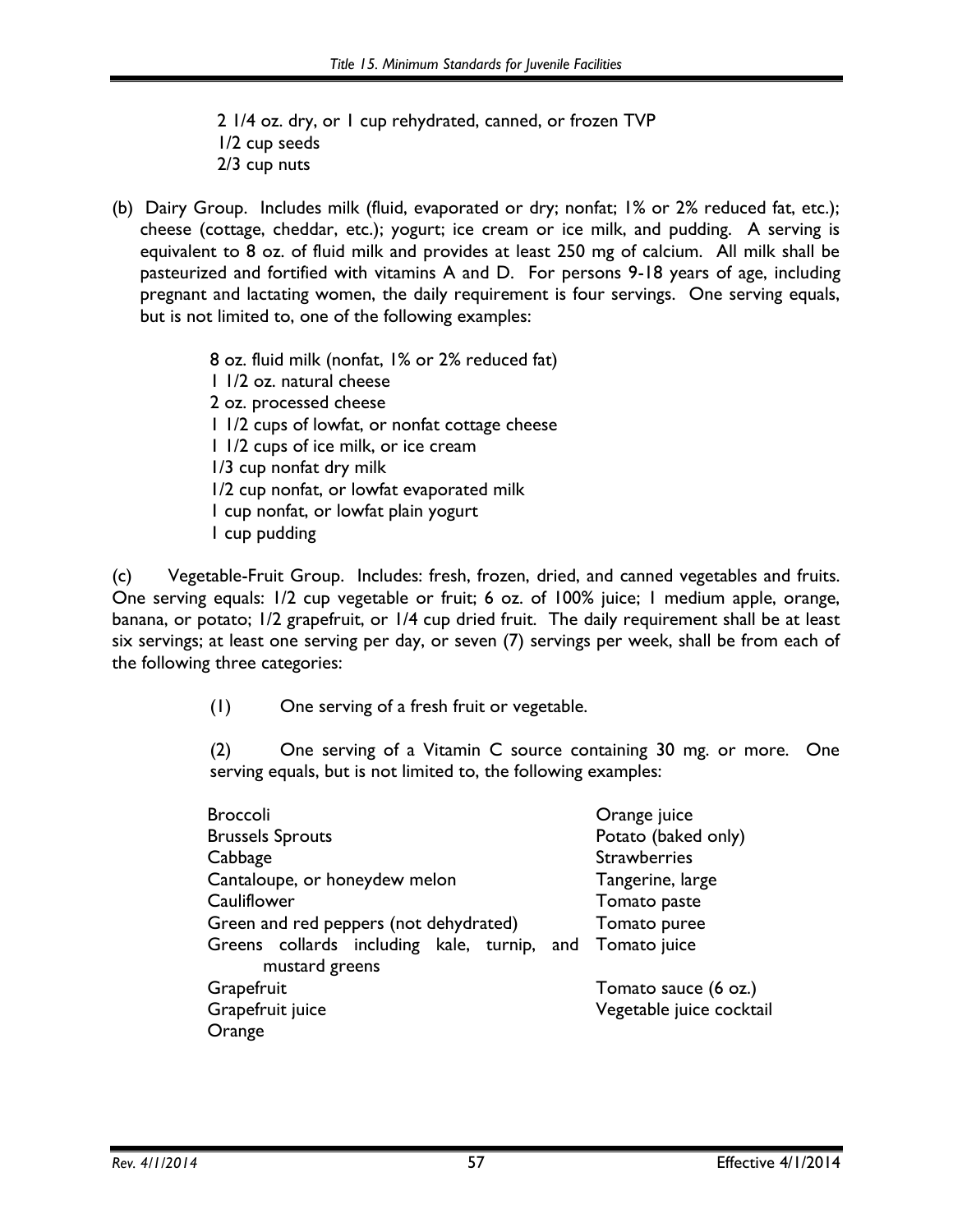(3) One serving of a Vitamin A source fruit or vegetable containing 200 micrograms Retinol Equivalents (RE) or more. One serving equals, but is not limited to, the following examples:

| Apricot nectar (6 oz.)                                                  | Peas and carrots       |
|-------------------------------------------------------------------------|------------------------|
| <b>Apricots</b>                                                         | Pumpkin                |
| Cantaloupe                                                              | Red peppers            |
| Carrots                                                                 | Sweet potatoes or yams |
| Greens, including kale, beets, chard, mustard, Vegetable juice cocktail |                        |
| turnips, or spinach                                                     | (6 oz.)                |
| Mixed vegetables with carrots                                           | Winter squash          |

(d) Grain Group. Includes: bread, rolls, pancakes, sweet rolls, ready-to-eat, or cooked cereals, corn bread, pasta, rice, tortillas, etc., and any food item containing whole or enriched grains. At least four (4) servings from this group must be made with some whole grains. The daily requirement for youth shall be a minimum of six (6) servings, or 42 servings per week. One serving equals, but is not limited to, one of the following examples:

| Bread, white (including French and Italian),           | I slice        |
|--------------------------------------------------------|----------------|
| whole wheat, rye, pumpernickel, or raisin              |                |
| Bagel, small                                           | 1/2            |
| English muffin, small                                  | 1/2            |
| Plain roll, muffin or biscuit                          | I              |
| Frankfurter roll                                       | 1/2            |
| Hamburger bun                                          | 1/2            |
| Dry bread crumbs                                       | 3 Tbsp.        |
| Crackers:                                              |                |
| Arrowroot                                              | 3              |
| Graham, 2 1/2"                                         | $\overline{2}$ |
| Matzo, 4" x 6"                                         | 1/2            |
| Oyster                                                 | 20             |
| Pretzels, 3 1/8" long, 1/8" diameter                   | 25             |
| Rye wafers, $2" \times 3$ 1/2"                         | 3              |
| Soda, 2 1/2" sq.                                       | 6              |
| Ready-to-eat unsweetened cereal                        | $3/4$ cup      |
| Cereal, cooked                                         | $1/2$ cup      |
| Barley, couscous, grits, macaroni, noodles,            | $1/2$ cup      |
| pastas, rice, spaghetti, etc.                          |                |
| Cornmeal, dry                                          | 2 Tbsp.        |
| Flour (wheat, whole wheat, carob, soybean, 2 I/2 Tbsp. |                |
| cornmeal, etc.)                                        |                |
| Wheat germ                                             | $1/4$ cup      |
| Pancakes, 5"                                           |                |
| Waffle, 5"                                             |                |
| Tortilla, 6" (corn/flour)                              |                |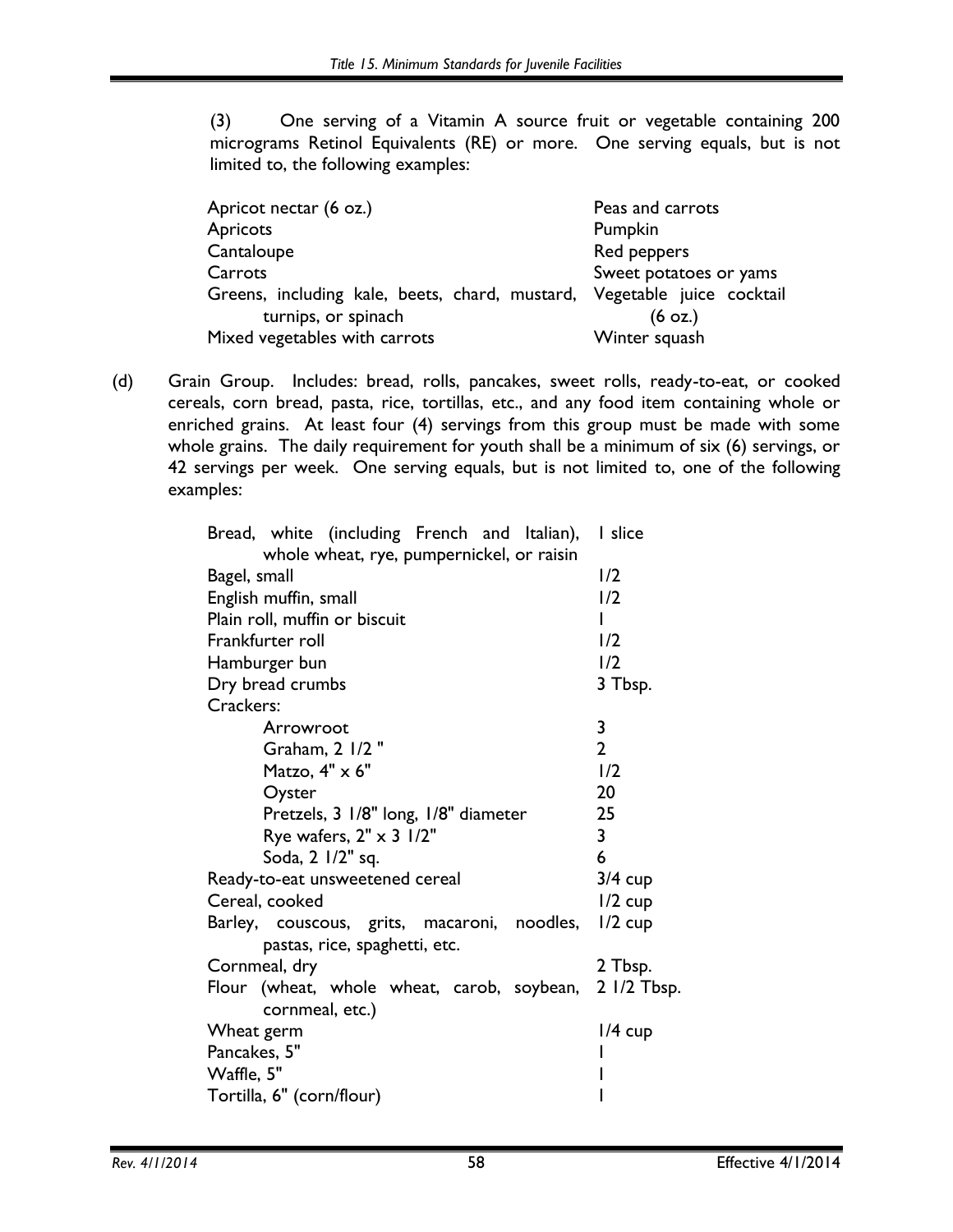Barley **Pumpernickel** bread Bran Rolled oats Brown rice Rye Corn meal Whole grain tortilla bagels, muffins, and crackers, graham baked taco/tostada shell hot cereal Cracked wheat (bulgur) pancakes and waffles Flour ready-to-eat cereal carob Whole wheat soybean bread whole wheat  $\qquad \qquad$  rolls Oatmeal tortilla Popcorn

The following are examples of whole grains and whole grain products:

- (e) Calories. The average daily caloric allowances shall be based on the level of physical activities and shall be: 1800-2000 calories for females 11 to 18 years of age; 2000-2800 calories for males 11 to 18 years of age.
	- (1) Providing only the minimum servings outlined earlier in this regulation is not sufficient to meet the youths' caloric requirements. Based on activity levels, additional servings from dairy, vegetable-fruit, and bread-cereal groups shall be provided in amounts to meet caloric requirements. Pregnant youth shall be provided with a diet as approved by a doctor in accordance with Penal Code Section 6030(e) and a supplemental snack, if medically indicated.
	- (2) In keeping with chronic disease prevention goals, total dietary fat should not exceed 30 percent of total calories on a weekly basis. Fat shall be added only in minimum amounts necessary to make the diet palatable.
- (f) Sodium. In keeping with the 2010 Dietary Guidelines for Adults, facilities shall reduce the sodium content of menus. Herbs and spices may be used to improve the taste and eye appeal of food served.

<span id="page-58-0"></span>Note: Authority cited: Sections 210 and 885 Reference: Section 209, Welfare and Institutions Code

# **Section 1462. Medical Diets.**

Only the attending physician shall prescribe a medical diet. The medical diets utilized by a facility shall be planned, prepared, and served with the consultation of a registered dietitian. The facility manager shall comply with any medical diet prescribed for a minor. Diet orders shall be maintained on file for at least one year.

The facility manager and responsible physician shall ensure that the medical diet manual, with sample menus for medical diets, shall be available in both the medical unit and the food service office for reference and information. A registered dietitian shall review, and the responsible physician shall approve the diet manual on an annual basis.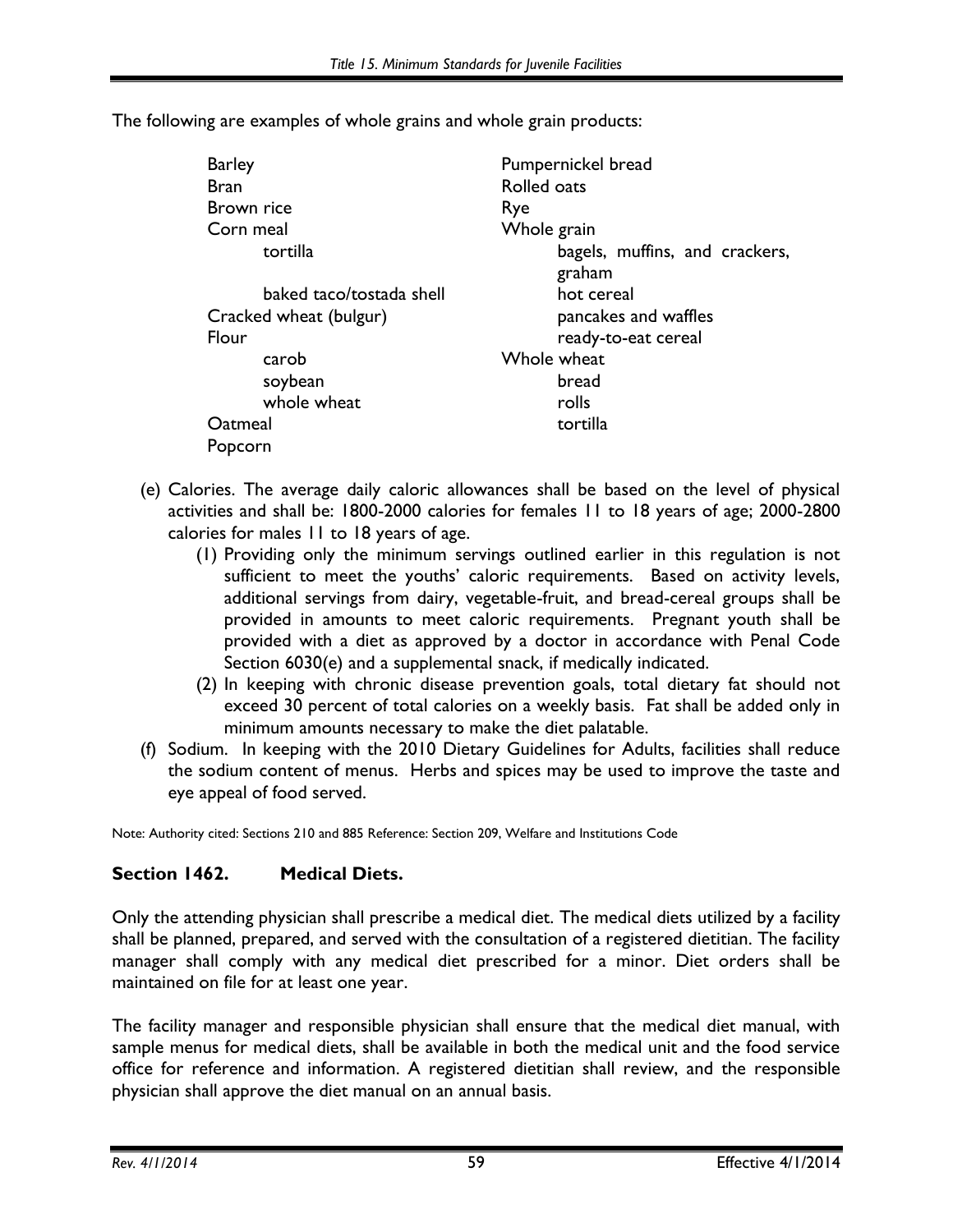Note: Authority cited: Sections 210 and 885, Welfare and Institutions Code; and Assembly Bill 1397, Chapter 12, Statutes of 1996. Reference: 1995-96 Budget Act, Chapter 303, Item Number 5430-001-001, Statutes of 1995; Assembly Bill 904, Chapter 304, Statutes of 1995; and Assembly Bill 1397, Chapter 12, Statutes of 1996.

#### <span id="page-59-0"></span>**Section 1463. Menus.**

Menus shall be planned at least one month in advance of their use. Menus shall be planned to provide a variety of foods considering the cultural and ethnic makeup of the facility, thus, preventing repetitive meals. Menus shall be approved by a registered dietitian before being used.

If any meal served varies from the planned menu, the change shall be noted in writing on the menu and/or production worksheet.

Menus, as planned and including changes, shall be retained for one year and evaluated by a registered dietitian at least annually.

Note: Authority cited: Sections 210 and 885, Welfare and Institutions Code; and Assembly Bill 1397, Chapter 12, Statutes of 1996. Reference: 1995-96 Budget Act, Chapter 303, Item Number 5430-001-001, Statutes of 1995; Assembly Bill 904, Chapter 304, Statutes of 1995; and Assembly Bill 1397, Chapter 12, Statutes of 1996.

#### <span id="page-59-1"></span>**Section 1464. Food Service Plan.**

Facilities shall have a written site specific food service plan that shall comply with the applicable California Retail Food Code (CalCode). In facilities with an average daily population of 50 or more, there shall be employed or available, a trained and experienced food services manager to prepare a written food service plan. In facilities of less than an average daily population of 50, that do not employ or have a food services manager available, the facility administrator shall prepare a written food service plan. The plan shall include, but not be limited to the following policies and procedures:

- (a) menu planning;
- (b) purchasing;
- (c) storage and inventory control;
- (d) food preparation;
- (e) food serving;
- (f) transporting food;
- (g) orientation and on-going training;
- (h) personnel supervision;
- (i) budgets and food costs accounting;
- (j) documentation and record keeping;
- (k) emergency feeding plan;
- (l) waste management; and,
- (m) maintenance and repair.

Note: Authority cited: Sections 210 and 885, Welfare and Institutions Code. Reference: Section 209, Welfare and Institutions Code.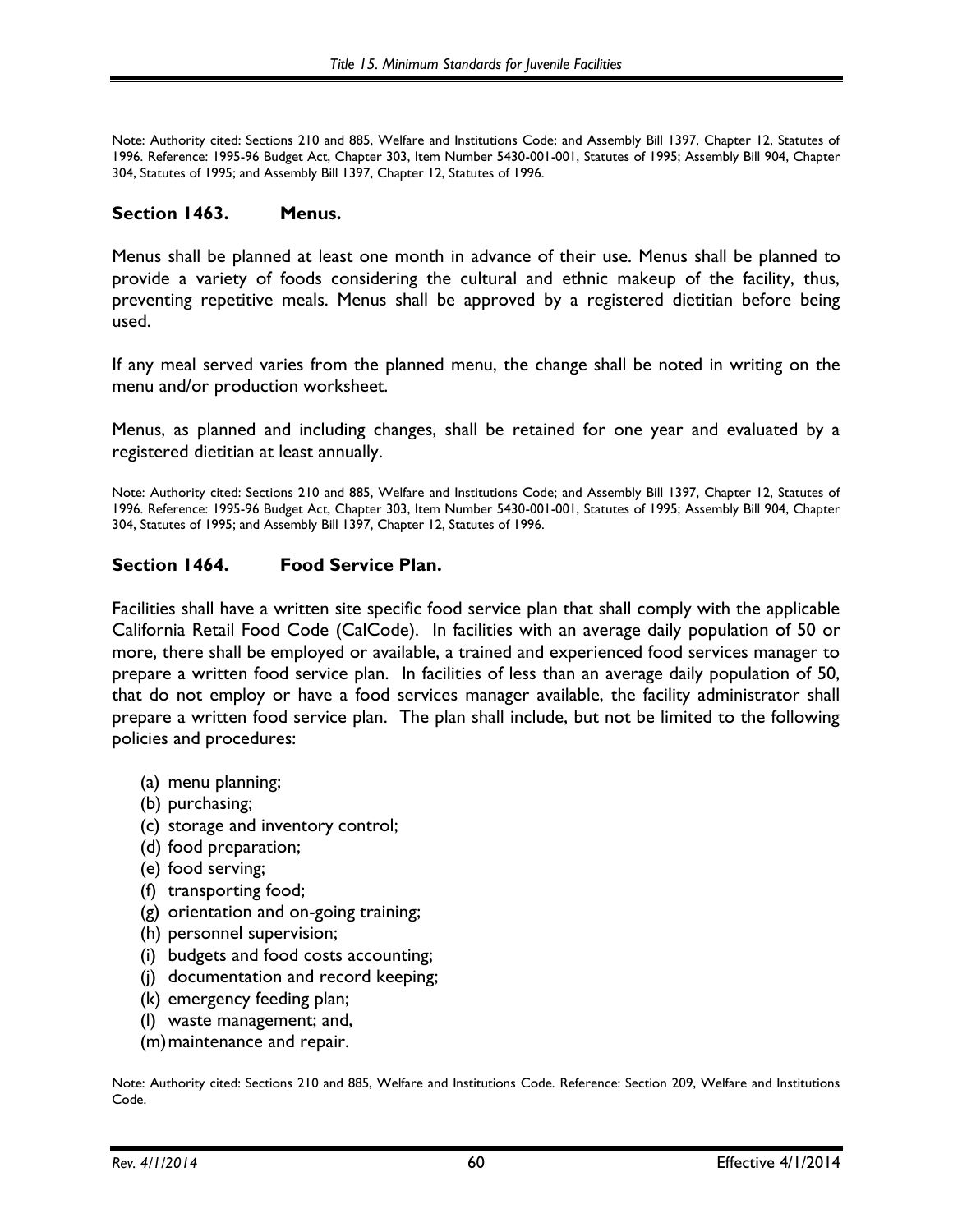## <span id="page-60-0"></span>**Section 1465. Food Handlers Education and Monitoring.**

The facility administrator, in cooperation with the food services manager, shall develop and implement written policies and procedures to ensure that supervisory staff and food handlers receive ongoing training in safe food handling techniques, including personal hygiene, in accordance with Section 113947 of the Health and Safety Code, California Retail Food Code (CalCode). The procedures shall include provisions for monitoring compliance that ensure appropriate food handling and personal hygiene requirements.

Note: Authority cited: Sections 210 and 885, Welfare and Institutions Code. Reference: Section 209, Welfare and Institutions Code.

#### <span id="page-60-1"></span>**Section 1466. Kitchen Facilities, Sanitation, and Food Storage.**

Kitchen facilities, sanitation, and food preparation, service, and storage shall comply with standards set forth in Health and Safety Code, Division 104, Part 7, Chapters 1-13, Sections 113700 et seq. California Retail Food Code (CalCode).

In facilities where youth prepare meals for self-consumption or where frozen meals or preprepared food from other permitted food facilities (see Health and Safety Code Section 114381) are (re)heated and served, the following applicable CalCode standards may be waived by the local health officer:

- (a) H & S Sections 114130-114141;
- (b) H & S Sections 114099.6, 114095-114099.5, 114101-114109, 114123, and 114125.
- (c) H & S Sections 114149-114149.3 except that, regardless of such a waiver, the facility shall provide mechanical ventilation sufficient to remove gases, odors, steam, heat, grease, vapors and smoke from the kitchen;
- (d) H & S Sections 114268-114269; and,
- (e) H & S Sections 114279-114282.

Note: Authority cited: Sections 210 and 885, Welfare and Institutions Code. Reference: Section 209, Welfare and Institutions Code.

#### <span id="page-60-2"></span>**Section 1467. Food Serving and Supervision.**

Policies and site specific procedures shall be developed and implemented to ensure that appropriate work assignments are made and food handlers are adequately supervised. Food shall be prepared and served only under the immediate supervision of a staff member.

<span id="page-60-3"></span>Note: Authority cited: Sections 210 and 885, Welfare and Institutions Code. Reference: Section 209, Welfare and Institutions Code.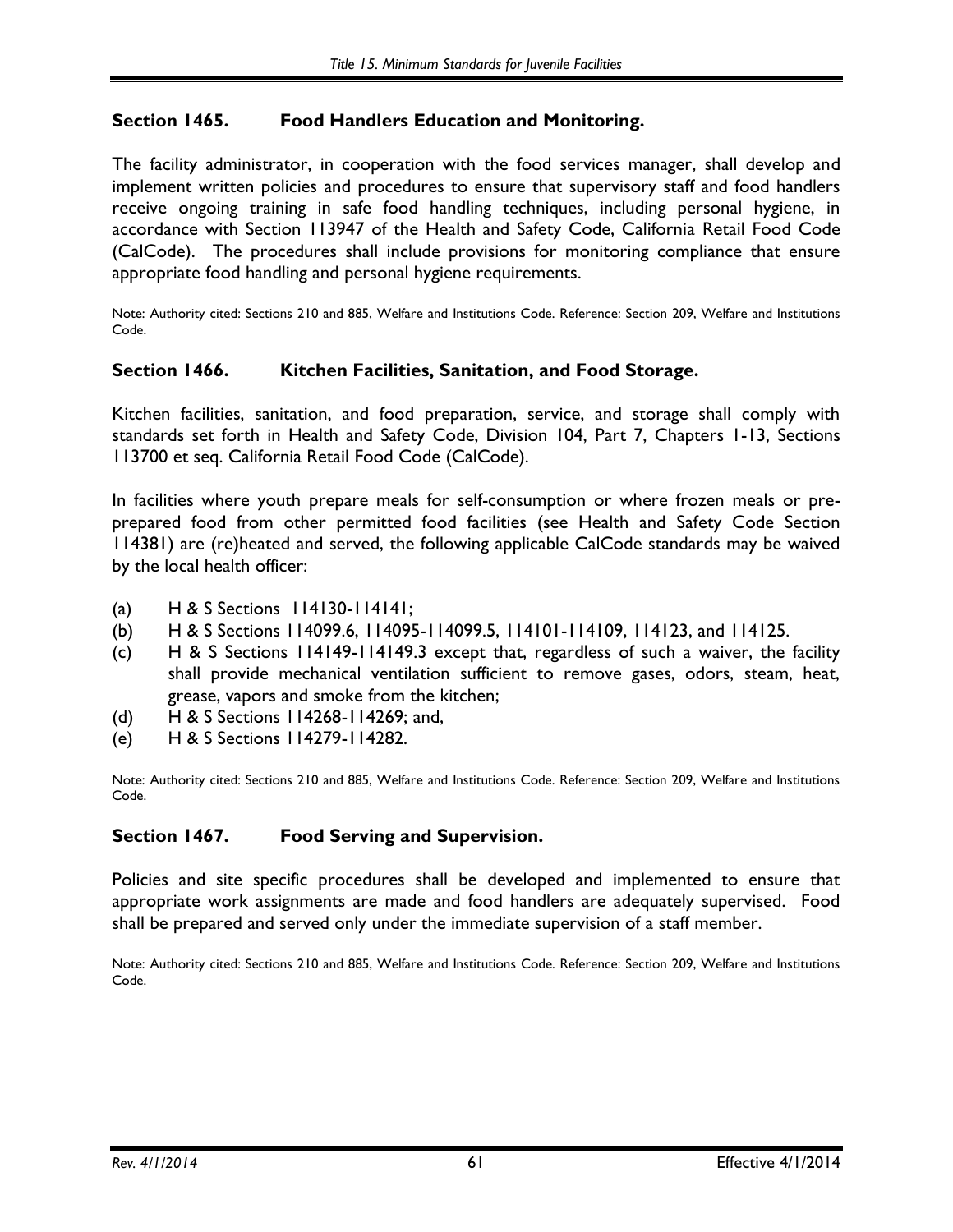# **ARTICLE 10. CLOTHING AND PERSONAL HYGIENE.**

# <span id="page-61-0"></span>**Section 1480. Standard Facility Clothing Issue.**

The youth's personal clothing, undergarments and footwear may be substituted for the institutional clothing and footwear specified in this regulation. The facility has the primary responsibility to provide clothing and footwear. Clothing provisions shall ensure that:

(a) clothing is clean, reasonably fitted, durable, easily laundered, and in good repair; and

(b) the standard issue of climatically suitable clothing for youth shall consist of but not be limited to:

- (1) socks and serviceable footwear;
- (2) outer garments; and,

(3) undergarments, that are freshly laundered and free of stains, including shorts and tee shirts for males, and bra and panties for females.

(c) clothing is laundered at the temperature required by local ordinances for commercial laundries and dried completely in a mechanical dryer or other laundry method approved by the local health officer.

Note: Authority cited: Sections 210 and 885, Welfare and Institutions Code. Reference: Section 209, Welfare and Institutions Code.

### <span id="page-61-1"></span>**Section 1481. Special Clothing.**

Provision shall be made to issue suitable additional clothing essential for minors to perform special work assignments where the issue of regular clothing would be unsanitary or inappropriate.

Note: Authority cited: Sections 210 and 885, Welfare and Institutions Code; and Assembly Bill 1397, Chapter 12, Statutes of 1996. Reference: 1995-96 Budget Act, Chapter 303, Item Number 5430-001-001, Statutes of 1995; Assembly Bill 904, Chapter 304, Statutes of 1995; and Assembly Bill 1397, Chapter 12, Statutes of 1996.

#### <span id="page-61-2"></span>**Section 1482. Clothing Exchange.**

The facility administrator shall develop and implement written policies and site specific procedures for the cleaning and scheduled exchange of clothing. Unless work, climatic conditions, or illness necessitates more frequent exchange, outer garments, except footwear, shall be exchanged at least once each week. Undergarments and socks shall be exchanged daily.

Note: Authority cited: Sections 210 and 885, Welfare and Institutions Code. Reference: Section 209, Welfare and Institutions Code.

# <span id="page-61-3"></span>**Section 1483. Clothing, Bedding and Linen Supply.**

There shall be a quantity of clothing, bedding, and linen available for actual and replacement needs of the facility population. Each facility shall have a written procedure for acquisition, handling, storage, transportation and processing of clothing, bedding and linen in a clean and sanitary manner.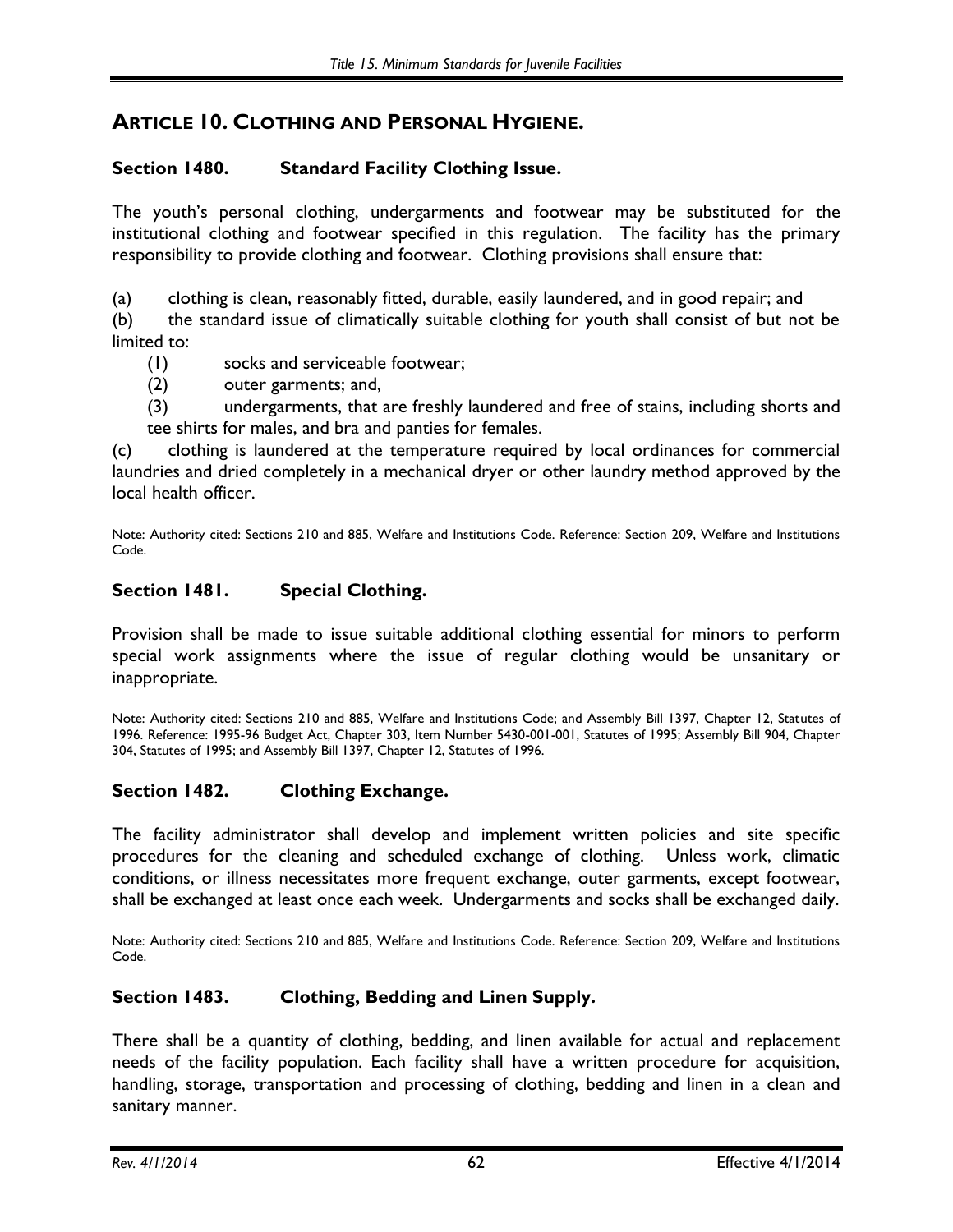Note: Authority cited: Sections 210 and 885, Welfare and Institutions Code; and Assembly Bill 1397, Chapter 12, Statutes of 1996. Reference: 1995-96 Budget Act, Chapter 303, Item Number 5430-001-001, Statutes of 1995; Assembly Bill 904, Chapter 304, Statutes of 1995; and Assembly Bill 1397, Chapter 12, Statutes of 1996.

# <span id="page-62-0"></span>**Section 1484. Control of Vermin in Youths' Personal Clothing.**

There shall be written policies and site specific procedures developed and implemented by the facility administrator to control the contamination and/or spread of vermin in all youths' personal clothing. Infested clothing shall be cleaned or stored in a closed container so as to eradicate or stop the spread of the vermin.

Note: Authority cited: Sections 210 and 885, Welfare and Institutions Code. Reference: Section 209, Welfare and Institutions Code.

# <span id="page-62-1"></span>**Section 1485. Issue of Personal Care Items.**

There shall be written policies and site specific procedures developed and implemented by the facility administrator for the availability of personal hygiene items. Each female youth shall be provided with sanitary napkins and/or tampons as needed. Each youth to be held over 24 hours shall be provided with the following personal care items:

- (a) toothbrush;
- (b) dentifrice;
- (c) soap,
- (d) comb; and,
- (e) shaving implements.

Youth shall not be required to share any personal care items listed in items (a) through (d). Liquid soap provided through a common dispenser is permitted. Youth shall not share disposable razors. Double edged safety razors, electric razors, and other shaving instruments capable of breaking the skin, when shared among youth, shall be disinfected between individual uses by the method prescribed by the State Board of Barbering and Cosmetology in Sections 979 and 980, Chapter 9, Title 16, California Code of Regulations.

Note: Authority cited: Sections 210 and 885, Welfare and Institutions Code. Reference: Section 209, Welfare and Institutions Code.

# <span id="page-62-2"></span>**Section 1486. Personal Hygiene.**

There shall be written policies and site specific procedures developed and implemented by the facility administrator for showering/bathing and brushing of teeth. Youth shall be permitted to shower/bathe upon assignment to a housing unit and on a daily basis thereafter and given an opportunity to brush their teeth after each meal.

Note: Authority cited: Sections 210 and 885, Welfare and Institutions Code. Reference: Section 209, Welfare and Institutions Code.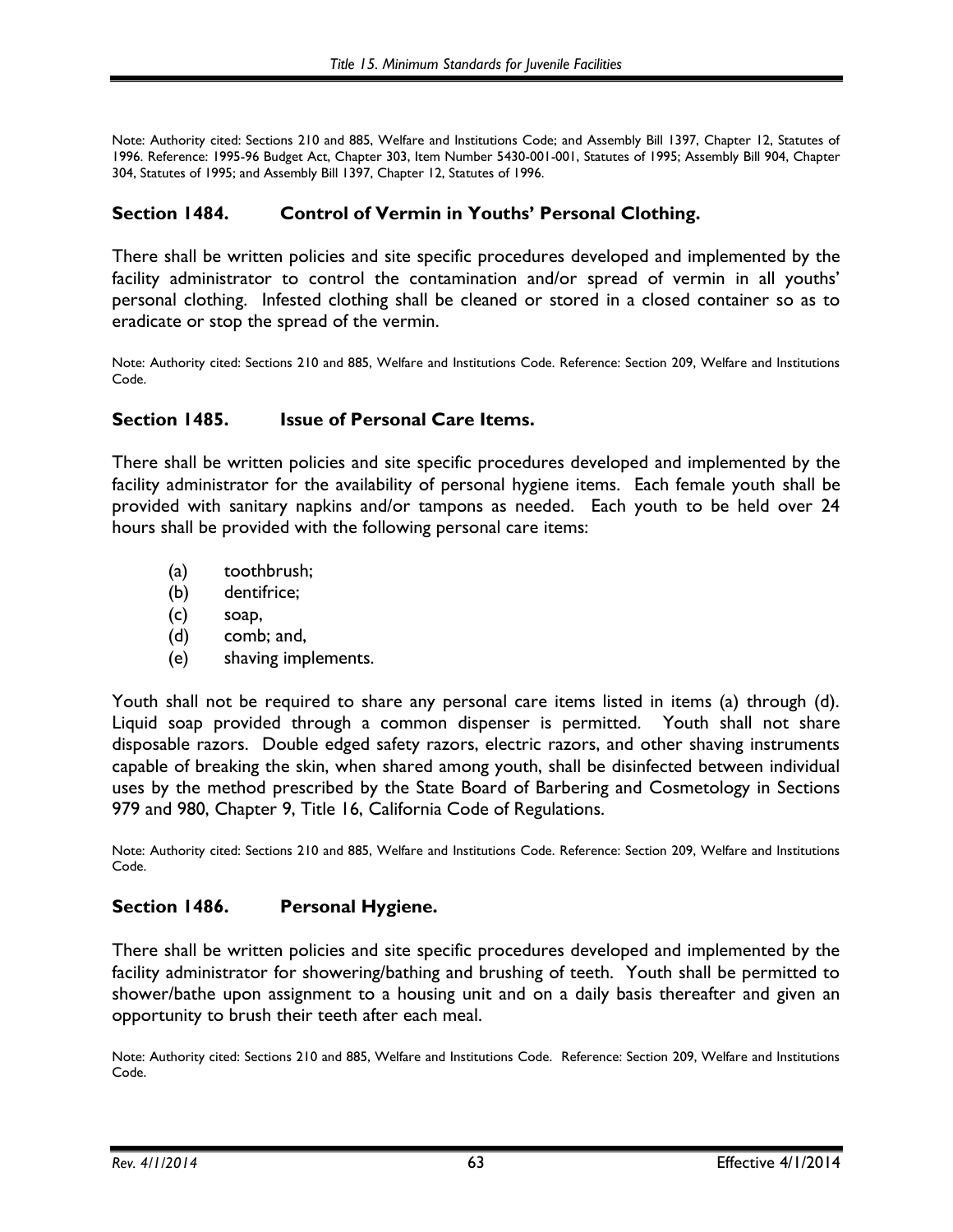#### <span id="page-63-0"></span>**Section 1487. Shaving.**

Male youth shall be allowed to shave their faces daily, unless their appearance must be maintained for reasons of identification in Court. Female youth shall be allowed to shave their underarms and legs once per week. The facility administrator may suspend this requirement in relation to youth who are considered to be a danger to themselves or others.

Note: Authority cited: Sections 210 and 885, Welfare and Institutions Code. Reference: Section 209, Welfare and Institutions Code.

#### <span id="page-63-1"></span>**Section 1488. Hair Care Services.**

Written policies and site specific procedures shall be developed and implemented by the facility administrator to comply with Title 16, Chapter 9, Sections 979 and 980, California Code of Regulations. Hair care services shall be available in all juvenile facilities. Youth shall receive hair care services monthly. Equipment shall be cleaned and disinfected after each haircut or procedure, by a method approved by the State Board of Barbering and Cosmetology.

Note: Authority cited: Sections 210 and 885, Welfare and Institutions Code. Reference: Section 209, Welfare and Institutions Code.

# <span id="page-63-2"></span>**ARTICLE 11. STANDARD BEDDING AND LINEN ISSUE.**

#### <span id="page-63-3"></span>**Section 1500. Standard Bedding and Linen Issue.**

Clean laundered, suitable bedding and linens, in good repair, shall be provided for each minor entering a living area who is expected to remain overnight, shall include, but not be limited to:

- (a) one mattress or mattress-pillow combination which meets the requirements of Section 1502 of these regulations;
- (b) one pillow and a pillow case unless provided for in (a) above;
- (c) one mattress cover and a sheet or two sheets;
- (d) one towel; and,
- (e) one blanket or more depending upon climatic conditions.

Note: Authority cited: Sections 210 and 885, Welfare and Institutions Code; and Assembly Bill 1397, Chapter 12, Statutes of 1996. Reference: 1995-96 Budget Act, Chapter 303, Item Number 5430-001-001, Statutes of 1995; Assembly Bill 904, Chapter 304, Statutes of 1995; and Assembly Bill 1397, Chapter 12, Statutes of 1996.

#### <span id="page-63-4"></span>**Section 1501. Bedding and Linen Exchange.**

The facility administrator shall develop and implement site specific written policies and procedures for the scheduled exchange of laundered bedding and linen issued to each youth housed. Washable items such as sheets, mattress covers, pillow cases and towels shall be exchanged for clean replacement at least once each week.

The covering blanket shall be cleaned or laundered once a month.